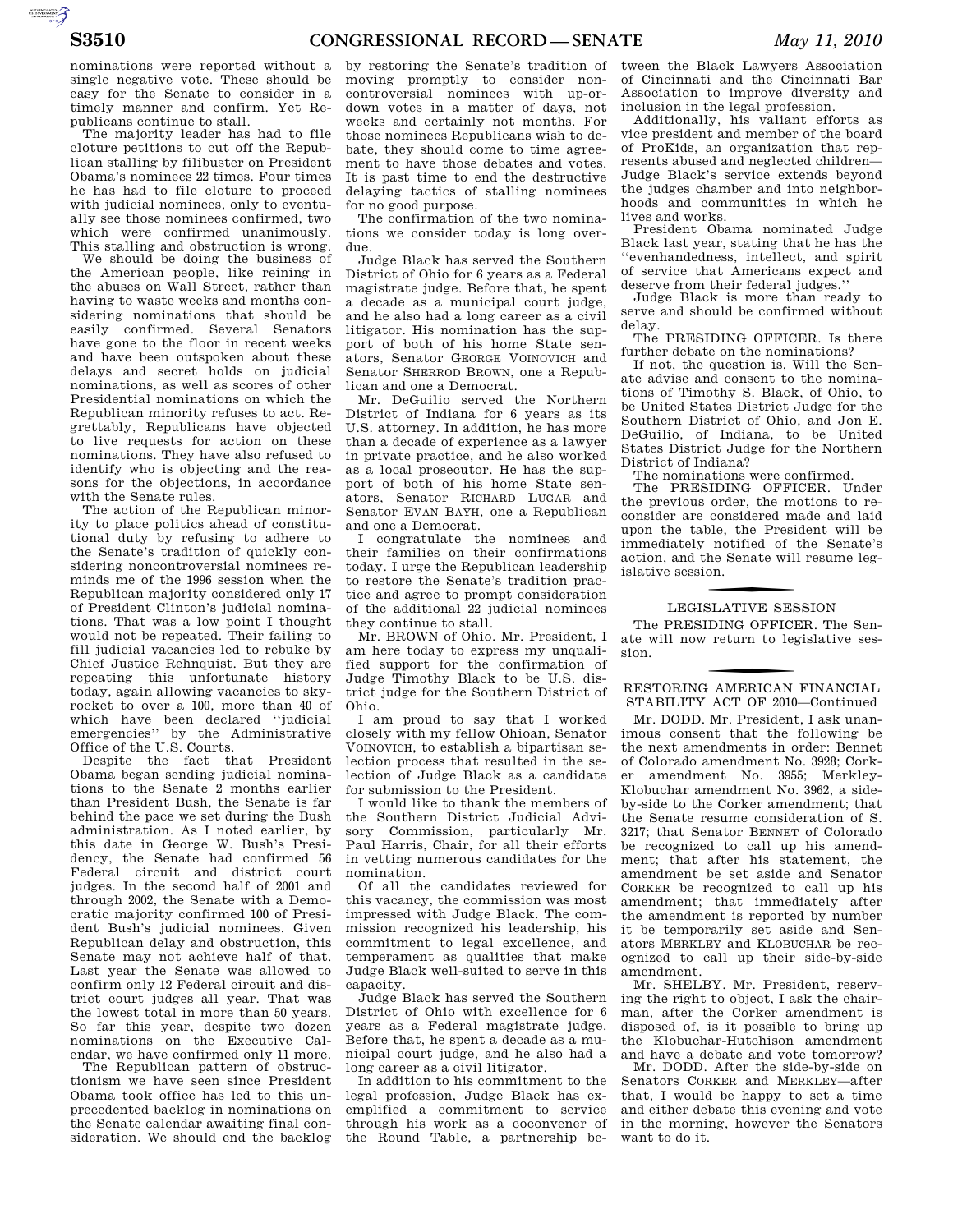Mr. SHELBY. Can we agree on that, to have a vote at what time in the morning?

Mrs. HUTCHISON. Could the vote be at 9:30 in the morning?

Mr. SHELBY. Can they have a vote tonight?

Mr. DODD. I am worried about an obligation that we all have this evening. We are getting pressed. I want to be careful about asking Members to hang around when we all have an obligation—100 of us. I suggest that we enter into an agreement if we can. I am hopeful this can be worked out. There may be a side-by-side. I would be agreeable to setting a time certain tonight—preferably tomorrow, with debate tonight and a vote in the morning—maybe an hour after we come in, or a half hour after we come in. We will have to make sure the leadership is fine with that.

Mrs. HUTCHISON. Mr. President, we could certainly have 30 minutes equally divided on the Hutchison-Klobuchar amendment, and we can agree to vote 30 minutes after we come in, whatever time that is.

Mr. DODD. We will work this out. Let's get the vote here.

The PRESIDING OFFICER. Without objection, it is so ordered.

The Senator from Colorado is recognized.

AMENDMENT NO. 3928 TO AMENDMENT NO. 3739

Mr. BENNET. Mr. President, I will reserve 2 minutes for Senator TESTER out of my time.

As I mentioned earlier this week, we have an important opportunity to safeguard our economy from the conditions that drove our country into this catastrophic financial meltdown.

The Wall Street reform bill we have before us takes critically important steps forward, helping to stabilize and safeguard our financial institutions, our financial system for consumers and businesses alike. But we should not stop here. This debate must be about making the underlying bill better.

I rise today to suggest one substantial way that we can rebuild the credibility of our financial system, save taxpayers billions of dollars, and finally move to end the TARP.

Mr. President, I have an amendment at the desk, No. 3928, and I wish to call it up and ask unanimous consent to add Senator BROWN of Massachusetts as a cosponsor.

The PRESIDING OFFICER. Without objection, it is so ordered.

The clerk will report.

The legislative clerk read as follows: The Senator from Colorado (Mr. BENNET), for himself, Mr. TESTER, Mr. ISAKSON, Ms. KLOBUCHAR, Mr. BEGICH, Mr. UDALL of Colorado, Mr. LEMIEUX, and Mr. BROWN of Massachusetts, proposes an amendment numbered 3928 to Amendment No. 3739.

The amendment is as follows:

(Purpose: To apply recaptured taxpayer investments toward reducing the national debt)

At the end of the bill, insert the following: **TITLE XIII—PAY IT BACK ACT** 

**SEC. 1301. SHORT TITLE.** 

This title may be cited as the ''Pay It Back Act''.

**SEC. 1302. AMENDMENT TO REDUCE TARP AU-THORIZATION.** 

Section 115(a) of the Emergency Economic Stabilization Act of 2008 (12 U.S.C. 5225(a)) is amended—

 $(1)$  in paragraph  $(3)$ —

 $(A)$  by striking "If" and inserting "Except" as provided in paragraph (4), if'';

(B) by striking '', \$700,000,000,000, as such amount is reduced by  $$1,259,000,000$ , as such amount is reduced by \$1,244,000,000'' and inserting ''\$550,000,000,000''; and

(C) by striking ''outstanding at any one time''; and

(2) by adding at the end the following:

''(4) If the Secretary, with the concurrence of the Chairman of the Board of Governors of the Federal Reserve System, determines that there is an immediate and substantial threat to the economy arising from financial instability, the Secretary is authorized to purchase troubled assets under this Act in an amount equal to amounts received by the Secretary before, on, or after the date of enactment of the Pay It Back Act for repayment of the principal of financial assistance by an entity that has received financial assistance under the TARP or any other program enacted by the Secretary under the authorities granted to the Secretary under this Act, but only—

''(A) to the extent necessary to address the threat; and

''(B) upon transmittal of such determination, in writing, to the appropriate committees of Congress.''.

### **SEC. 1303. REPORT.**

Section 106 of the Emergency Economic Stabilization Act of 2008 (12 U.S.C. 5216) is amended by inserting at the end the following:

''(f) REPORT.—The Secretary of the Treasury shall report to Congress every 6 months on amounts received and transferred to the general fund under subsection (d).''.

### **SEC. 1304. AMENDMENTS TO HOUSING AND ECO-NOMIC RECOVERY ACT OF 2008.**

(a) SALE OF FANNIE MAE OBLIGATIONS AND SECURITIES BY THE TREASURY; DEFICIT RE-DUCTION.—Section 304(g)(2) of the Federal National Mortgage Association Charter Act (12 U.S.C.  $1719(g)(2)$ ) is amended-

(1) by redesignating subparagraph (C) as subparagraph (D); and

(2) by inserting after subparagraph (B) the following:

''(C) DEFICIT REDUCTION.—The Secretary of the Treasury shall deposit in the General Fund of the Treasury any amounts received by the Secretary from the sale of any obligation acquired by the Secretary under this subsection, where such amounts shall be—

''(i) dedicated for the sole purpose of deficit reduction; and

''(ii) prohibited from use as an offset for other spending increases or revenue reductions.''.

(b) SALE OF FREDDIE MAC OBLIGATIONS AND SECURITIES BY THE TREASURY; DEFICIT RE-DUCTION.—Section 306(l)(2) of the Federal Home Loan Mortgage Corporation Act (12 U.S.C. 1455(l)(2)) is amended—

(1) by redesignating subparagraph (C) as subparagraph (D); and

(2) by inserting after subparagraph (B) the following:

''(C) DEFICIT REDUCTION.—The Secretary of the Treasury shall deposit in the General Fund of the Treasury any amounts received by the Secretary from the sale of any obligation acquired by the Secretary under this subsection, where such amounts shall be-

''(i) dedicated for the sole purpose of deficit reduction; and

''(ii) prohibited from use as an offset for other spending increases or revenue reductions.''.

(c) SALE OF FEDERAL HOME LOAN BANKS OB-LIGATIONS BY THE TREASURY; DEFICIT REDUC-TION.—Section 11(l)(2) of the Federal Home Loan Bank Act  $(12 \text{ U.S.C. } 1431(1)(2))$  is amended—

(1) by redesignating subparagraph (C) as subparagraph (D); and

(2) by inserting after subparagraph (B) the following:

''(C) DEFICIT REDUCTION.—The Secretary of the Treasury shall deposit in the General Fund of the Treasury any amounts received by the Secretary from the sale of any obligation acquired by the Secretary under this subsection, where such amounts shall be—

''(i) dedicated for the sole purpose of deficit reduction; and

''(ii) prohibited from use as an offset for other spending increases or revenue reductions.

(d) REPAYMENT OF FEES.—Any periodic commitment fee or any other fee or assessment paid by the Federal National Mortgage Association or Federal Home Loan Mortgage Corporation to the Secretary of the Treasury as a result of any preferred stock purchase agreement, mortgage-backed security purchase program, or any other program or activity authorized or carried out pursuant to the authorities granted to the Secretary of the Treasury under section 1117 of the Housing and Economic Recovery Act of 2008 (Public Law 110–289; 122 Stat. 2683), including any fee agreed to by contract between the Secretary and the Association or Corporation, shall be deposited in the General Fund of the Treasury where such amounts shall be—

(1) dedicated for the sole purpose of deficit reduction; and

(2) prohibited from use as an offset for other spending increases or revenue reductions.

#### **SEC. 1305. FEDERAL HOUSING FINANCE AGENCY REPORT.**

The Director of the Federal Housing Finance Agency shall submit to Congress a report on the plans of the Agency to continue to support and maintain the Nation's vital housing industry, while at the same time guaranteeing that the American taxpayer will not suffer unnecessary losses.

#### **SEC. 1306. REPAYMENT OF UNOBLIGATED ARRA FUNDS.**

(a) REJECTION OF ARRA FUNDS BY STATE.— Section 1607 of the American Recovery and Reinvestment Act of 2009 (Public Law 111–5; 123 Stat. 305) is amended by adding at the end the following:

''(d) STATEWIDE REJECTION OF FUNDS.—If funds provided to any State in any division of this Act are not accepted for use by the Governor of the State pursuant to subsection (a) or by the State legislature pursuant to subsection (b), then all such funds shall be— ''(1) rescinded; and

''(2) deposited in the General Fund of the Treasury where such amounts shall be—

''(A) dedicated for the sole purpose of deficit reduction; and

''(B) prohibited from use as an offset for other spending increases or revenue reductions.

(b) WITHDRAWAL OR RECAPTURE OF UNOBLI-GATED FUNDS.—Title XVI of the American Recovery and Reinvestment Act of 2009 (Public Law 111–5; 123 Stat. 302) is amended by adding at the end the following:

#### **''SEC. 1613. WITHDRAWAL OR RECAPTURE OF UN-OBLIGATED FUNDS.**

''Notwithstanding any other provision of this Act, if the head of any executive agency withdraws or recaptures for any reason funds appropriated or otherwise made available under this division, and such funds have not been obligated by a State to a local government or for a specific project, such recaptured funds shall be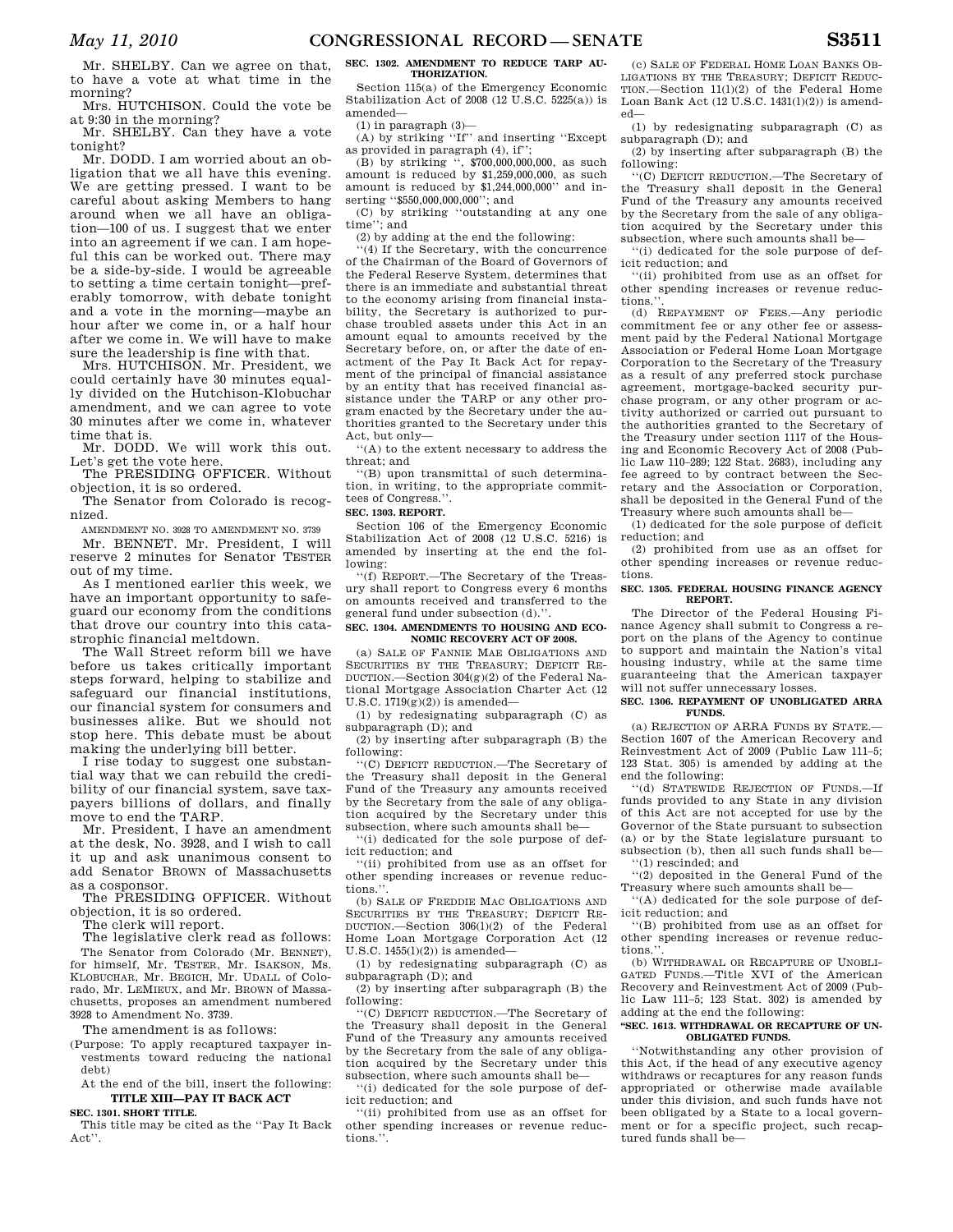''(1) rescinded; and

''(2) deposited in the General Fund of the Treasury where such amounts shall be—

''(A) dedicated for the sole purpose of deficit reduction; and

''(B) prohibited from use as an offset for other spending increases or revenue reductions.'

(c) RETURN OF UNOBLIGATED FUNDS BY END OF 2012.—Section 1603 of the American Recovery and Reinvestment Act of 2009 (Public Law 111–5; 123 Stat. 302) is amended by—

(1) striking ''All funds'' and inserting ''(a) IN GENERAL.—All funds''; and

(2) adding at the end the following:

''(b) REPAYMENT OF UNOBLIGATED FUNDS.— Any discretionary appropriations made available in this division that have not been obligated as of December 31, 2012, are hereby rescinded, and such amounts shall be deposited in the General Fund of the Treasury where such amounts shall be—

''(1) dedicated for the sole purpose of deficit reduction; and

'(2) prohibited from use as an offset for other spending increases or revenue reductions.

'(c) PRESIDENTIAL WAIVER AUTHORITY.-

''(1) IN GENERAL.—The President may waive the requirements under subsection (b), if the President determines that it is not in the best interest of the Nation to rescind a specific unobligated amount after December 31, 2012.

''(2) REQUESTS.—The head of an executive agency may also apply to the President for a waiver from the requirements under subsection (b)."

Mr. BENNET. Mr. President, my amendment is based on bipartisan legislation I introduced earlier this Congress called the Pay It Back Act. I was greatly encouraged at that time by the broad bipartisan support in this body for winding down the TARP, getting serious about deficit reduction, and spurring our economy back to health.

As I talk with Coloradans all across my State, I hear the same concerns again and again. People are deeply concerned and worried about the economy. They worry about jobs and they worry about our rising Federal deficit. But mostly they just want a fair shake—a chance to achieve their own vision of success through hard work.

That is why they don't understand the behavior of some of our largest financial institutions. They don't understand how these behemoths could have made bad bets, lose billions of dollars, and then be bailed out by the Federal Government. That doesn't make sense to most people in Colorado, and it certainly doesn't make sense to anybody running a business.

This pay it back amendment takes a big step forward in our efforts to wind down and eventually end the TARP. It prevents further government spending, recaptures taxpayers' investments in financial institutions, and ensures that repaid funds are used for deficit reduction.

It does this in a couple of ways. First, it reduces the TARP's authority by about \$150 billion, which will ensure that unused TARP funds are not used for new government spending.

Chairman DODD's bill sends a strong message to Wall Street and our broader markets that there is no longer an im-

plicit guarantee of government support for excessive and sloppy risk taking. This amendment reinforces this important principle by reducing TARP's authority. In short, it begins to wind down the TARP and ensures that the government doesn't use the excess funding for new spending initiatives. It is a commonsense way forward for a program whose time has come and thankfully is almost gone.

But that is not enough. As we wind down TARP, we need to make sure that taxpayers realize a fair return on their investment. That is why the second element of the Pay It Back Act amendment is that it takes captured, repaid TARP funds and applies them to deficit reduction. It does it by severely restricting TARP's revolving door of credit.

Although some companies have already repaid the money they received, TARP currently allows the Treasury to keep \$700 billion ''outstanding at any one time.''

Let me make this clear. The Treasury has already received about \$180 billion in repaid funds from banks that are now in a position to repay the taxpayers. But right now, Treasury can turn around and lend that same money to some other financial institution. It can use our money again and again. And since the TARP money is borrowed against our kids' and grandkids' futures, that is using their money again and again and again. I can tell you for sure that my daughters don't want to be stuck footing the bill for keeping the TARP around even 1 day longer than we have to. By supporting my amendment, this body can move forcefully toward ending the TARP and restoring fiscal sanity.

The amendment also creates a sunset for unused Recovery Act funds. Any funds not obligated by the Federal Government by December 31, 2012, will be returned to the Treasury to pay down the national deficit. Congress passed the Recovery Act to jolt our struggling economy back to life and help create and save jobs now. Yet, if funds have not been used by the end of 2012, can we say they have been used to ease our current recession? The taxpayers deserve to see stimulus funds used for real stimulus. If not, they should be used to pay down our debt.

The pay it back amendment sets a schedule for getting the government out of the business of owning businesses. It lets excessive risk takers know that Washington no longer proa backstop for greed, overleveraging, reckless levels of risk, and irresponsibility. If big financial institutions want to behave that way, they must know that they do so without the TARP—without money from Main Street—to bail them out any longer.

In short, it is time for this assistance to come to a responsible end. At the heart of the Wall Street reform bill is an effort to prevent future bailouts. So let's start by finally winding down the

biggest bailout of them all and making sure taxpayers get the best possible return on their money.

I thank my colleagues who are cosponsors of the bill, and I ask all of my colleagues to support this important amendment. I thank Senator DODD and Senator LINCOLN and the ranking members of the Banking and Agriculture Committees for their hard work to bring Wall Street reform to the floor.

I know the Senator from Montana wants to take a couple of minutes. I will say this. Americans have been watching the news in Europe this week, and they are seeing what is happening in Greece and the rest of Europe. If we don't think that is a canary in the coal mine, we do that at our peril. This bill will not solve our deficit and debt problem, but it takes a stand that says we are not going to leave a legacy of \$12 trillion behind for our kids and grandkids.

With that, I yield the floor.

The PRESIDING OFFICER. The Senator from Montana is recognized.

Mr. TESTER. Mr. President, I rise to speak in strong support of Senator BENNET's amendment to begin winding down the Wall Street bailout once and for all.

I also want to express my appreciation for Senator BENNET's effectiveness and stick-to-itiveness in working on this for some time and being able to get this through. This is a very important amendment. As Senator BENNET has said, it will not solve our debt problems, but it is a step in the right direction. I appreciate his vision and leadership.

Montanans were disgusted by the reckless actions of big, greedy Wall Street banks that brought this country to the brink of another Depression.

I voted against both the bailouts of Wall Street and the U.S. auto industry because I thought taxpayers were getting a raw deal. I don't believe in bailouts.

Why? Whether you are a family farmer or a hot-shot executive, the opportunity that allows us to fail is the same opportunity that allows us to succeed.<br>And America's

And America's taxpayers—Main Street small businesses and working families—should never have to pay for the sins of Wall Street.

That is why I am pleased to join Senator BENNET on this amendment to ensure that we get the maximum value for the taxpayer dollars spent through the TARP bailout.

I opposed the bailout then and I oppose it now. But at a minimum, we should recapture taxpayer investments and unused Recovery Act funds to pay down the debt.

This amendment not only achieves that but also begins to wind down TARP by reducing its authority by over \$190 billion. And it prevents the Treasury from redirecting funds for other purposes.

The amendment would also establish a sunset for unused Recovery Act funds and improve oversight of unused funds.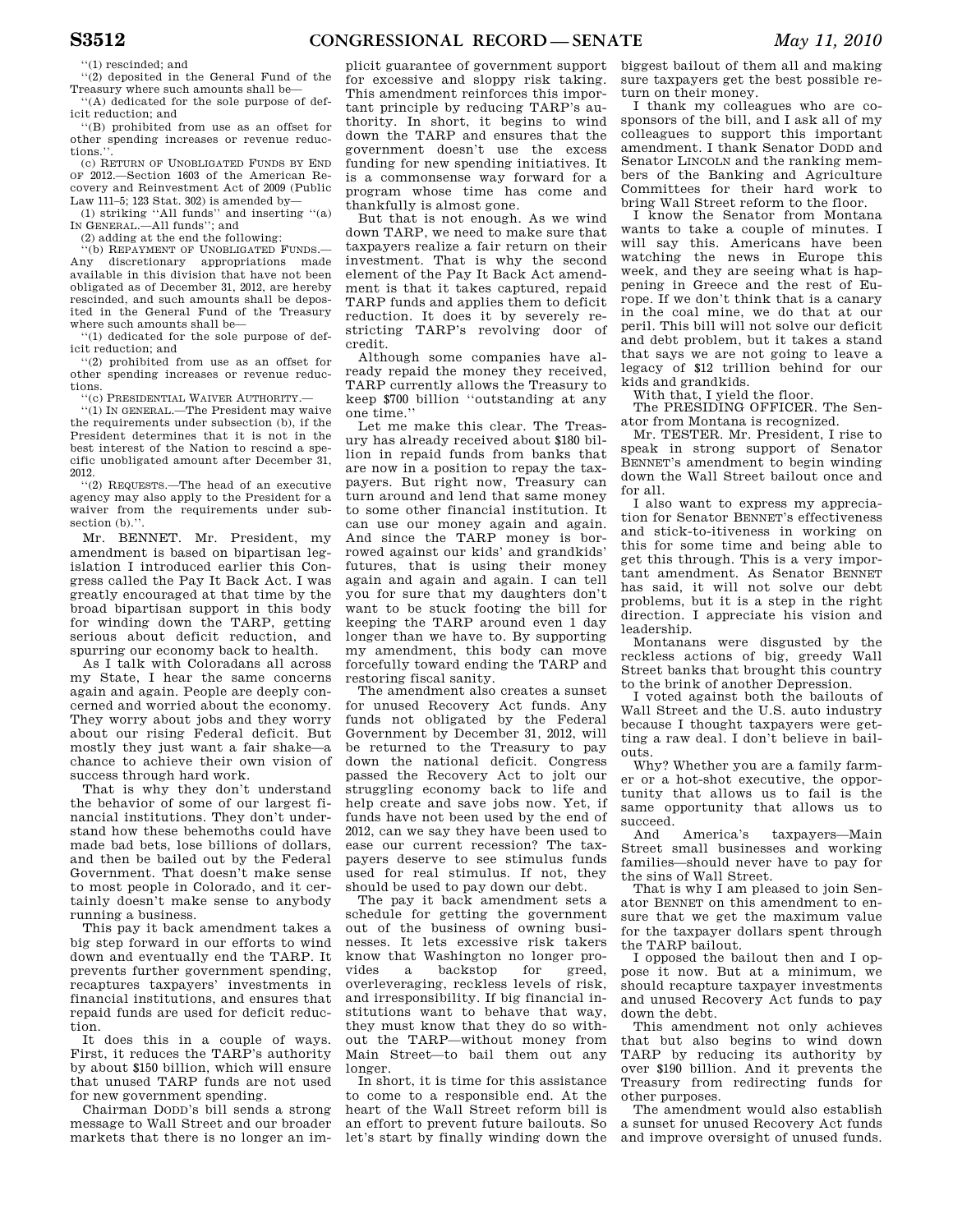Additionally, it would ensure that the proceeds from taxpayer investments in Fannie and Freddie are used to pay down the debt.

We have a commitment to the American people to spend their hard-earned money as wisely as we would spend our own.

Our national debt is something both parties have ignored for far too long. How do we get our arms around it?

It is going to take smart—and very tough—decisions. It is going to take working together. and it is going to take rebuilding our economy by creating jobs and new opportunities, not more taxpayer-funded bailouts.

This amendment will get things back on track to return taxpayer dollars. And to begin paying down the debt that we have inherited.

Once again, I thank Senator BENNET for his leadership.

With that, I yield the floor.

The PRESIDING OFFICER. The Senator from Connecticut.

Mr. DODD. Mr. President, very briefly, I commend our colleague from Colorado for reaching out on this. The amendment is authored by the Senator from Colorado, and he has attracted good bipartisan support from Senators TESTER, ISAKSON, KLOBUCHAR, BEGICH, LEMIEUX, MARK UDALL, and BROWN of Massachusetts on how this ought to be done. The substance of the amendment is critically important. He worked with Treasury to ensure that we are responsibly winding down the TARP and getting the government out of the business of owning businesses. We can all agree with that, and I commend him for that amendment. It also ensures that unused TARP funds are used to pay down the deficit. We have heard a lot of talk about fiscal responsibility and watching what is happening in Europe and other countries and knowing the fiscal problems of those nations are the root cause of a lot of the problems they are going through today.

This amendment actually dedicates these resources to deficit reduction. I think all of us applaud his leadership on it.

There are signs our economy is recovering. In the last 3 months of 2010, our economy added roughly 187,000 jobs a month. Last year, it was 290,000 jobs, which is the largest number in over 4 years. Compare that to the first 3 months of 2009 when we were losing 750,000 jobs a month. In the first quarter, the economy grew 3.2 percent, a swing upwards of nearly 10 percent in 1 year, something many economists say is largely due to the Recovery Act. Just over a year ago, the economy was shrinking about 6 percent on an annual basis.

This amendment is tremendously valuable to this bill. We have all had discussions about it—our colleague from Georgia, Senator ISAKSON, Senator LEMIEUX, and Senator TESTER. Because of the leadership of MIKE BEN-NET, he has brought us to this point. I thank him immensely. I thank all of our colleagues.

I am prepared to do a voice vote, unless someone objects to a voice vote on the Bennet amendment, so we can move to finalize how we deal with the Corker amendment and the other issues before us.

Mr. SHELBY. We have no objection to the Bennet amendment.

The PRESIDING OFFICER (Mr. PRYOR). Is there further debate? If not, the question is on agreeing to the amendment.

The amendment (No. 3928) was agreed to.

Mr. DODD. Mr. President, I move to reconsider the vote, and I move to lay that motion on the table.

The motion to lay on the table was agreed to.

The PRESIDING OFFICER. The Senator from Tennessee.

AMENDMENT NO. 3955 TO AMENDMENT NO. 3739 (Purpose: To provide for a study of the asset-

backed securitization process and for residential mortgage underwriting standards.)

Mr. CORKER. Mr. President, I call up amendment No. 3955.

The PRESIDING OFFICER. The clerk will report the amendment.

The assistant legislative clerk read as follows:

The Senator from Tennessee [Mr. CORKER], for himself, Mr. GREGG, Mr. LEMIEUX, Mr. COBURN, and Mr. BROWN of Massachusetts, proposes an amendment numbered 3955 to amendment No. 3739.

Mr. CORKER. Mr. President, I ask unanimous consent that the reading of the amendment be dispensed with.

The PRESIDING OFFICER. Without objection, it is so ordered.

(The amendment is printed in today's RECORD under ''Text of Amendments.'')

Mr. CORKER. Mr. President, my understanding is we have about 30 minutes on each side—is that correct—on this amendment—30 minutes on this amendment and 30 minutes on Merkley; is that correct?

The PRESIDING OFFICER. There is no order in effect.

Mr. CORKER. I know Senator ISAKSON, Senator GREGG, and Senator SHELBY wish to speak on our side.

Mr. DODD. Technically, there is no

time agreement.

Mr. CORKER. I will be very brief. The PRESIDING OFFICER. The Senator from New Hampshire.

Mr. GREGG. Mr. President, I ask unanimous consent that after Senator CORKER finishes his remarks, Senator ISAKSON be recognized and then I be recognized. If Senator SHELBY wants to be recognized, he should be recognized before Senator ISAKSON. Senator SHEL-BY should start, then Senator ISAKSON, and then myself.

Mr. DODD. If a Member on this side somewhere in the midst of this can be heard as well——

Mr. GREGG. That would be totally reasonable.

Mr. DODD. That was not a sophisticated request.

Mr. CORKER. If we can move along on our side——

Mr. DODD. Move along.

Mr. CORKER. It sounds like there was no objection, Mr. President.

The PRESIDING OFFICER. Is there objection to the sequence the Senator from-

Mr. CORKER. To restate, Senator SHELBY, Senator ISAKSON, Senator GREGG, and then anybody else on our side.

The PRESIDING OFFICER. Without objection, it is so ordered.

Mr. CORKER. Mr. President, the Dodd bill attempts to deal with quarterly liquidation. I know there have been discussions about the pros and cons. There have been attempts to deal with the derivatives title. My sense is, before it is all said and done, there is a chance that may work out well. I think we have overly dealt with consumer protection and hope that somehow in this body we will bring that back into balance.

This bill glaringly does not deal with some of the core issues of this last crisis. We just voted on GSEs, an amendment that would have dealt with that over the next couple of years in a way that does not prescribe exactly a solution but makes sure we deal with it. We just voted it down.

Even more glaring, the Dodd bill does not deal with the essence of what created this last crisis. At the base of this crisis—an inverted pyramid—was the fact that we had a lot of loans that were written that should never have been written. Those loans were done by companies that were leveraged 30, 40, 50 to 1, and then \$600 trillion worth of notional value of these loans that should never have been written were spread across the world. That, in essence, brought down our financial system.

It seems to me if we are going to do a financial regulation bill, we ought to at least deal with the core issue, which is very poor underwriting. I have offered an amendment. I know there is going to be a side-by-side. I might add, the side-by-side—and I want to make sure the people on my side know this lets the consumer protection agency deal with underwriting, which is pretty incredible to me.

It seems to me that what we want to ensure is that the underwriting we do does not undermine the safety and soundness of our financial institutions and, therefore, should be dealt with by those regulators.

This amendment is very simple. It does some things that have been very basic to making our country strong as it relates to residential lending. Here is what it does: It establishes that there will be a minimum of a 5-percent downpayment. If I was left to my own accord, I might do something more stringent than that. It causes any loan that is written at above an 85 percent loan to value to have private mortgage insurance. It actually requests the persons's income; that this loan has to be fully documented, including credit history and employment history. It seems this is something at a minimum in this country we would like to see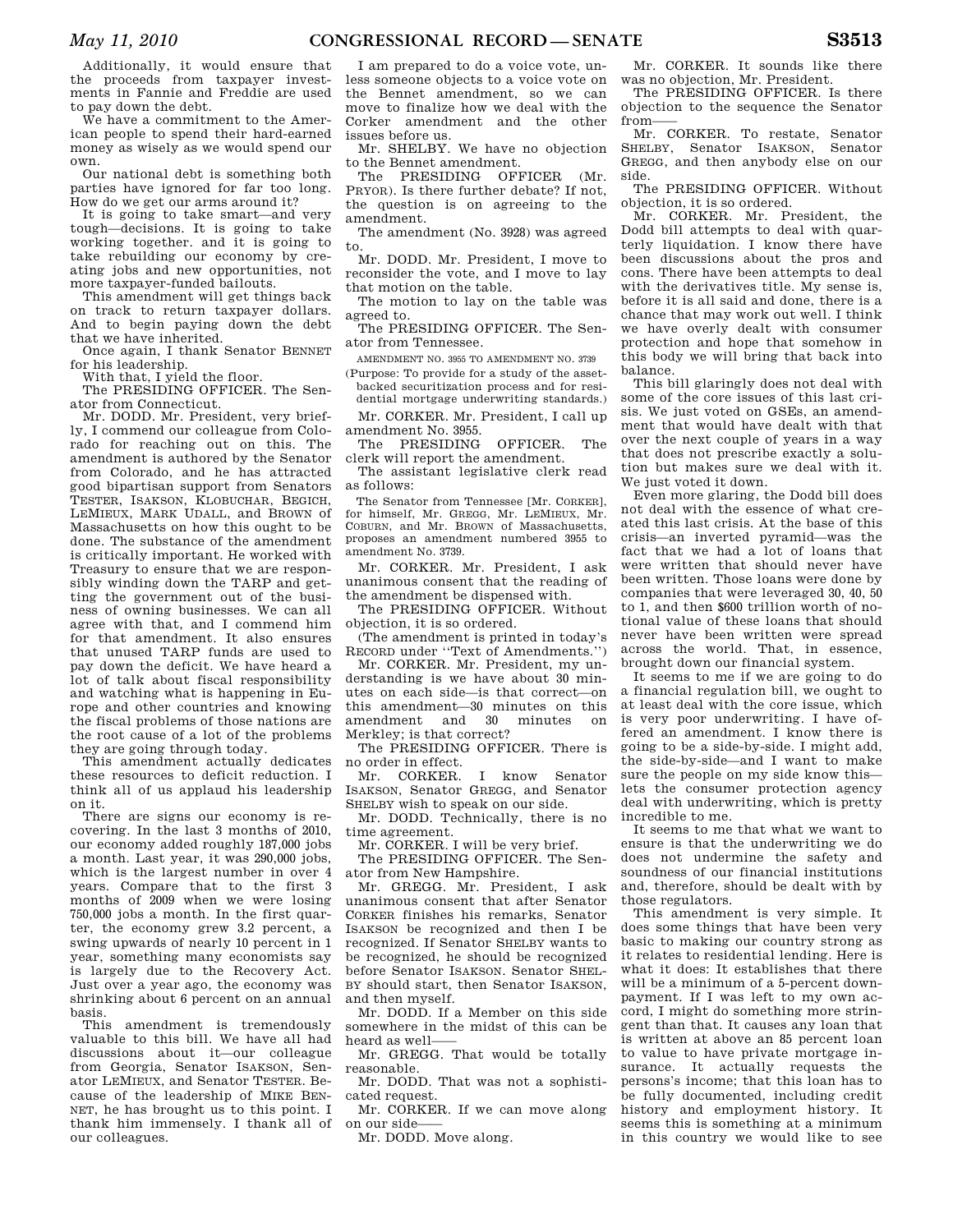happen as it relates to residential lending.

Then there has to be a method for determining the borrower's ability to repay—a no-brainer—considering their debt-to-income ratio.

Those four simple requirements are put into law so we do not have the same type of underwriting problems we just had with this last episode. This does not apply to the VA. VA is an entitlement, something we have given to those who serve our country. It does not apply to rural housing. Regulators have to update the standards no less than every 5 years.

For those people who may be concerned about organizations such as Habitat for Humanity and others that use sweat equity and do not use money down, this gives the regulators the ability to exempt nonprofits that meet certain criteria on a case-by-case basis. So if there is a nonprofit in your community that is involved in allowing people to create sweat equity for housing, they would not be hurt. This requires a review of exemptions every 2 years to make sure they are within that criteria and it prohibits an exemption going to organizations that are prohibited from receiving Federal funding. We know of some of those. This also requires a study of FHA to make sure their underwriting standards are intact.

The way the Dodd bill addresses underwriting, it deals with something called risk retention on securitizations. I think most people realize that is a flawed model. It has nothing to do with the loans underneath those securities. I think Chairman DODD is even trying to find a better solution.

This bill also strikes the 5-percent retention that most people in this room think is going to actually shut down the securitization process and make less credit available, especially in the commercial areas. This, instead, puts in place a study so we can actually determine the best way to look at securitizations and know what type of risk retention should be in place.

I urge all colleagues on both sides of the aisle to do something that is real, that is substantive, that gets at the heart of this issue, that actually causes us to put in law proper underwriting standards. I cannot imagine there are many people in America who do not think this, at a minimum, ought to be done as part of underwriting home mortgages.

I yield time now to the Senator from Alabama, who may not be here. I divert and yield to Senator ISAKSON from Georgia.

The PRESIDING OFFICER. The Senator from Georgia.

Mr. ISAKSON. Mr. President, I thank the Senator from Tennessee. I commend the Senator from Tennessee who has worked tirelessly for months on this legislation but in particular has worked tirelessly on this particular amendment.

I rise to try and make my point as strongly as I can. This body, I know, has a job, makes a downpayment, he

always wants to do the right thing. We want to address the concerns that made the market begin to collapse 2 years ago. We want to restore confidence in real estate finance. We want to bring back the vibrant housing industry. We do not want to reincarnate subprime loans. And we ought to do one simple thing today: We ought to learn from history. I want to give everybody a small history lesson.

The underlying bill answers the question of better underwriting by putting risk retention as a requirement on a newly originated mortgage, a risk retention of 5 percent. The tier 1 minimum capital requirement of a nationally chartered bank is 8 percent. You are going to tell me the banks of America are going to reserve another 5 percent against the mortgages they originate? No, they are just not going to originate mortgages whatsoever.

Secondly, risk retention is no insurance for a better mortgage having been made. The fact is, in the late 1980s, the American savings and loan industry, which was chartered for the purpose of financing American homes, went under, and they had a 100-percent risk retention.

What causes bad lending is bad underwriting. Risk retention has nothing to do with it if you have bad underwriting or, as we had in late 2007, 2008, 2009, no underwriting at all.

First of all, Senator CORKER's amendment is an outstanding amendment that strikes at the heart of the problem that got us here, while at the same time according the opportunity for the American finance industry to bring back competitive mortgage lending. If it is not FHA and it is not VA and it is not a Freddie Mac or Fannie Mae loan right now, you are not getting one. We do not have people in the market anymore because they are scared. There is no standard.

This brings us back to a standard of underwriting that is right. It recognizes somebody has a job, has an ability to pay, has reasonable credit, and has some skin in the game so they will pay that loan back. Historically, the default rate on the mortgage industry in the United States of America, outside the last 3 years, was around 1.2 percent to 1.4 percent—very little; in fact, probably the highest best risk investment an investor could make.

What happened was, when underwriting failed and we got into exotic instruments, when Congress told Freddie and Fannie to make affordable loans and they created market subprime loans, the genie got out of the bottle and everything failed.

I want to say to the body, if we let this bill pass with risk retention in it thinking we have done something, the only thing we will have accomplished is a total absence of mortgage money for the American home buyer and American real estate industry. That is a bad mistake.

Facts are stubborn things. If a guy

will repay his loan. If he does not, he might not.

Let's get back to the roots that got us to where we are as a great country. Let's restore home ownership and ability to finance it, but let's recognize the weakness was in underwriting. It was not in the retained risk of the originator.

I commend Senator CORKER, Senator SHELBY, Senator GREGG, Senator LEMIEUX, and the others who have worked on this issue. If this amendment fails, then this entire legislation fails in meeting the standard it set upon itself. That would be a tragedy and a mistake for the United States of America.

I yield to the distinguished Senator from New Hampshire.

The PRESIDING OFFICER. The Senator from New Hampshire.

Mr. GREGG. Mr. President, I wish to join in congratulating Senator CORKER, Senator ISAKSON, Senator SHELBY, and others who have come together around this issue of better underwriting standards.

It is hard for me to understand why this would be resisted in this bill because this has been outlined both by Senator CORKER and by Senator ISAKSON. It was underwriting that created the problems which led our Nation to the brink of a fiscal collapse.

The way I have described it is this: What we had was an inverted pyramid. We had this situation where an individual made a loan to another individual or a corporation made a loan to an individual based on the value of a piece of property. Unfortunately, when that loan was made, it was made in a way where nobody looked at the value of the property relative to the loan and nobody looked at whether the person who was getting the loan could pay it back because the system no longer had strong underwriting standards.

Then that loan was taken and it was syndicated, it was securitized, it was synthesized, and it became multiplied, as the Senator from Tennessee said, into \$600 trillion of notional value. We ended up with this huge pyramid of debt built on the basis of this loan down here at the bottom between this corporation and this individual, this loan which was based on value which was not there, and ability to repay, which was not there once the rates of the loan were reset.

Why did this happen? Why was this loan so inappropriately made? It was inappropriately made because we had a breakdown in underwriting standards. I have been through three of these events in my professional career: once in the late seventies when I was involved in representing a bank in New Hampshire, once in the late eighties when I was Governor of New Hampshire, and now. Three major financial disruptions which were created almost entirely by a failure in underwriting standards, where people were making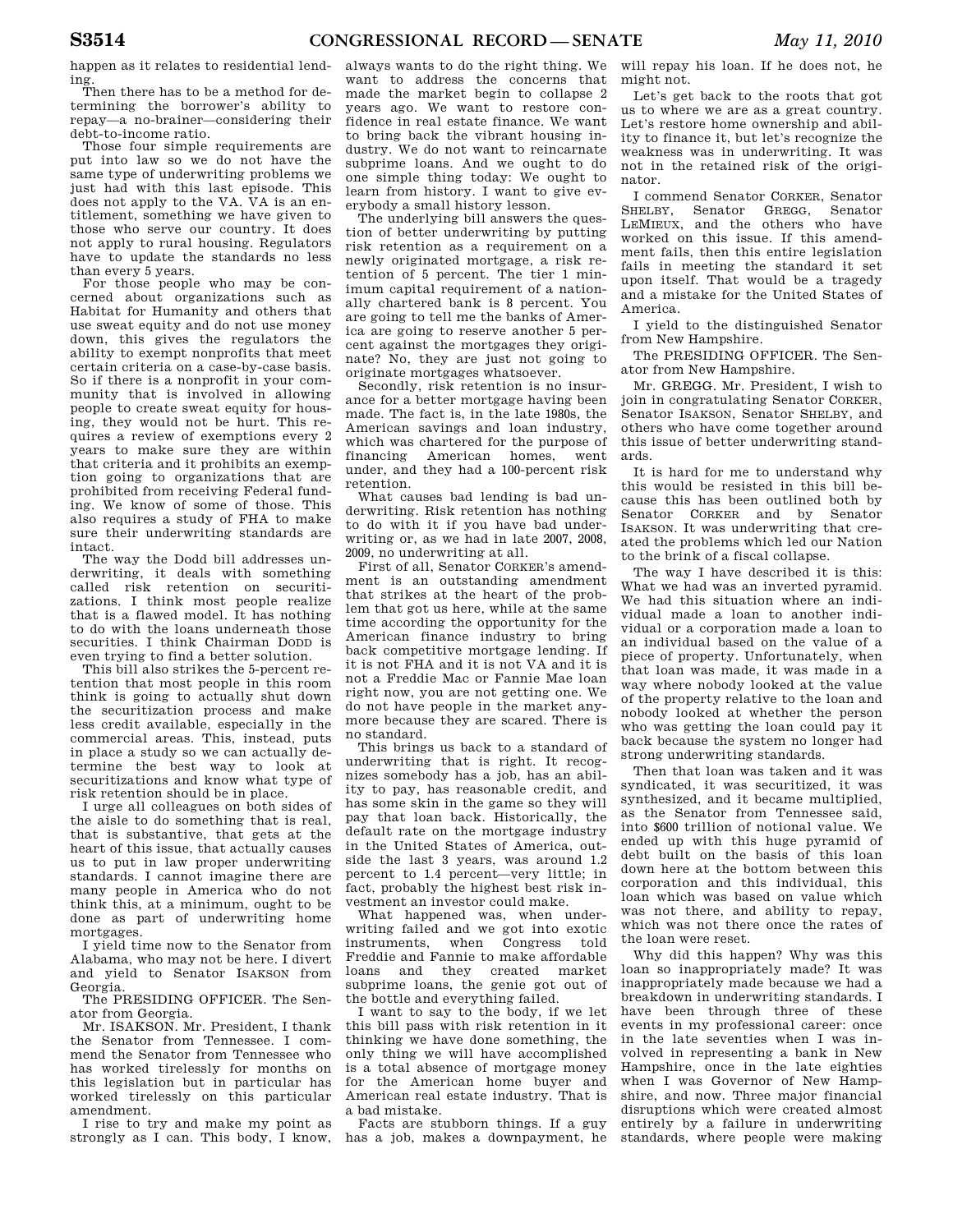loans that couldn't be paid back based on asset value which wasn't there. It just was aggravated radically this time because of the way the system suddenly took these loans and exploded them through the securitization process and the syndication process.

So if you are going to fix this problem, if you are going to put in place a regulatory reform system which actually fixes the issues which caused the crisis, you have to address underwriting standards. That is why the Corker amendment is so critical, because this bill does not address underwriting standards in any other way, in any significant manner. So if you are going to have a legitimate effort to try to make sure this type of an event doesn't occur again, you have to put in place underwriting standards which establish the rules of the road, which say that in the future America will not allow this sort of proliferation of lending which is not properly secured, where we know that the person getting the loan can't repay the obligation. Ironically, in this situation, these loans were made, in some instances, with the full understanding that this wouldn't happen, that they couldn't repay and the value wasn't there. Why? Because we separated underwriting standards from the process of actually making the loan. The people making loans were only interested in making a fee. They were not interested in making sure there was value of the security. They weren't interested in making sure the people could repay. They were just interested in the fee.

This should stop. The language Senator CORKER has put before us would accomplish that. It would put in place not unusual underwriting standards, not new underwriting standards, it would simply go back essentially to the types of standards—and they are not quite as strict, honestly—we had at a prior time when we didn't have this kind of risk in the marketplace because people knew when they borrowed money to buy a house they were going to have to put money down, and if they didn't put the full amount of the value down, they would have to have insurance to cover the difference. They knew their creditworthiness was going to be checked, and thoroughly checked, and their ability to pay the loan was going to be checked. So it is a totally reasonable approach.

If you are going to do one thing in this bill to avoid a future event like the one we confronted in late 2008 where basically the entire financial industry of this country almost melted down, if you are going to do one thing to prevent that event, you should adopt the Corker amendment. This should be a bipartisan amendment. I don't understand any opposition to it. I don't understand the concept which would oppose it because it is basically good banking and good lending. It is also good for the people who borrow money because they are not going to get money just arbitrarily but only if

they have the value in the asset they are borrowing on and if they have the ability to repay. So I certainly hope this amendment will be approved.

The PRESIDING OFFICER. The Senator from Alabama.

Mr. SHELBY. Mr. President, I rise specifically to support the important steps the Corker amendment takes to establish sound underwriting standards for mortgages. If there is any clear message from the crisis we have been through, it is that much of what went wrong began when loans were made to individuals who couldn't repay them.

The Corker amendment makes commonsense changes. It requires minimum downpayments on mortgages, which makes it more likely that borrowers remain committed to paying their mortgages. It requires, among other things, that lenders verify a borrower's income and their ability to repay these loans. These might sound simple, but remarkably they have been overlooked by the Dodd bill. In the past, they have worked. We used to not have these kinds of problems. The Corker amendment, if we adopt this and I urge my colleagues to vote for it—will go a long way in taking the right steps to bring common sense to our mortgage market.

Mr. CORKER. Mr. President, how much time remains of our 30 minutes? The PRESIDING OFFICER. There is

13 minutes 40 seconds remaining. Mr. CORKER. I yield a few minutes,

if I could, to the Senator from Florida. The PRESIDING OFFICER. The Senator from Florida.

Mr. LEMIEUX. Mr. President, I wish to congratulate my colleague from Tennessee on his amendment, and I rise in support of it.

In Florida, we know this was the very problem that started this whole crisis. We called them NINJO loans—no income, no job. Underwriting standards went out the window because of the hunger of Wall Street to suck up these mortgages, to bundle them into these large securitized packages and then sell them off. So as Wall Street demanded more and more, underwriting went out the window. And what does the bank or the mortgage broker care if they can just ship off their mortgage and sell it off to Wall Street? What do they care if the person they are giving the mortgage to can't pay it back? What do they care if that person can't afford the home to start with? So we got ourselves into this perfect storm of a situation, and one of the key elements that allowed this to happen was the fact that there weren't underwriting standards.

When I bought my first home back in 1995, I didn't have 20 percent to put down; I had 15 percent. So I had to get mortgage insurance to cover the other 5 percent of my downpayment. Until such time as my family—my wife and I at the time, before we had any of our kids—could make a payoff to get the 20 percent of equity value to the loan, we had to pay for the mortgage insurance.

Once we did, we no longer had to pay for that.

Well, in the late 1990s and the early 2000s, that went out the window. No longer were these underwriting standards in place. We now know, looking back on the debacle that happened in 2008, that one of the key reasons it happened, one of the key things that made it fertile for this problem to grow was the fact that there weren't underwriting standards.

What Senator CORKER does in his bill is he puts these mortgage underwriting standards back into law the way they were when everything operated the right way—a 5-percent downpayment, credit enhancement to get you to an 80-percent loan to value, fully documented income, including credit history and employment history, and a method for determining the borrower's ability to repay. All those things make common sense. But that common sense didn't prevail in the mid-2000s.

Last year, in an initiative the Wall Street Journal put forward, it talked about the 20 most important things that could be done to avert the financial collapse that happened, and the No. 1 most important thing was to strengthen underwriting standards. But this bill we are considering which is supposed to get at the problems that caused this meltdown in 2008—it is 1,409 pages long—doesn't address perhaps the No. 1 biggest reason we had a financial failure in 2008.

Senator CORKER, along with Senators ISAKSON, SHELBY, GREGG, and to a smaller extent myself, have worked on this, and I commend my colleague from Tennessee. There is absolutely no reason not to pass this. If any of our colleagues are serious about really reforming our financial system and preventing this problem from happening again, then they must support this very fine amendment.

I thank the Chair.

Mr. CORKER. Mr. President, not seeing other Senators at this time wishing to speak, I want to recap, if I could.

We spend a year and a half working on financial regulation in this body, and there are a lot of fancy things we are looking at that certainly need to be looked at, no question. We are looking at clearing trades with derivatives. We are looking at all kinds of section 106 issues and other kinds of things, many of which I have issues with. But it is amazing that after all this time, we are still not dealing with the core issue.

It is hard for me to imagine that anybody in this body would think that a 5 percent downpayment on a loan would be something that is extraordinary. This puts in place, as the other Senators have mentioned—and I certainly appreciate those who have joined me in cosponsoring. I have had a couple of folks on the other side of the aisle today come up and say: Look, this makes common sense. I am going to support this. It is amazing to me that we are not focusing on those very things that we think are the core issues.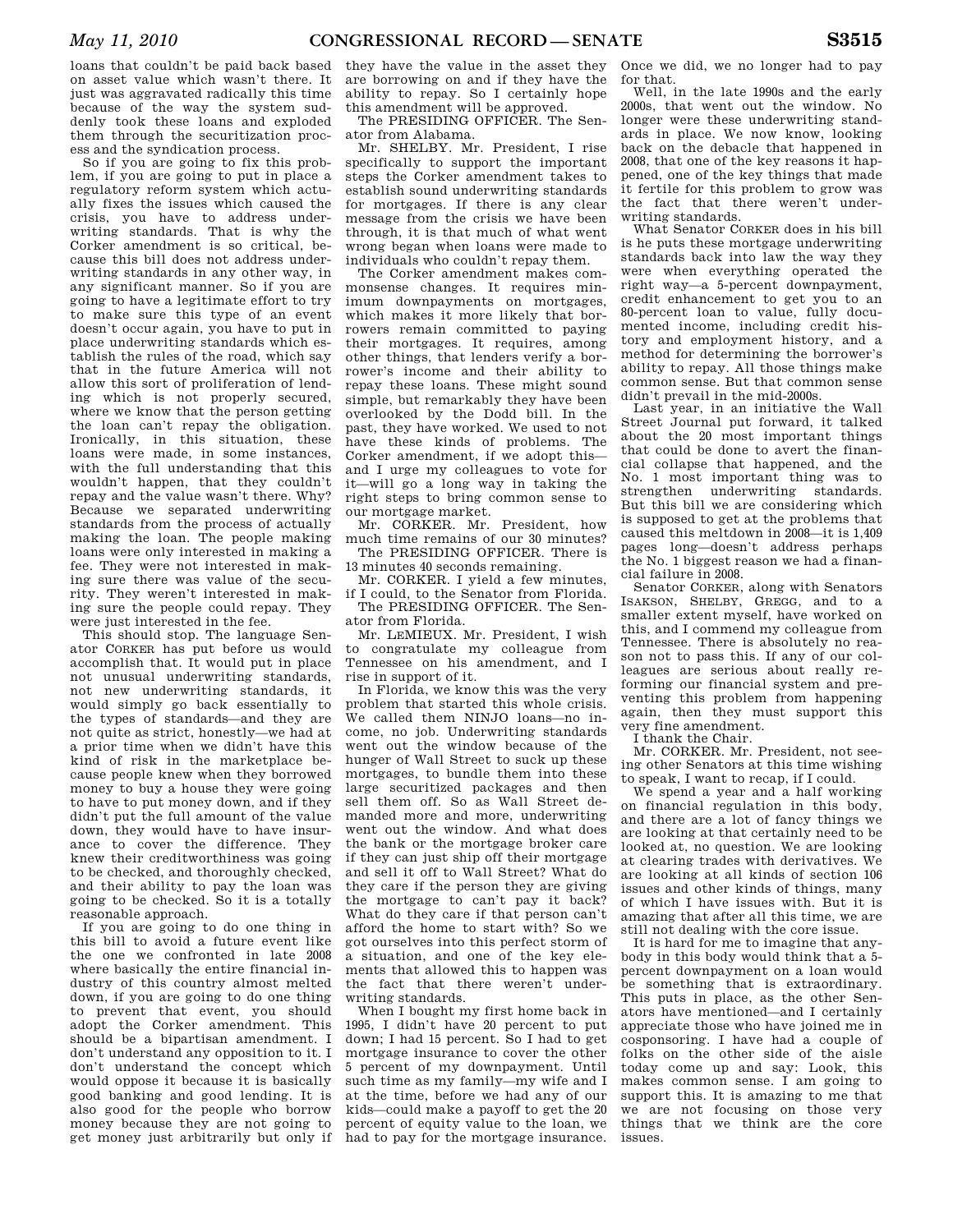We had a chance a minute ago to deal with Fannie Mae and Freddie Mac, and, of course, we didn't. I know it is a complex issue, but I felt the McCain amendment gave us a timeframe within which we could deal with Fannie Mae and Freddie Mac. We didn't. We decided to have another study.

But I would say to my friends on the other side of the aisle, while there is an unwillingness to deal with the issues over Fannie Mae and Freddie Mac and some of the problems that exist right now within FHFA, what this amendment would do is to put in place underwriting standards that would at least ensure the mortgages Fannie Mae and Freddie Mac are purchasing themselves would have proper underwriting standards. I think that is very important.

It is amazing that sometimes we will spend a year and a half in this body a year, 6 months, whatever—on different types of issues, and we focus on lots of things that industry brings us, that other people bring us, but we don't get down to just the commonsense core issues that Americans know work.

I thank the Senator from Florida and others who have joined in this effort to ensure we have appropriate underwriting standards. Again, let me just recap. These are not Draconian steps. Basically, Federal banking regulators themselves—the regulators of our financial institutions—would set criteria for underwriting. There would be a minimum of a 5-percent downpayment. Any loan that is above 80 percent loan to value would have a credit enhancement—such as has been done for years in the past—of private mortgage insurance. There would be fully documented income—I can't imagine anybody in this body not thinking that wouldn't be a good idea for people taking out a loan that many people expect to pay off over a 30-year period—including a credit history and employment history. There would be a method for determining the borrower's ability to repay. This is something the regulators themselves would get together and lay out. It would also include consideration imagine this—of the debt-to-income ratio—again, just a basic element of lending. This does not apply to VA, where we have made guarantees to veterans. It does not apply to rural housing.

For those people who may hear from some of the nonprofit organizations that I have worked with and some others in this body have worked with—I helped create one in Chattanooga in 1986 that helped over 10,000 families have decent housing—those types of organizations have the ability to be exempted if they are the types that allow people, through sweat equity and other kinds of things, to have sort of skin in the game in other ways. We applaud those efforts and applaud people who go out and volunteer and take care of their fellow citizens by helping them have homes, helping people who are less fortunate. I know all of us support that. We go to events where we thank

people who volunteer in that way. This amendment does nothing other than allow them to operate as they do through exemptions through our regulators.

I know the other side of the aisle, as I mentioned earlier, has tried to deal with this issue, and they haven't figured out a way to deal with it yet. I know we have a side-by-side amendment that is coming up, and I thank those on the other side of the aisle who have put some effort into trying to do this same thing. But this, again, is a commonsense effort. And my guess is that if you laid this out in front of most citizens back home in every State we come from, they would say: You know, this is just basic. If you are going to loan money to someone, these basic underwriting standards ought to be in place.

Mr. President, I urge everyone in this body to please at least look at this seriously. This is one thing we can do that is tangible, that is not a study, that is not putting something off and hoping regulators might do something down the road. This is something tangible that we can do to ensure that the core issue that created this financial crisis over the last 24 months is dealt with and that the individual loan that is made from a lender to somebody who is borrowing money is done with proper underwriting standards in place.

Mr. President, I see the Senator from Connecticut is ready to move on to the next issue, so I yield the rest of my time, and I thank the Chair for his patience.

The PRESIDING OFFICER. The Senator from Oregon.

AMENDMENT NO. 3962 TO AMENDMENT NO. 3739

(Purpose: To prohibit certain payments to loan originators and to require verification by lenders of the ability of consumers to repay loans)

Mr. MERKLEY. Mr. President, I call up amendment No. 3962, the Merkley-Klobuchar amendment.

The PRESIDING OFFICER. The clerk will report.

The assistant legislative clerk read as follows:

The Senator from Oregon (Mr. MERKLEY), for himself, Ms. KLOBUCHAR, Mr. SCHUMER, Ms. SNOWE, Mr. BROWN of Massachusetts, Mr. BEGICH, Mrs. BOXER, Mr. DODD, Mr. KERRY, Mr. FRANKEN, and Mr. LEVIN, proposes an amendment numbered 3962 to amendment No. 3739.

Mr. MERKLEY. I ask unanimous consent to dispense with the reading of the amendment.

The PRESIDING OFFICER. Without objection, it is so ordered.

(The text of the amendment is printed in today's RECORD under ''Text of Amendments.'')

Mr. MERKLEY. I ask unanimous consent Senator KERRY, Senator FRANKEN, and Senator LEVIN be added as cosponsors.

The PRESIDING OFFICER. Without objection, it is so ordered.

Mr. MERKLEY. Mr. President, I

amendment, including Senator SNOWE, Senator SCOTT BROWN, and Members on both sides—my colleague, Senator KLOBUCHAR, will be speaking in a moment—Senator BEGICH, Senator BOXER, as I mentioned, Senator KERRY, Senator FRANKEN, and Senator SCHUMER.

I would like to applaud my colleague from Tennessee. Virtually every word that Senator CORKER stated tonight is an argument for this amendment that Senator KLOBUCHAR and I are cosponsoring. I will get into the details later because I want to yield time to my colleague from Minnesota and then my colleague from Connecticut to speak to the bill. Then I will offer my remarks.

I do think it is important to recognize that the bulk of what Senator CORKER addressed goes right to the heart of this amendment as well. There is a point of distinction between the two amendments, a critical point of distinction; that is, the 5-percent underwriting absolute line. That line is a line of great concern for those of us who have had experience with firsttime home buyers, those who have had experience with families who are at the bottom of the income spectrum. I should make it clear that the downpayment is only a portion of the skin in the game that such families have because there are tremendous closing costs associated with these loans that the families must bear as well. So the inflexibility of that standard is a great concern and a great point of distinction between these two amendments.

I will continue on after my colleagues have spoken to address some of the major challenges this amendment addresses, but I would like to yield 5 minutes to Senator KLOBUCHAR.

The PRESIDING OFFICER. The Senator is recognized.

Ms. KLOBUCHAR. Mr. President, I thank Senator MERKLEY for his leadership on this issue. I was proud to work with him on this issue. I thank Chairman DODD as well for advancing this amendment, for the work he has done in this area. I also want to mention my good colleague in the House, Representative ELLISON, who was a leader on this in the State legislature in Minnesota and now in Congress. We worked on this issue in this bill together.

Complex and deceitful lending practices were at the heart of the financial crisis, and as we work to reform Wall Street we must ensure that the homes and the home equity of Americans are not put at unnecessary risk. With 1 in 7 homeowners—1 in 7, who would have ever thought that—delinquent on their mortgage or already in foreclosure, and many home loans delinquent, the housing market continues to slow economic recovery.

It has been estimated that each year predatory mortgage lending results in a loss of \$1.9 billion for American families. It is critical that families have access to safe, fair, and affordable mortgages.

thank the bipartisan cosponsors of this ator DURBIN, who has seen firsthand in I see my colleague from Illinois, Sen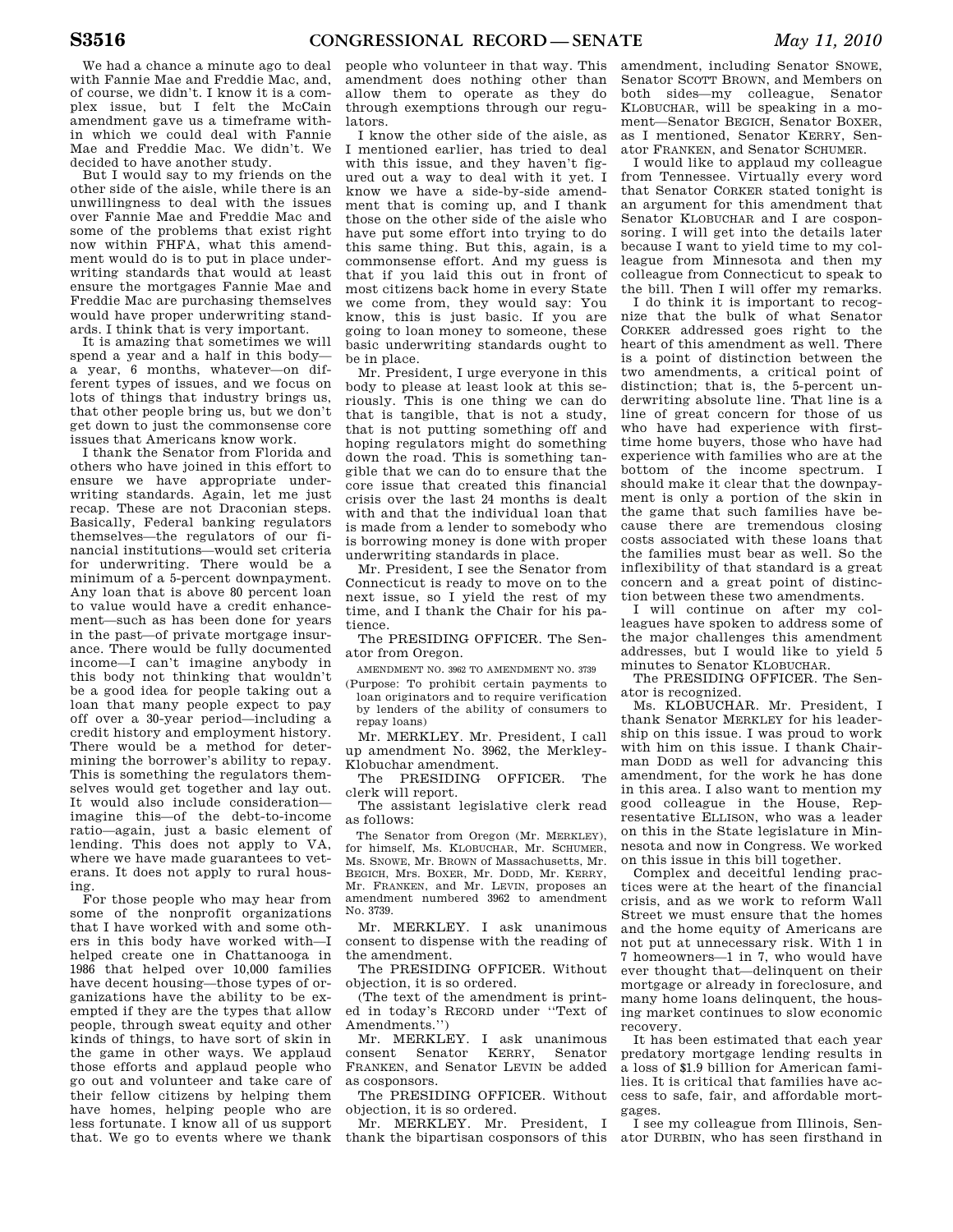his State people losing their homes, people at the mercy of call-lines where they cannot reach anyone when they are calling for help.

Important borrower protections such as those we have in Minnesota should be a national policy to help safeguard families across the country. A decade ago, just 5 percent of mortgage loan originations were subprime, meaning they were made to borrowers who would not qualify for regular mortgages—only 5 percent. By 2005 it was 20 percent of mortgages that were subprime. It was a disaster waiting to happen.

This expanded home ownership to millions of people, but it also greatly increased the risk to our financial system. In Minnesota, in 2000 there were 8,347 subprime mortgages issued. By 2005 it had increased more than fivefold to more than 47,000 subprime mortgages. However, we now know that between 60 and 65 percent of people who ended up with subprime mortgages actually qualified for traditional mortgages. We need to make sure this never happens again.

That is why last year I introduced the Homeowner Fairness Act, which is comprehensive housing reform legislation that proposes tough new national standards based on the successes of the Minnesota mortgage lending law passed in 2007. That is why I have joined Senator MERKLEY on an amendment that will ensure several key ideas from this bill are included in the Wall Street reform bill.

These are not radical ideas. The fact that practices were ever allowed to take place should be shocking to those who have not even heard about them.

First, this amendment would require all mortgage originators to verify a borrower has the ability to repay a mortgage before giving loan approval. Let me repeat that. This amendment would require mortgage originators to verify a borrower has the ability to repay a mortgage before they approve the loan. It may just sound like common sense that you wouldn't loan someone money without first figuring out if they were able to pay, but these lenders never intended to keep the loans they originated long enough for it to matter. They simply sold their risky bets to someone else and put the profits on the bank.

Second, this amendment would prohibit a mortgage originator from steering a borrower toward terms that are more expensive than those for which he can qualify. In recent years, loan originators were often paid more if they got borrowers to take out predatory subprime loans, even when the borrower qualified for a prime loan. It is important to remember that the crisis we are addressing today with this comprehensive Wall Street reform bill was first triggered by the downturn in the national housing market. This downturn brought to light the prevalence of unsound lending practices, especially predatory lending tactics in the subprime market.

Ultimately, this disregard for underwriting standards spread risk throughout the financial system as these unsound loans were securitized and sold, chopped up and sold again. No one had any skin in the game.

Although the market for some prime mortgages was less than 1 percent of global financial assets, the faults in the system that started with unscrupulous origination practices allowed the turmoil in the housing market to spill over into other sectors. When sound mortgage loans are made they provide families with a piece of the American dream. But when loans are made recklessly, without concern for the consumer, these loans become nightmares—not just for the families who are left on the hook but for our entire economy. We need to make sure those abusive and exploitative mortgage practices come to an end.

For far too long, subprime lenders have put the homes and home equity of Americans at unnecessary risk. These commonsense protections are essential to restoring our economy and preventing a future crisis in the housing market.

I ask my colleagues to support the Merkley-Klobuchar amendment, and I yield the floor to my friend and great leader on this issue, Senator MERKLEY of Oregon.

The PRESIDING OFFICER. The Senator from Oregon.

Mr. MERKLEY. Mr. President, I compliment my colleague from Minnesota for the incredibly solid and important work she has done on this topic. It goes right to the heart of building a family's financial foundations. There is a lot of movement that needs to be made to restore a framework that will build those foundations rather than destroy those foundations.

I yield to my colleague from Connecticut if he wishes to make remarks on this amendment?

The PRESIDING OFFICER. The Senator from Connecticut is recognized.

Mr. DODD. Mr. President, first let me thank my colleague from Oregon and my colleague from Minnesota as well for their contribution. While he has left the floor, I would be remiss if I did not express my gratitude to BOB CORKER from Tennessee. Putting aside whatever differences we may have on this amendment, he has been a very valuable member of our committee.

This bill that is right here, all 1400 pages of it—substantial parts of this bill can be attributed to the work of BOB CORKER of Tennessee. I want my colleagues to know how grateful I am to him, to his staff, and others for some valuable ideas and thoughts. While not every one was included in the bill, he played a consistent role, showing up every time there was a meeting or gathering on this legislation. He spent a lot of hours with our colleague from Virginia, Mark Warner, particularly on titles I and II of this bill. I will say more about Senator CORKER's contribution during debate

on this bill, but I wanted at least at the outset of this debate and discussion to thank him for his wonderful efforts on this legislation.

Let me begin and thank, of course, Senator MERKLEY and Senator KLOBUCHAR, as well as their other cosponsors of this, for the bipartisan support for their amendment. I will ask to have printed in the RECORD some correspondence. I have a letter we sent out in 2006. It will give you an idea—it was 4 years ago. It was signed by myself, Wayne Allard, who is no longer with us, of Colorado, Senator Sarbanes, JIM BUNNING of Kentucky, JACK REED of Rhode Island, and CHUCK SCHUMER.

The letter was pushing the regulators to establish some underwriting guidance for subprime mortgages. That is in 2006 that we sent that first letter. We were in the minority, we Democrats.

In April of 2007 we sent another letter to Chairman Bernanke. Here we said that our committee had held two hearings this year on the problem in subprime mortgage rates. This was in February and March of 2007, 3 years ago.

At the hearings, a number of committee members raised concerns that the regulators have not kept pace with deteriorating credit standards on the growth of abusive, unfair and deceptive lending practices. In addition, we are concerned that the Federal Reserve Board has not exercised its obligations under the Home Ownership and Equity Protection Act of 1994 to issue regulations that address the problems of predatory lending.

The letter goes on for two or three pages. That was signed by myself, Senator REED, Senator SCHUMER, Senator BAYH, Senator CARPER, MENENDEZ, Senator AKAKA, Senator SHERROD BROWN, Senator BOB CASEY, and Senator TESTER.

In December of 2007 we sent another letter to Chairman Bernanke.

In light of the deepening crisis in the mortgage markets, a crisis you correctly attribute to abusive practices and lax underwriting standards in the subprime market, we want to reiterate to you the importance of acting forcefully to protect consumers in the rulemaking the Federal Reserve Board is currently undertaking under the Homeowners Equity Protection Act.

We go on for two or three pages. Again, I say respectfully, but not a single member of our committee from the other side signed that letter or the one in April of 2007. This letter was signed by myself, Senator JOHNSON, Senator REED, Senator SCHUMER, Senator BAYH, Senator CARPER, Senator MENENDEZ, Senator AKAKA, Senator BROWN, Senator CASEY, Senator TESTER, and Senator JOHN KERRY of Massachusetts.

Those are just three pieces of correspondence going back years ago, trying to get some attention to the predatory lending practices that were going on. Had we acted in 2006 or even in 2007, we would not even be close to the disastrous effects that have occurred with 7 million homes lost, 4 million today underwater in the country—in danger of falling into foreclosure, 250,000. A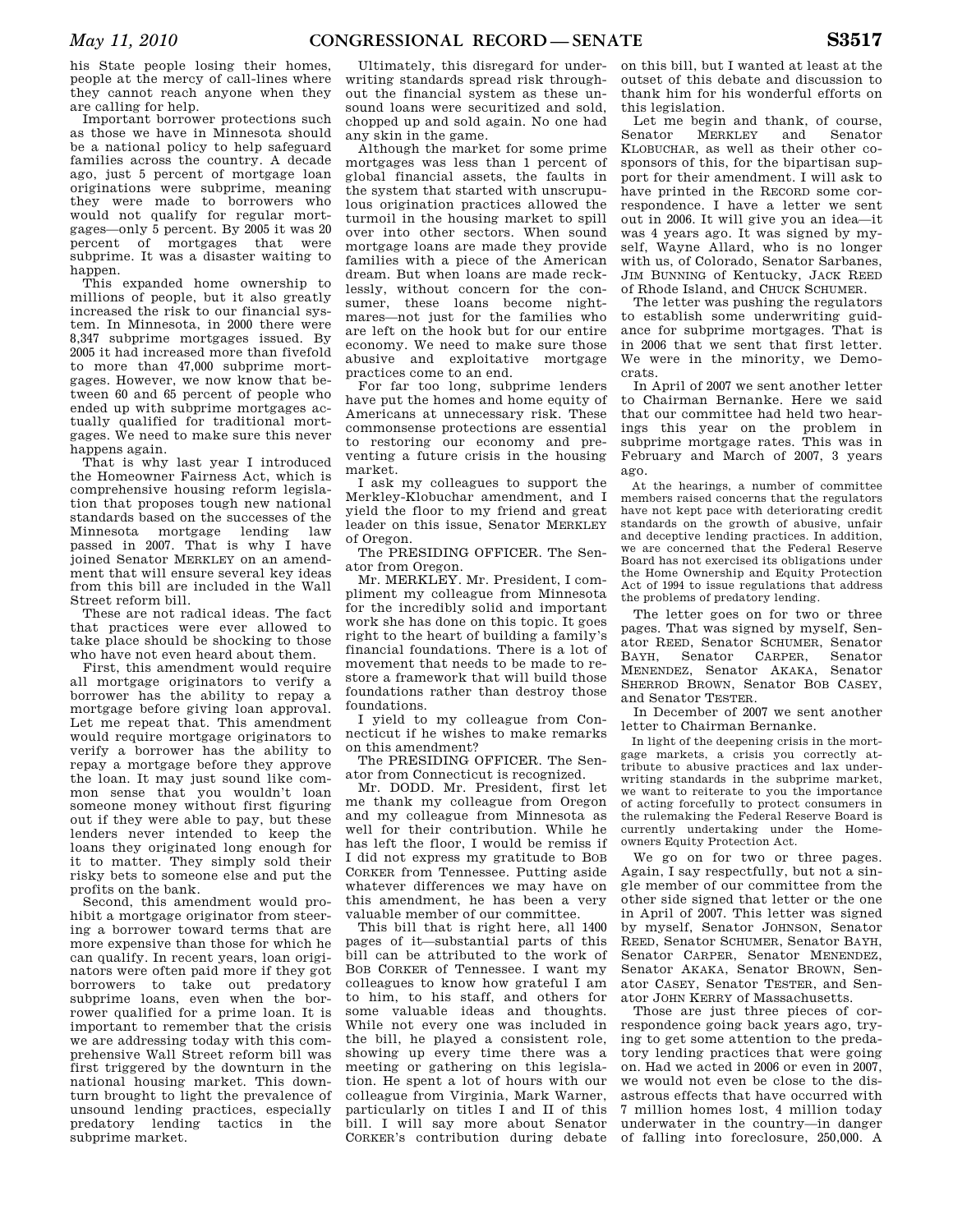quarter of a million homes this year have been seized in foreclosure proceedings. Here were three pieces of lengthy correspondence signed, in one case on a bipartisan basis in 2006; in 2007 unfortunately on a partisan basis not because we didn't seek additional signatures on the letter—to highlight the importance of underwriting standards and the need to step up.

I also want to add at this point a letter from the National Association of REALTORS, expressing strong opposition to the Corker-Gregg amendment. In their letter to the Senate—to all Senators, this letter went—they say the following.

The Corker-Gregg-Isakson amendment replaces the risk retention provisions . . . of the credit risk retention with a study on a feasibility of risk retention requirements for financial institutions and implements the residential mortgage underwriting standards that include a mandatory 5 percent downpayment for all mortgages. As our Nation continues to recover from the worst economic downturn since the Great Depression, REALTORS are cognizant that lax underwriting standards brought us to this point. It must be curtailed. However we caution that swinging the pendulum too far in the opposite direction may reverse the fragile recovery.

Based on data from the National Association of REALTORS, of home buyers and sellers, 11 percent of all home purchasers surveyed had downpayments of 5 percent or less. When considering only first-time home buyers, the percentage utilizing a downpayment of under 5 percent increases to 18 percent of all purchases. Improving underwriting to ensure that the consumer has the ability to pay their obligation is in the best interests of everyone, but eliminating the possibility for some creditworthy customers to buy a home will have significant detrimental ramifications for American families, the housing sector, and those businesses that support it.

Let me take a couple of minutes. I know my colleague from Texas is here, and others, but this is important, that people understand what happened. Because 5 percent sounds pretty reasonable. Why not 5 percent? Let me explain why that provision poses some risk to all of us. The Senator's amendment as offered has two parts to it. They almost kind of run into each other in a way.

The first half of the amendment strikes the government-imposed risk retention requirements in the underlying bill. These requirements, as explained before, and I will in a second again, would result in strong marketbased underwriting standards in the residential mortgage market.

Then in the second half of the amendment, the amendment puts in govern-<br>ment-dictated, hard-wired underment-dictated, hard-wired underwriting standards that would have very serious consequences, as the National Association of Realtors points out, for first-time home buyers, minority home buyers, and others who are seeking to attain the American dream of home ownership.

Like the earlier debates we have had, it does this at a time, as we all know, that the housing markets are just starting to recover, potentially putting that recovery at risk.

Let me start by discussing the first part of this amendment. The bill, section 941 of our bill, requires securitizers to retain an economic interest in the material portion of the credit risk for any asset that securitizers transfer, sell, or convey to a third party. What does this mean? Very simply put, it is skin in the game. Skin in the game—a skin-in-the game requirement that creates incentives that encourage sound lending practices, restores investor confidence, and permits securitization markets to resume their important role as a source

of credit for households and businesses.<br>Excesses and abuses in the Excesses and abuses in securitization process played a very major role in this crisis under what is called the ''originate to distribute'' model. Loans were made expressly to be sold into the securitization pools, which meant the lenders did not expect to bear the credit risk of borrower default.

What does that mean? Well, if you are the broker out cutting the deal, what was the first piece of advice on their Web page to the brokers, the unregulated brokers? The first piece of advice to them was, from their association: Convince the borrower. Convince the borrower you are their financial adviser.

Well, of course, they were anything but their financial adviser. Their job was, of course, to get people to sign up and commit to these mortgages, which they knew, in too many cases, could never, ever be met; that is, they, the borrower, would never possibly meet it.

If you had some skin in the game if you are the broker, you may be a little more careful about that. But, of course, the broker was acting on behalf of the lending institutions. Now you think, well, the lending institution is going to care about this. You know, when I bought my first home back X numbers of years ago, my mortgage stayed at the Old Stone Bank. I signed those papers. I could go down every day and I could pull out that drawer, wherever it was, and look at my mortgage. It did not leave the Old Stone Bank. It stayed right there.

Let me tell you, that fellow at the Old Stone Bank wanted to make darn sure that this young lawyer in Connecticut was going to meet his financial obligations. So they had underwriting standards for me. It did not cost me a lot on a downpayment. I was a new buyer, first-time home buyer. I had just gotten licensed to practice law in Connecticut, so they had a little confidence I might be able to meet my obligations. So they had underwriting standards.

Today it is vastly different. That fellow, a young lawyer today, who goes and gets that mortgage, the lending institution frankly could care less whether you have the underwriting standards. Why? Because it is going to sell that mortgage. That is what securitization is: I am going to sell it. On average they hold your mortgage 8

to 10 weeks. Then they sell it. It goes right out the door. So the broker could care less. He got me to sign up with a deal I could not afford. The old bank does not care anymore, because they are selling it, and bundling them together and shipping them out the door, and some unwitting investor may be purchasing these. Because they have been branded by the rating agencies as AAA or AA, they think they are pretty good.

So why am I putting skin in the game? Because if you do not have skin in the game, if you do not have a vested interest financially in the outcome, you do not care what happens, unfortunately, in too many cases. You have been paid. You have got out your dollar. You have been compensated as the broker; you have been compensated as the lending institution; you wash your hands of the whole thing.

That is what created this domino effect, because there were not people watching and caring what went on. So in my bill I said: Well, why not keep a little skin in the game or drop the skin in the game but write underwriting standards. You make the choice. But if you have got skin in the game, I suspect you are going to be careful about underwriting standards. If you write the underwriting standards, I do not want to take a pound of your flesh from the lending institution, if you are going to meet those obligations.

That is exactly what Senator MERKLEY and our colleague from Minnesota and others are suggesting here: Let's get good underwriting standards here. That is why I support what they are talking about. So I apologize for going into all of that ''originate to distribute,'' but originate the mortgage to distribute it. That is exactly what it means.

This led to significant, of course, deterioration in credit and loan underwriting standards, particularly in residential mortgages. With the onset of the crisis, there was widespread uncertainty regarding the true financial condition of holders of asset-backed securities, for obvious reasons, freezing interbank lending, constricting the general flow of credit. Complexity and opacity in the securitization markets prolonged and deepened the crisis, and it made recovery efforts that much more difficult.

My proposal in the bill has a measured approach which requires, of course, separate rulemaking requirements for different assets. I will not bother you with all of that.

A lot of people support this, by the way, including the Consumer Federation of America, the Investors Working Group, the America Securitization Forum, CalPERS, the Group of 30, even a former Republican Secretary of the Treasury, John Snow. And he says:

Because of the lack of participant accountability, the originate-to-distribute model of mortgage finance, with its once great promise of managing risk, became itself a massive generator of risk.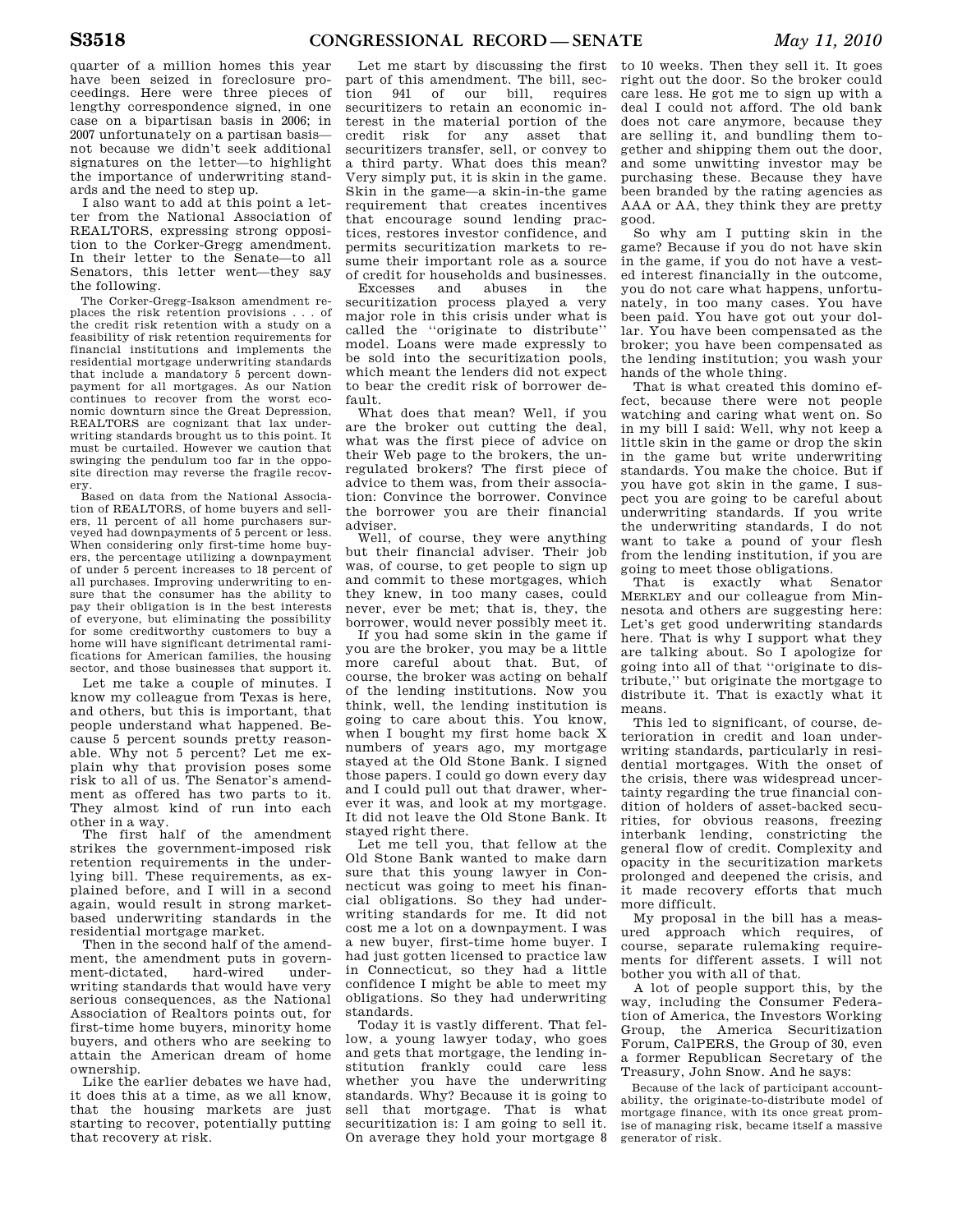A study is not a credible response. I say that respectfully of the amendment of the Senator from Tennessee. He calls for a study in all of this. Our bill provides for comprehensive regulation of securitization markets, to prevent excesses and eliminate a potential source of financial instability.

Let me add quickly, I am a strong supporter of securitization. That has provided liquidity, which has made home ownership more available to more people. But you have got to do it carefully. If you are packaging these mortgages with no regard to whether they are available, and sending them out the door to be sold off, then you jeopardize securitization. If you get good underwriting standards, as the Senator from Oregon and Minnesota are requiring, then you are going to build in some safeguards; then securitization, with proper branding of what they are worth, and you are back on track again, and we can start to see housing improve for everybody.

The Corker amendment also requires, of course, here a 5-percent downpayment for all loans, no matter what the circumstance. That is a governmentmandated requirement in a sense in this amendment. Even with FHA loans, hardwiring in statutes that as a requirement is very ill-considered, I would say.

The key cause of the crisis, as I have said many times over the past almost 4 years on the floor of this body, was the unscrupulous mortgage brokers and mortgage lenders who sold unaffordable mortgages to people who could not pay those mortgages.

In the majority of the cases, those loans were refinance loans, they were not even original mortgages. It was refinancing. No downpayments are required in refinancing at all. Downpayments did not even come up or come into play for these borrowers. But the mortgages were still outrageous and unaffordable. They still led to the foreclosures and contributed to the economic crisis we are in.

Why was this? Well, it was because the brokers and bankers had no skin in the game. So they not only did not pay attention, in too many cases they did not even care whether the borrowers had the ability to pay back those loans. The Merkley-Klobuchar amendment specifically addresses this problem, by specifically requiring that lenders take into account the borrower's ability to pay, and laying out important criteria for determining that.

It will end the steering payments that caused so much of the trouble in the first place. And while the 5-percent downpayment may sound reasonable, and in some cases it is, there are many lending programs out there that allow for downpayments that are lower than 5 percent: FHA, which is struggling now, has traditionally allowed for downpayments less than 5 percent. FHA has been a path to home ownership, as we know, for millions of our

fellow citizens. Many nonprofits such as Habitat for Humanity, the Enterprise Foundation, church-related housing groups—in fact, I have a letter signed by a number of these nonprofit organizations in opposition to the Corker amendment. I ask unanimous consent that all these letters I have referred to be printed in the RECORD.

There being no objection, the material was ordered to be printed in the RECORD, as follows:

> NATIONAL ASSOCIATION OF REALTORS®,

*Washington, DC, May 6, 2010.*  U.S. SENATE,

*Washington, DC.* 

DEAR SENATOR: On behalf of more than 1.1 million members of the National Association of REALTORS® (NAR) involved in residential and commercial real estate as brokers, sales people, property managers, appraisers, counselors, and others engaged in all aspects of the real estate industry, I respectfully request that you oppose the Corker-Gregg (#3834) and the McCain-Shelby-Gregg (#3839) amendments to S. 3217, the Restoring American Financial Stability Act of 2010.

CORKER-GREGG-ISAKSON AMENDMENT

The Corker-Gregg-Isakson (#3834) amendment replaces the risk retention provisions of S. 3217, Title VII, Subtitle D, (b) Credit Risk Retention—with a study on the feasibility of risk retention requirements for financial institutions and implements residential mortgage underwriting standards that include a mandatory 5% down payment for all mortgages. As our nation continues to recover from the worst economic downturn since the Great Depression, REALTORS® are cognizant that lax underwriting standards brought us to this point, and must be curtailed. However, we caution that swinging the pendulum too far in the opposite direction may reverse our fragile recovery.

Based on data from NAR's 2009 Profile of Home Buyers and Sellers, 11% of all home purchasers surveyed had downpayments of 5% or less. When considering only first-time homebuyers, the percentage utilizing a downpayment below 5% increases to 18%. Improving underwriting to ensure that the consumer has the ability to repay their obligation is in the best interest of everyone, but eliminating the possibility for some creditworthy consumers to buy a home will have significant detrimental ramifications for American families, the housing sector and those businesses that support it.

#### MCCAIN-SHELBY-GREGG AMENDMENT

The McCain-Shelby-Gregg (#3839) amendment, which creates Title XII to S. 3217, places Fannie Mae and Freddie Mac on the fast track to dissolution. REALTORS® believe that reform of these institutions, that have played a pivotal role in the evolution of the U.S. housing market, is necessary; however, now is not the time for drastic action. Especially, considering their current role in stabilizing the housing market, and that the McCain-Shelby-Gregg amendment does not offer a replacement to fill the enormous gap that the shuttered GSEs will leave.

As NAR mentioned in our testimony before the House Financial Services Committee, March 23rd, 2010, on the ''Future of the Housing Finance,'' the transition of these organizations to their new form must be conducted in a fashion that is the least disruptive to the marketplace and ensures mortgage capital continues to flow to all markets in all market conditions. The establishment of aggressive timetables for the GSEs to return to profitability, prior to the full recovery of our nation's economy and housing market, predisposes them to failure, and will cause significant angst for homebuyers and the nation's housing markets.

Furthermore, the requirements that this amendment places on Fannie Mae and Freddie Mac, when they become viable, will effectively prohibit them from participating in the secondary mortgage market.

First, the aggressive reduction of their portfolio will prevent them from being an effective buffer during future economic downturns. A key element of NAR's recommendation for the restructure of the GSEs is that their portfolios should only be large enough to support their business needs and ensure a stable supply of mortgage capital when necessary because of insufficient private investment. The requirements established in this amendment would thwart the GSEs ability to be an effective buffer.

Second, the amendment repeals all increases to loan limits, both permanent and temporary. The loan limits would return to: \$417,000. Moreover, the GSEs would be prohibited from purchasing homes that had prices over the median-home price, for properties of the same size, for the area in which the property was purchased. This would reduce loan limits to less than \$100,000 in some

areas, less than half the current FHA floor. NAR advocated for the increase of the loan limits for high cost areas and is actively advocating that the current limits be made permanent in order to ensure that creditworthy homebuyers have access to affordable capital. The housing market remains fragile, and private capital has not returned to either the mortgage or MBS markets to the extent that is needed to support the housing industry. Reducing the GSEs' loan limits to the suggested levels will significantly limit the ability of homebuyers to obtain mortgage funding throughout the country, and damage the business sectors supported by mortgage finance.

Third, the amendment establishes an escalating mandatory down payment percentage that REALTORS® believe unfairly and unnecessarily denies the opportunity to many families who have the potential to succeed as homeowners. Beginning 1-year after the 24 month assessment period, the minimum down payment requirement will be 5%. 2 years out, the down payment will be 7.5%. After three years, the down payment will be 10% for conventional-conforming loans.

The removal of flexible down payment options will significantly reduce the ability of creditworthy consumers to purchase a home. As mentioned with regard to the Corker-Greg-Isakson amendment, a 5% down payment requirement excludes 11% of all current homebuyers and 18% of all current firsttime homebuyers, based on NAR's most recent homebuyers survey. Increasing the down payment to requirement to 10% would exclude nearly 25% of all current creditworthy borrowers, and up to 37% of current creditworthy first-time homebuyers. Underwriting standards have already been corrected and loans are only available for borrowers who can afford them. There is no reason to over-correct by imposing higher downpayment requirements.

As we have seen, without the GSEs, the current crisis would have been even more catastrophic for the housing market and the overall economy, as virtually no activity would have occurred within the housing sector because little private capital would have been available. REALTORS® support reforming our housing finance system, and the GSEs. However, taking a measured approach is critical to ensuring that our economic recovery remains viable.

I appreciate the opportunity to share with you the views of more than 1.1 million real estate practitioners respectfully request that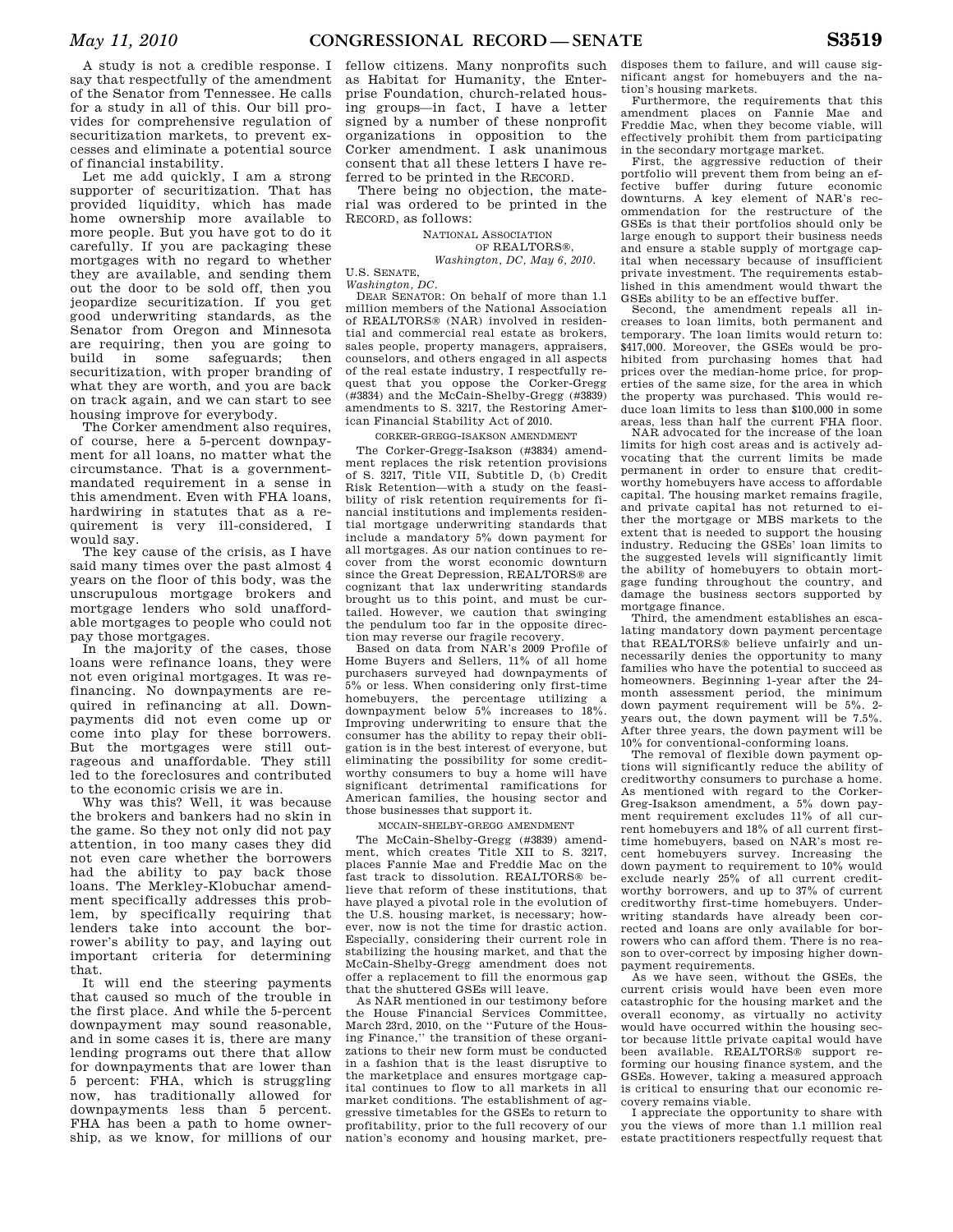you oppose the McCain-Shelby-Gregg (# ) and the Corker-Gregg-Isakson (# ) amendments to S. 3217, the Restoring American Financial Stability Act of 2010. Sincerely,

VICKI COX GOLDER, *2010 President, National Association of REALTORS*®*.* 

MAY 11, 2010.

Hon. CHRISTOPHER DODD,

*Chairman, Senate Committee on Banking, Housing, and Urban Affairs, Russell Senate Office Building, Washington, DC.* 

Hon. RICHARD SHELBY,

*Ranking Member, Senate Committee on Banking, Housing, and Urban Affairs, Russell Senate Office Building, Washington, DC.* 

DEAR CHAIRMAN DODD AND SENATOR SHEL-BY: We write in opposition to amendments to the Restoring American Financial Stability Act that would mandate a one-size-fits-all approach to mortgage underwriting and those amendments that would undercut the current mortgage finance system by eliminating Government Sponsor Enterprises (GSEs) without having a successor system in place.

Certain amendments currently being considered, such as a mandatory 5 percent down payment requirement, would undermine successful first-time homebuyer and workforce housing programs offered by qualified nonprofits and state and local governments. Unlike the broader mortgage market, these nonprofit and government sponsored lending programs require borrower financial education and have very low default rates. For example, the program administered by NYC's Department of Housing Preservation and Development had only five foreclosures out of 17,000 loans. The reason is that programs such as these utilize stringent underwriting standards that were lacking in some segments of the mortgage finance market. Yet, local government and nonprofit loan programs would be virtually eliminated by a national mandate for a 5 percent down payment because these programs utilize alternative down payment requirements to ensure that the homebuyer has ''skin in the game.'' For example, self-help homebuyer programs allow hours spent in building homes to compensate as part of the down payment. Other programs require extensive financial literacy, including pre- and post-purchase counseling, and state or local government issued loans coupled with sound underwriting standards that have proved successful in enabling low income and workforce families to achieve the American dream of homeownership, build wealth, and remain in their homes.

Moreover, buyers who receive financial literacy training and homeownership counseling with traditional loan products, irrespective of the down payment percentage, are critical to our nation's ability to address the foreclosure crisis and stabilize the housing market. A one-size-fits-all approach and flat down payment amounts eliminate the ability for local communities to rely on the experience and strong track records of local non-profit and government lenders who have built successful homeownership programs that did not contribute to the housing crisis.

In addition to avoiding flat down payments and federally mandated underwriting standards, we also believe that Congress should employ a thoughtful and analytic approach to examining the role of the two Government Sponsored Entities (GSEs) in the mortgage crisis and what the future of the U.S. mortgage finance system should look like versus an immediate wind down of both GSEs. We urge Congress to ensure that a successor system is in place prior to dissolving the two

firms. The GSEs have provided critical capital to the housing market, ensuring that more Americans can benefit from homeownership. Though we must be careful only to extend mortgage loans to those who can afford to pay the loans over the life of the mortgage, we must be equally careful not to cut off mortgage lending at a time when the markets are recovering.

The problems in the housing market were caused by a confluence of factors. We must address all of them, instead of singling out one or two reasons or entities, and, inadvertently, making homeownership unattainable for many working families.

Thank you for taking the time to address these concerns.

Sincerely,

Enterprise Community Partners; National NeighborWorks Association; Habitat for Humanity International; Community Resources and Housing Development Corporation; National Community Reinvestment Coalition; Kalamazoo Neighborhood Housing Services, Inc.; Nuestra Comunidad Development Corporation; Manna, Inc; Community Frameworks; UNHS NeighborWorks HomeOwnership Center; Frontier Housing, Inc.; Boston LISC; Chicago LISC; Connecticut Statewide LISC; Duluth LISC; Houston LISC; Jacksonville LISC; Los Angeles LISC; Mid South Delta LISC; New York City LISC; Philadelphia LISC; Pittsburgh Partnership for Neighborhood Development (SWPA LISC); San Diego LISC; Toledo LISC; Virginia LISC; Impact Capital (Washington State LISC); Local Initiatives Support Corporation; Housing Assistance Council; Homes for America, Inc.; Housing Partnership Network; Neighborhood Housing Services of Phoenix; Cambridge Neighborhood Apartment Housing Services; NHS of<br>the Lehigh Valley. Inc.: Lehigh NeighborWorks Columbus; Ithaca Neighborhood Housing Services; Knox Housing Partnership; NHS of Orange County; Buffalo LISC; Greater Cincinnati & NE Kentucky LISC; Detroit LISC; Hartford LISC; Indianapolis LISC; Greater Kansas City LISC; Michigan Statewide LISC; Milwaukee LISC; Greater Newark & Jersey City LISC; Phoenix LISC; Rhode Island LISC; San Francisco Bay Area LISC; Twin Cities LISC; Washington DC LISC.

Mr. DODD. These are groups, it appears that, in fact, I should say in fairness to Senator CORKER, in the latest version of his amendment, that allows for some exceptions on a case-by-case basis of these nonprofits, where each individual nonprofit has to go to the regulators for such an exemption. But they simply may not get it. They get to apply. It is optional to give that.

Many insured depositors, of course, have mortgage programs that require less than 5-percent downpayments. They are performing well, and have done so in the past. And we want lowand moderate-income families to go to banks and get loans, qualified low- and moderate-income people to have to meet those standards. We do not want to simply shut them off to nonprofits. We want to get them into the financial mainstream.

The Corker amendment would create a new barrier to accomplishing that goal. But the Merkley-Klobuchar amendment provides for those underwriting safeguards, does not put such tight restrictions, even on FHA mortgages, that would make it impossible for an awful lot of people.

I thank my colleagues. I have spoken a long time here. I apologize. But I think it is important to know the history of how we got into the mess and what happened out there that led us to these difficulties, why underwriting is important.

What Senator MERKLEY and Senator KLOBUCHAR have offered is to get back to that sensible requirement here without writing these stringent requirements in this legislation that would be so difficult. So I urge my colleagues to support the Merkley-Klobuchar amendment and respectfully oppose the Corker amendment.

By the way, their amendment is endorsed by a number of our colleagues on both sides of the aisle. I thank Senator SCOTT BROWN of Massachusetts, who is involved with this amendment, by Senator MERKLEY and others. I commend him for it. It is a good proposal.

The PRESIDING OFFICER (Mr. UDALL of Colorado.) The Senator from Rhode Island.

Mr. WHITEHOUSE. May I interject myself in this debate for 1 minute to ask unanimous consent with respect to the Whitehouse amendment that restores States rights to protect against exorbitant, out-of-State lenders doing business in one's own State.

I ask unanimous consent that Senator COCHRAN of Mississippi be added as a cosponsor. I want to take a moment to let him know how much I appreciate his cosponsorship of what is now a bipartisan amendment, and I look forward to continuing to secure additional sponsors from both sides of the aisle.

The PRESIDING OFFICER. Without objection, it is so ordered.

The Senator from Oregon.

Mr. MERKLEY. Mr. President, before I speak on this amendment, I want to applaud my colleague from Connecticut who spoke so passionately and knowledgeably about the challenge that had been faced by subprime underwriting gone astray.

If only the letters that he and his colleagues wrote in 2006 and in 2007, those multiple appeals, if only those who had the power to establish those underwriting standards had been listened to, had been followed up on, then we would have a much smaller challenge today. We would not have had this big meltdown in 2008 and 2009, with so many millions of American families having the value of their home destroyed. I applaud him for his advocacy year after year after year.

I am pleased to be able to join him in this effort now. I particularly applaud the efforts to establish standards for skin in the game. This is a very responsible way to create accountability for our mortgage originators. I do want to note that there are three issues that particularly contributed to dysfunction at the retail mortgage level.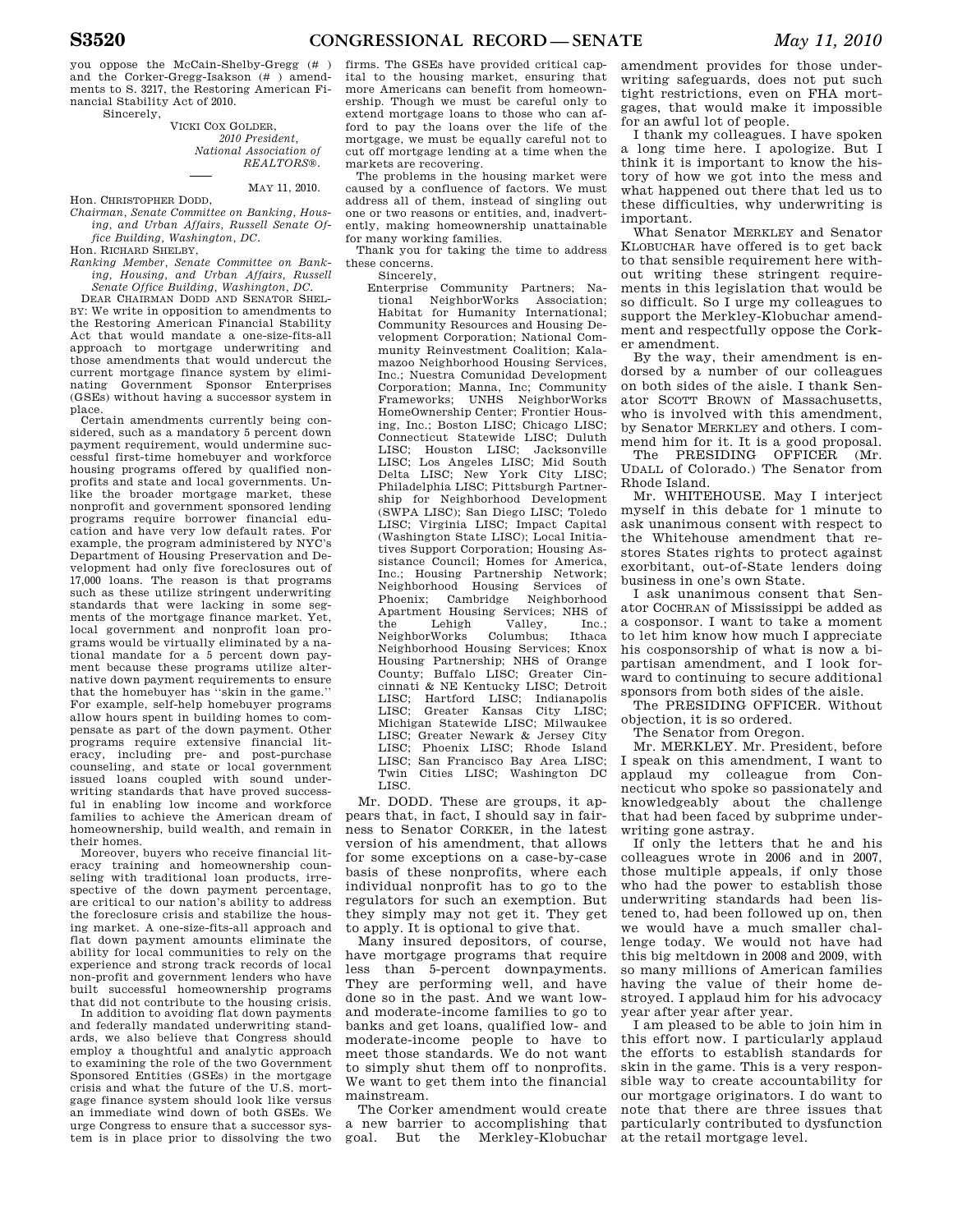The first is liar loans, undocumented income, where a mortgage originator would tell the client: Well, we will just pencil in here that you earn \$150,000. It does not matter. Don't you worry about what you are earning. We will put this in here. That obviously led to a complete corruption of the quality of the mortgage. Certainly the families involved had no prospect of paying for those mortgages and the interest rates they were being signed up for.

A second was to fail to employ basic underwriting measures, measures like loan to value and credit history and employment history, and current obligations and debt to income, and so forth.

These are the types of measures any responsible originator goes through to understand whether this loan makes sense for this family, whether there will be the ability to repay.

The third piece is the incentives that were provided to mortgage originators put those originators 180 degrees out of sync with their customers. Essentially, it worked like this. If a loan was good for a family, it didn't make as much money for the lender. If it was bad for a family, it made a lot of money for the lender. So the lender and the home buyer have different interests; one wants a low-interest mortgage, a fair mortgage; the other wants a mortgage that has hidden clauses, prepayment penalties, and exploding interest rates. But incentive payments, sometimes called steering payments, technically called yield spread premiums—these were paid to the mortgage originators to induce them to sign those families they had taken into their trust into a loan that was good for the lender but not good for the family, corrupting a transaction at the heart of the most important financial moment in a family's experience, the moment of buying their family home.

This amendment addresses all three of these core pieces of dysfunction in the mortgage market. It ends no-documentation or liar loans as they are called, where income is created like writing a work of fiction. It sets minimum underwriting standards related to loan to value, ability to repay, and ability to repay not based on some teaser rate but on any rate the loan could potentially go up to in the first 5 years. So you make sure, if this has a variable rate clause, that this family will be able to manage those payments in the first 5 years and certainly verification of income in the process. So you have documentation and verification, essentially the sound underwriting process that was in place for decades before it all went awry over the last 10 years.

This amendment will apply to all loans. It amends the Truth in Lending Act or TILA, which applies to all loans. It will base broker compensation on the size of the loan and on the loan value or the loan amount and the volume of loans a broker makes, rather than on the type of loan. We take this

impossible situation that mortgage originators were put in, where their interests were 180 degrees reversed from the client. Yet it is a trust relationship, it puts them in sync, where the broker has no incentive to steer a family into an exploding interest rate, no incentive to steer a family into a loan with a prepayment penalty, no incentive to steer a family into a loan that has other hidden clauses designed to strip wealth from working families.

Finally, this amendment provides a safe harbor to make sure mortgage originators are on sound ground if they follow this set of originating principles and, in the process, makes sure they do not do balloon payments or fees that exceed 3 percent, a series of sound business practices that serve the industry and serve the family.

I mentioned before that my colleague from Tennessee has a bill that has many of these mortgage underwriting standards. I applaud him for his long experience and concern in helping families to succeed. But we do disagree about two provisions. One provision is stripping the skin in the game that makes sure mortgage originators have a stake in the quality of the mortgage. The second is to establish a solid line on a 5-percent standard. Many families, when they are buying a modest home, have a significant expenditure in all kinds of closing costs, independent of their downpayment. They may well have thousands of dollars, \$5,000, \$8,000 of skin in the game before they ever get to the downpayment. So we want to create the flexibility for first-time home buyers and for families on the lower end of the income spectrum to be able to get into home ownership.

In fact, frankly, it is these families for whom it is so important we make the mortgage process available. Because a young family who is able to buy that first home and do so with the responsible underwriting principles laid out in this amendment, in 5 years they will be buying their second home, maybe a bit nicer home, maybe an extra bedroom or two for the children, and maybe later on they are able to move up again to the sort of home they have always dreamed about having or the sort of yard with the trees in it that the treehouse is going into and so forth. That is the American dream, to be able to engage in this progression. You engage in that progression because you build equity. You build equity by getting into home ownership at the start. Having solid underwriting standards but not an inflexible line is the way to go on this.

I do note that the amendment Senator KLOBUCHAR and I are offering is supported by a host of organizations: The Center for American Progress, the Center for Responsible Lending, the National Association of Consumer Advocates, the National Consumer Law Center, the National Fair Housing Alliance, Consumer Action, the Housing Finance Alliance, and Mortgage Insurance Companies of America.

This is a bipartisan sentiment to restore solid mortgage underwriting standards. I appreciate the thoughtfulness and energy that has gone into it from both sides of the aisle to craft ways to approach this. When we vote tomorrow morning, I ask all my colleagues to vote yes for strong underwriting standards. Vote yes for putting mortgage originators in sync with their clients rather than radically oppose the interests of their clients. Vote yes to end liar loans. Certainly, vote yes for the young families and those families with lower income who wish to get into that first home so they can get their share of the American dream.

I yield the floor.

The PRESIDING OFFICER. The Senator from Texas.

AMENDMENT NO. 3759, AS MODIFIED

Mrs. HUTCHISON. Mr. President, I rise to talk about the Hutchison-Klobuchar amendment, which will be in order after votes on the Merkley and Corker amendments. The votes will come tomorrow, but my colleague, Senator KLOBUCHAR, and I are very concerned about the underlying bill only putting Fed supervision over bank holding companies that are \$50 billion and above. One of the key parts of regulatory reform in this financial arena is that nobody wants too big to fail anymore. My colleague, the cosponsor of this amendment, and I wish to assure there is no indication in any way that only bank holding companies that are \$50 billion and above would be having supervision of and access to the Fed.

We want to make sure of two things. First, that there is a level playing field, that everyone who wants to be a member of the Fed, who wants to have access to the Fed, will be able to do that, including State banks.

The underlying bill would prohibit State banks from being able to be members of the Fed. That is a real concern for community bankers all over America. The second concern is that we have regional Feds. When the Federal Reserve was established, there was a debate about whether we would have regional offices or whether there would just be the Federal Reserve Board sitting in Washington. The decision was made to have Federal banks in key parts all over the country that would be regional banks. The purpose was that we needed to know what was happening all over the country, not only in New York, not only in Washington, DC, but throughout the country, because it is the community banks that are the depository institutions that are the mainstay of our economy and our financial community. If you take the Federal Reserve supervisory authority away from all those community banks around the country and regional banks no longer have input into what is going on in smaller communities, we will have too big to fail in reality, and we will also have a monetary policy that is going to cater to the big financial institutions, which are what utterly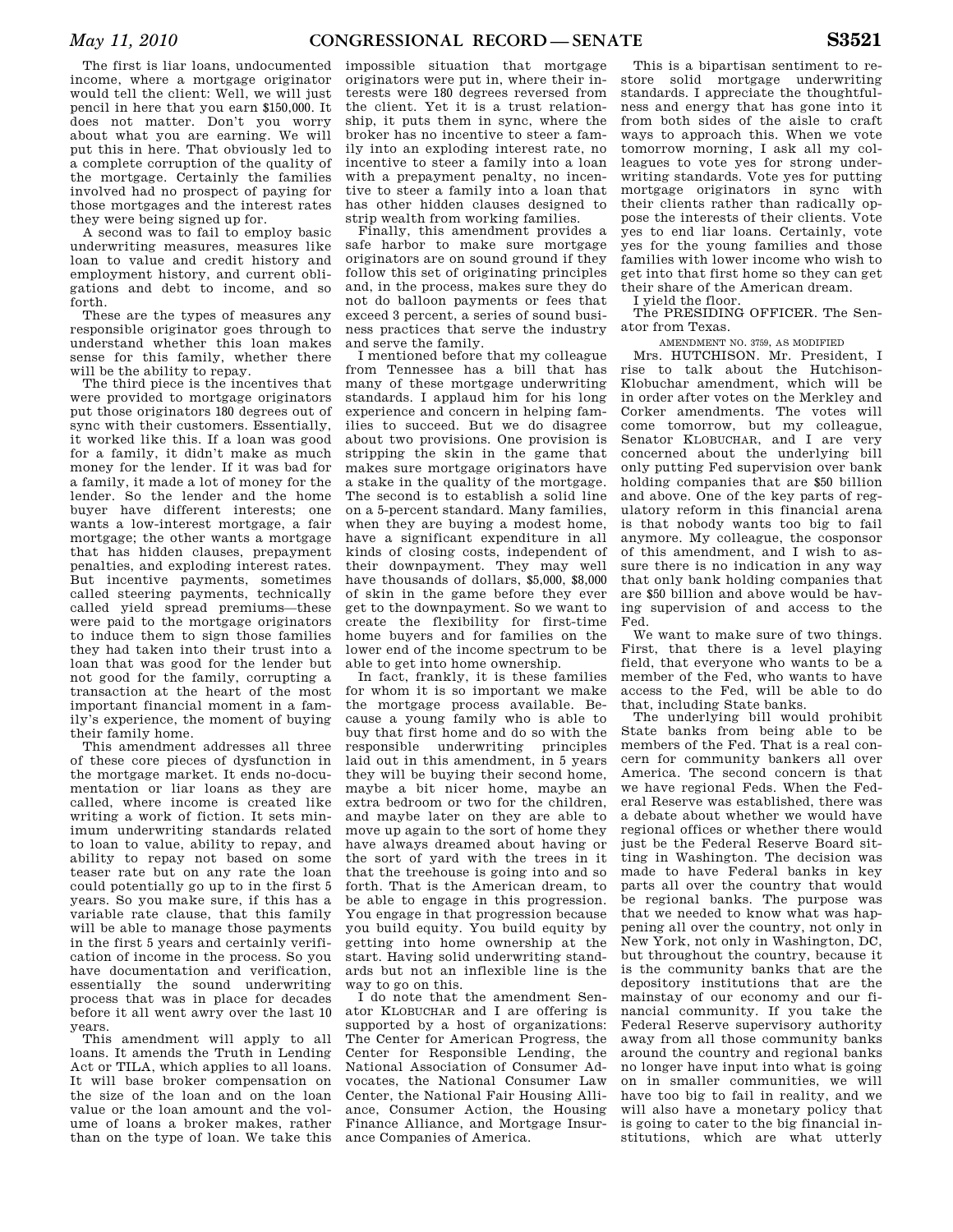failed in the last 2 years in the financial meltdown.

Senator KLOBUCHAR and I have an amendment that would go back to where we are today, that the Fed would have supervisory power over State banks that choose to go into the Fed, and it would be universal for all the holding companies and the banks in the system.

Before my colleague from Minnesota speaks, I wish to submit for the RECORD a couple letters that have been written, one by the Independent Community Bankers of America.

Dear Senator,

On behalf of the nearly 5,000 members of the Independent Community Bankers of America, I write to urge your support for an amendment to S. 3217 to be offered by Senators Hutchison and Klobuchar . . . that would restore the Federal Reserve's authority to examine state-chartered community banks and small bank holding companies.

That is the amendment we are discussing tonight.

I ask unanimous consent to have this letter printed in the RECORD.

There being no objection, the material was ordered to be printed in the RECORD, as follows:

INDEPENDENT COMMUNITY

BANKERS OF AMERICA®, *Washington, DC, May 6, 2010.* 

DEAR SENATOR: On behalf of the nearly 5,000 members of the Independent Community Bankers of America, I write to urge your support for an amendment to S. 3217 to be offered by Senators Hutchison and Klobuchar (#3759) that would restore the Federal Reserve's authority to examine state-chartered community banks and small bank holding companies.

The Federal Reserve System comprises 12 regional Federal Reserve Banks overseen by a Board in Washington. The virtue of this structure is that it prevents the Federal Reserve from being focused exclusively on the power-centers of Washington and New York. Through their examination of state-chartered community banks and bank holding companies, the regional Federal Reserve Banks keep their finger on the pulse of a diverse range of institutions in diverse regional economies and the Main Street small businesses and municipalities served by these institutions. As Chairman Bernanke has testified, the Federal Reserve's authority gives them insight into what's happening in the entire banking system. This insight is crucial not only to the Federal Reserve's exercise of its monetary functions, but to its ability to gauge the impact of banking regulations across diverse institutions.

The Federal Reserve must be the central bank of the United States, not the central bank of Wall Street and a handful of too-bigto-fail institutions. Your support for the Hutchison/Klobuchar amendment will help ensure that the Federal Reserve serves the entire economy.

Thank you for your attention to this matter.

#### Sincerely,

### CAMDEN R. FINE, *President and CEO.*

Mrs. HUTCHISON. I also will include a letter from the Chamber of Commerce of the United States of America, signed by the executive vice president.

The U.S. Chamber of Commerce, the world's largest business federation representing the interests of more than three million businesses and organizations of every size, sector, and region, strongly supports an amendment expected to be offered by Sens. Hutchison and Klobuchar to S. 3217 . . . which would maintain Federal Reserve Board oversight of state member banks and smaller holding companies.

I ask unanimous consent to have this letter printed in the RECORD.

There being no objection, the material was ordered to be printed in the RECORD, as follows:

> CHAMBER OF COMMERCE OF THE UNITED STATES OF AMERICA,

*Washington, DC, May 6, 2010.*  TO THE MEMBERS OF THE UNITED STATES SENATE: The U.S. Chamber of Commerce, the world's largest business federation representing the interests of more than three million businesses and organizations of every size, sector, and region, strongly supports an amendment expected to be offered by Senators Hutchison and Klobuchar to S. 3217, the ''Restoring American Financial Stability Act of 2010 (RAFSA),'' which would maintain Federal Reserve Board oversight of state member banks and smaller holding companies.

S. 3217 would focus the attention of the Federal Reserve on just the largest institutions and could serve to limit the Federal Reserve's understanding of the importance of community banks. Federal Reserve supervision enhances the ability of the Federal Reserve to assess credit impact in local communities. Smaller banks tend to fund smaller businesses, which is an important source of jobs for the economy. Removing Federal Reserve supervision of community banks could mean the Federal Reserve would lose timely information about the flow of credit to small businesses.

The Chamber looks forward to working with the Senate on meaningful, bipartisan legislation to ensure that the U.S. financial system is protected and that small businesses continue to have access to the capital they need to sustain, grow, and create jobs. Sincerely,

#### R. BRUCE JOSTEN.

Mrs. HUTCHISON. I also wish to read a couple excerpts from a letter by the Federal Reserve Bank of Kansas City to Senator BENNET. It goes into a lot of other things, but the relevant part says:

Unfortunately, if the Senate divides the oversight of the [bank holding companies] between the banking regulators, it will multiply and complicate this oversight significantly. This is hardly an improvement. And, limiting the regional Reserve Banks' source of industry information gained through their contact with all institutions and bank regulators will greatly compromise its ability to understand industry trends and deal with future crises. This is a mistake and I hope you will consider it carefully in your deliberations.

That is signed by Thomas Hoenig, president of the Federal Reserve Bank of Kansas City.

In addition, the President of the Dallas Federal Reserve Bank, Richard Fisher, came to my office to make this point most affirmatively, that he wanted to make sure he still had the supervisory power and the ability to learn from the State banks, the community banks in the whole region where the Dallas Federal Reserve Bank sits.

Last, I wish to read an excerpt from the alert of the American Bankers Association:

As you know, S. 3217, the regulatory restructuring bill, contains language that would move oversight of state banks that are members of the Federal Reserve and their holding companies to the [FDIC]. [The American Bankers Association] is strongly opposed to this provision, as this would take away the Federal Reserve's ability to regulate state member banks and would undermine the Federal Reserve's ability to fully understand small and mid-size institutions and the communities they serve.

As early as Wednesday, May 5, the Senate will consider an ABA-supported amendment . . . by Senators Kay Bailey Hutchison and Amy Klobuchar that would restore current law by returning oversight of state member banks and holding companies to the Federal

Reserve. It is very important that our amendment be passed by the Senate. It will make a great improvement to this bill in that it will restore the law as it is today. It will not have the mixup of the varying regulatory bodies having control in one area, where a bank across the street does not have the ability to go to the Fed and one across the street does. We don't need that. What we want in this regulatory reform is to allow all the banks to be members of the Federal Reserve, to have the same discounts, the same backing of that supervisory authority so Federal Reserve banks all over our country will have the input of the community banks in our system rather than making monetary policy from New York and Washington, DC. The last thing we need is more people who are out of touch with mainstream America doing the regulation of our financial industry.

Mr. President, I commend my colleague, Senator KLOBUCHAR from Minnesota, and would like to ask her to speak at this time because I think this bipartisan amendment will improve this bill greatly, and I look forward to having the vote tomorrow.

The PRESIDING OFFICER. The Senator from Minnesota.

Ms. KLOBUCHAR. Mr. President, I thank my colleague, Senator HUTCHISON, for her great leadership on this issue. We have worked together from the beginning on this amendment, and you can see there is support for this amendment from the Lone Star State to the North Star State, spanning this country—as you look at the many States across this country that truly believe it is important to have the regional Federal Reserve involved in decisions, not have anything and everything concentrated in Washington and New York City, which we believe got us into lots of this trouble in the first place.

The amendment we have offered is important because what it does is seek to preserve a system that ensures that the institution charged with our Nation's monetary policy has a connection to Main Street, not just Wall Street—Main Street in Benson, MN; Main Street in Austin, TX; Main Street in Denver, CO. That is what we are talking about.

As I have said before, Main Street banks pretty much stayed away from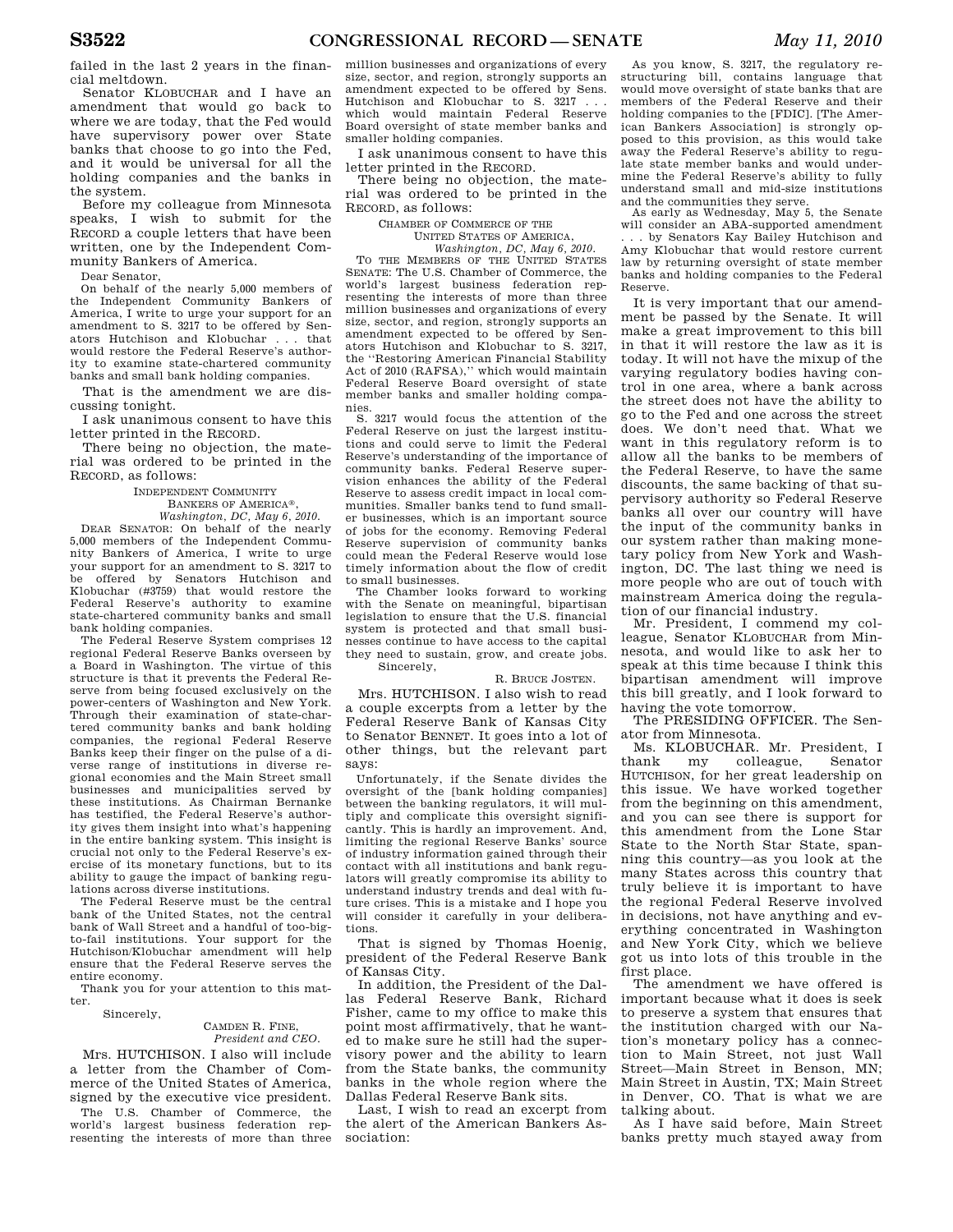the high flying, way-too-risky deals of the past decade, and when the pavement on Wall Street began to buckle and collapse, these banks—these small community banks—did not panic and run to Washington with tin cups and outstretched hands.

Like the rest of Main Street, they suffered because of bad bets made on Wall Street. But they kept doing their work. They kept serving their customers. So now, with us debating a Wall Street reform that will affect how these small banks, these community banks do business, I think they have a right to speak up. That is what this amendment is about.

I would like to give a lot of credit to Chairman DODD, who is here as usual in the late evening hours, as well as Ranking Member SHELBY, along with the rest of their Banking Committee who worked so incredibly hard. Chairman DODD has been working with us on this amendment and has been working with us on many issues affecting the community banks. I thank him for that.

I think we took another important step yesterday when we passed the Tester-Hutchison amendment that will make sure community banks pay only their fair share when it comes to Federal bank insurance.

But the issue my colleague, Senator HUTCHISON, so eloquently discussed is whether the Federal Reserve will continue to oversee our State member community banks. That issue still remains.

Like I am sure all of you have, I have heard from my community banks. I have heard from the Fed. I have thought about this a lot. I just want to give you an example of what those community banks—the bankers out there in the heartland, who basically are standing out there with their feet firmly on the ground, with their briefcases in their hands. They were not there as these credit default swaps swallowed and swirled around their heads. They were there just doing their job.

Here is what Noah Wilcox, the president of Grand Rapids State Bank in Grand Rapids, MN—Grand Rapids, MN, home of the Judy Garland Museum. If you ever want to go there, you can actually put your head in a cut-out hole of the Tin Man. Yes, you can. The Tin Man—right—needed a heart. The lion needed courage. And the scare crow needed a brain. You could go there to Grand Rapids.

Well, this is what the president of the Grand Rapids State Bank said:

All Senators should be reminded that the Federal Reserve System was created to serve all of America, not just Wall Street.

From the Lone Star State to the North Star State.

When Congress established the Federal Reserve in 1913, Congress purposely created a system of regional banks, overseen by a board in Washington, to ensure that the power of this institution would not be concentrated

far from these banks and the communities they serve. That is why I believe Mr. Wilcox's—the guy from Grand Rapids, the banker—statement rings especially true. He was not just advocating for his bank or other banks in Minnesota or across the country. He said the Federal Reserve was created for ''all of America.''

The Federal Reserve Bank of Minneapolis just does not supervise banks, it also partners with the communities it serves by providing resources and sharing expertise. I will give you one example. We have Art Rolnick, known nationally for the work he has done on early childhood development. He works with the Federal Reserve. He is one of their policy experts. He is retiring this summer. He has literally devoted the last few years of his career looking at early childhood development—the investment. He has put out numbers. He has put out studies straight from the Federal Reserve because he had that information on the ground to show the kind of return of investment you get when you invest in kids early on. I do not think we would see that coming out of the Federal Reserve in Washington. This came out of the regional banks.

This interaction with regional banks can clearly be seen in the interdisciplinary research it conducts in Minnesota with the University of Minnesota and in its partnerships with financial institutions and community-based organizations to provide investment in lowand moderate-income communities.

Together the regional banks provide a presence across this country that gives the Fed grassroots connections not just in board rooms in New York, not just in the hallways of Congress in Washington, but right there in Grand Rapids, MN, on Main Street—insights into local economies. What is happening with the timber industry? What is happening with the medical device industry? They know that on the front line. What is happening to the hightech industry? What is happening with the telecommunications industry in Denver? That is what the regional banks do for us.

They also provide legitimacy when they have to make tough decisions when the Fed has to make those tough decisions—to have those regional banks out there with legitimacy in the banking community and the business community to say: This is not just about Wall Street; this is also about Main Street.

Their geographic diversity also allows the regional banks to develop unique expertise. For instance, the Federal Reserve Bank in Minneapolis has a wide breadth of knowledge in the agricultural economies of Minnesota and the other States in its district. You are not going to get that in the middle of New York City. You are not going to get that in the middle of Washington, DC. Through the Federal Reserve of Minneapolis, the community banks they supervise have a better

understanding of the markets that ultimately aid them in their loan making decisions.

Through their working relationships with community banks, the regional Federal Reserve banks also collect and analyze important information about the movements and trends in local economies. Because community banks interact with so many parts of the economy—from the ordinary folks who bank with them, to the small businesses they provide loans, to real estate developers, and even local governments—their connections to the communities they serve provide a unique perspective for the Fed to tap.

This relationship is a two-way street, as it also provides a voice for our community banks that would be lost if the Federal Reserve were to only supervise the largest banks. A system like this would certainly limit, and potentially distort, the picture the Federal Reserve gets of what is happening in our Nation's banking system.

I repeat, this crisis did not happen because of this little bank in Grand Rapids, MN. It happened because eyes were not watching what was going on on Wall Street. Eyes were not watching what was going on in these big banks. The rest of these guys—these small banks—they were the ones who were the victims of this crisis.

As the president of the Federal Reserve Bank in Minneapolis pointed out in a speech this past March, it would be shortsighted to conclude that the Federal Reserve ''can safely be stripped of its role as a supervisor of small banks.'' As he noted, disruptions in the financial system can come from all sectors and the connection the regional Federal Reserve banks provide to local economies can be vital in ensuring the stability of the financial system.

Opponents will argue that the Federal Reserve does not need to supervise banks to gain insight into them, that they can get this information by other means and through other sources. But, currently, much of the Federal Reserve's interaction with community banks comes from the supervision done by its examiners. Many of these examiners have lived and worked in the districts they serve for many years, and the information they provide is critical to the Fed's understanding of local economies.

This system—a system that serves all Americans—is threatened if we do not act. Currently, the Federal Reserve Bank of Minneapolis—and I am sure you see this in Texas, in Missouri, in Colorado, and the Federal Reserve's banks all across this country—currently, the Federal Reserve Bank of Minneapolis oversees over 600 banks in the Ninth District. Without this amendment, it would oversee one one—bank.

This is what my friend, the Senator from Texas, is talking about. You would go from 600 banks—in an area that did not cause this financial crisis, that was simply a victim of this financial crisis—you would take 600 banks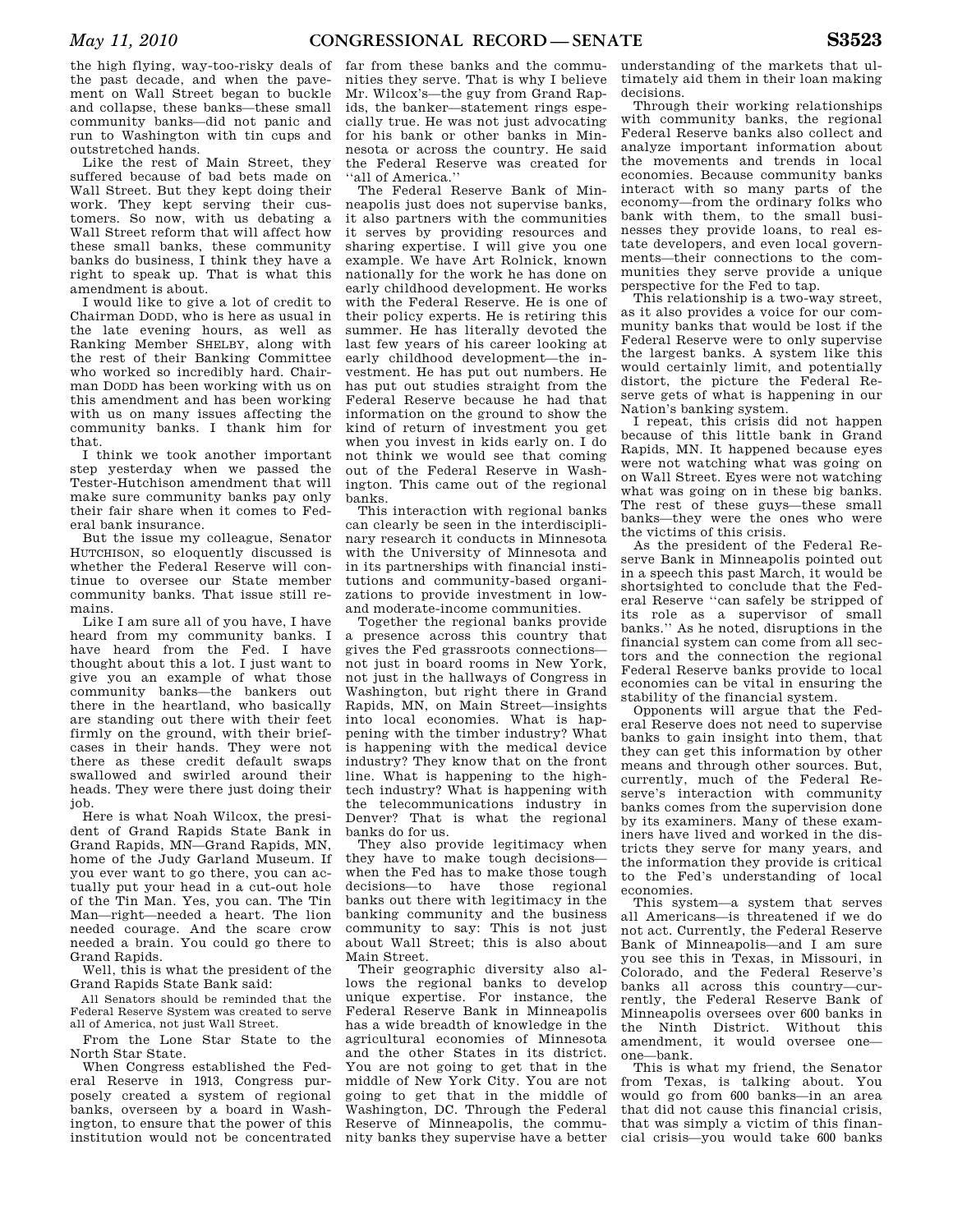from them, send them out somewhere in a consolidated way to Washington and New York, and they would oversee one. All they would have is a bank holding company with over \$50 billion in assets. This means connections to over 600 communities will be lost, not just in Minnesota, but in Montana, North Dakota, South Dakota, Wisconsin, and Michigan. That is the region.

The Federal Reserve System was designed to prevent it from being focused just on Wall Street, at the expense of Main Street. That is why the Hutchison-Klobuchar amendment is so important, to put this bill in a place where we not only get the great accountability of the bill, with the great work that is being done in every single sector, so we do not make these mistakes again that were made that brought us to the brink of a financial crisis that allowed all of these banks to be on the verge of collapse—and some of them, in fact, collapsed on Wall Street—that is an important piece but it is equally important to make sure our Main Street community banks get a fair shake and that the Federal Reserve in the regional areas of this country—from the Lone Star State to the North Star State—be allowed to continue to get the information they need to do their job.

I urge other Senators to join Senator HUTCHISON and me in supporting this amendment, to make sure the voices of our community banks, the voices of our small towns across the country and the local economies they serve, continue to be heard.

Mr. President, I yield back to Senator HUTCHISON.

The PRESIDING OFFICER. The Senator from Texas.

Mrs. HUTCHISON. Mr. President, I call up the amendment Senator KLOBUCHAR and I have just been discussing, and the amendment, as modified, is at the desk. It is No. 3759, as modified.

The PRESIDING OFFICER. Without objection, the clerk will report the amendment, as modified.

The assistant editor of the Daily Digest read as follows:

The Senator from Texas [Mrs. HUTCHISON], for herself, Ms. KLOBUCHAR, Mr. JOHANNS, Mr. CORKER, Mr. VITTER, Mr. BOND, Mr. SHELBY, Mr. CRAPO, Mr. BROWN of Massachusetts, and Mr. BENNETT proposes an amendment numbered 3759, as modified, to amendment No. 3739.

Mrs. HUTCHISON. Mr. President, I ask unanimous consent that reading of the amendment be dispensed with.

The PRESIDING OFFICER. Without objection, it is so ordered.

The amendment, as modified, is as follows:

(Purpose: To maintain the role of the Board of Governors as the supervisor of holding companies and State member banks)

On page 299, strike line 3 and all that follows through page 367, line 19, and insert the following:

### **SEC. 312. POWERS AND DUTIES TRANSFERRED.**

(a) EFFECTIVE DATE.—This section, and the amendments made by this section, shall take effect on the transfer date.

(b) FUNCTIONS OF THE OFFICE OF THRIFT SU-PERVISION.—

(1) SAVINGS AND LOAN HOLDING COMPANY FUNCTIONS TRANSFERRED.—There are transferred to the Board of Governors all functions of the Office of Thrift Supervision and the Director of the Office of Thrift Supervision (including the authority to issue orders) relating to—

(A) the supervision of—

(i) any savings and loan holding company; and

(ii) any subsidiary (other than a depository institution) of a savings and loan holding company; and

(B) all rulemaking authority of the Office of Thrift Supervision and the Director of the Office of Thrift Supervision relating to savings and loan holding companies.

(2) ALL OTHER FUNCTIONS TRANSFERRED.—

 $(A)$  BOARD OF GOVERNORS  $-$ All rulemaking authority of the Office of Thrift Supervision and the Director of the Office of Thrift Supervision under section 11 of the Home Owners' Loan Act (12 U.S.C. 1468) relating to transactions with affiliates and extensions of credit to executive officers, directors, and principal shareholders and under section  $5(q)$ of such Act relating to tying arrangements is transferred to the Board of Governors.

(B) COMPTROLLER OF THE CURRENCY.—Except as provided in paragraph (1) and subparagraph (A), there are transferred to the Comptroller of the Currency all functions of the Office of Thrift Supervision and the Director of the Office of Thrift Supervision relating to Federal savings associations.

(C) CORPORATION.—Except as provided in paragraph (1) and subparagraph (A), all functions of the Office of Thrift Supervision and the Director of the Office of Thrift Supervision relating to State savings associations are transferred to the Corporation.

(D) COMPTROLLER OF THE CURRENCY AND THE CORPORATION.—Except as provided in paragraph (1) and subparagraph (A), all rulemaking authority of the Office of Thrift Supervision and the Director of the Office of Thrift Supervision relating to savings associations is transferred to the Office of the Comptroller of the Currency.

(c) CONFORMING AMENDMENTS.—

(1) FEDERAL DEPOSIT INSURANCE ACT.—Section 3(q) of the Federal Deposit Insurance Act (12 U.S.C.  $1813(q)$ ) is amended by striking paragraphs (1) through (4) and inserting the following:

''(1) the Office of the Comptroller of the Currency, in the case of—

''(A) any national banking association;

''(B) any Federal branch or agency of a foreign bank; and

''(C) any Federal savings association;

''(2) the Federal Deposit Insurance Corporation, in the case of—

''(A) any insured State nonmember bank; ''(B) any foreign bank having an insured branch; and

''(C) any State savings association;

''(3) the Board of Governors of the Federal Reserve System, in the case of—

''(A) any State member bank;

''(B) any branch or agency of a foreign bank with respect to any provision of the Federal Reserve Act which is made applicable under the International Banking Act of 1978;

''(C) any foreign bank which does not operate an insured branch;

''(D) any agency or commercial lending company other than a Federal agency;

''(E) supervisory or regulatory proceedings arising from the authority given to the Board of Governors under section 7(c)(1) of the International Banking Act of 1978, including such proceedings under the Financial Institutions Supervisory Act of 1966;

''(F) any bank holding company and any subsidiary (other than a depository institution) of a bank holding company; and

''(G) any savings and loan holding company and any subsidiary (other than a depository institution) of a savings and loan holding company."

(2) FEDERAL DEPOSIT INSURANCE ACT.—

(A) APPLICATION.—Section 8(b)(3) of the Federal Deposit Insurance Act (12 U.S.C. 1818(b)(3)) is amended to read as follows:

''(3) APPLICATION TO BANK HOLDING COMPA-NIES, SAVINGS AND LOAN HOLDING COMPANIES, AND EDGE AND AGREEMENT CORPORATIONS.—

''(A) APPLICATION.—This subsection, subsections (c) through (s) and subsection (u) of this section, and section 50 shall apply to—

''(i) any bank holding company, and any subsidiary (other than a bank) of a bank holding company, as those terms are defined in section 2 of the Bank Holding Company Act of 1956 (12 U.S.C. 1841), as if such company or subsidiary was an insured depository institution for which the appropriate Federal banking agency for the bank holding company was the appropriate Federal banking agency;

''(ii) any savings and loan holding company, and any subsidiary (other than a depository institution) of a savings and loan holding company, as those terms are defined in section 10 of the Home Owners' Loan Act (12 U.S.C. 1467a), as if such company or subsidiary was an insured depository institution for which the appropriate Federal banking agency for the savings and loan holding company was the appropriate Federal banking agency; and

''(iii) any organization organized and operated under section 25A of the Federal Reserve Act (12 U.S.C. 611 et seq.) or operating under section 25 of the Federal Reserve Act (12 U.S.C. 601 et seq.) and any noninsured State member bank, as if such organization or bank was a bank holding company.

''(B) RULES OF CONSTRUCTION.—

''(i) EFFECT ON OTHER AUTHORITY.—Nothing in this paragraph may be construed to alter or affect the authority of an appropriate Federal banking agency to initiate enforcement proceedings, issue directives, or take other remedial action under any other provision of law.

''(ii) HOLDING COMPANIES.—Nothing in this paragraph or subsection (c) may be construed as authorizing any Federal banking agency other than the appropriate Federal banking agency for a bank holding company or a savings and loan holding company to initiate enforcement proceedings, issue directives, or take other remedial action against a bank holding company, a savings and loan holding company, or any subsidiary thereof (other than a depository institu-

tion).".<br>(B) CONFORMING AMENDMENT.—Section  $8(b)(9)$  of the Federal Deposit Insurance Act  $(12 \text{ U.S.C. } 1818(b)(9))$  is amended to read as follows:

''(9) [Reserved].''.

(d) CONSUMER PROTECTION.—Nothing in this section may be construed to limit or otherwise affect the transfer of powers under title X.

### **SEC. 313. ABOLISHMENT.**

Effective 90 days after the transfer date, the Office of Thrift Supervision and the position of Director of the Office of Thrift Supervision are abolished.

#### **SEC. 314. AMENDMENTS TO THE REVISED STAT-UTES.**

(a) AMENDMENT TO SECTION 324.—Section 324 of the Revised Statutes of the United States (12 U.S.C. 1) is amended to read as follows: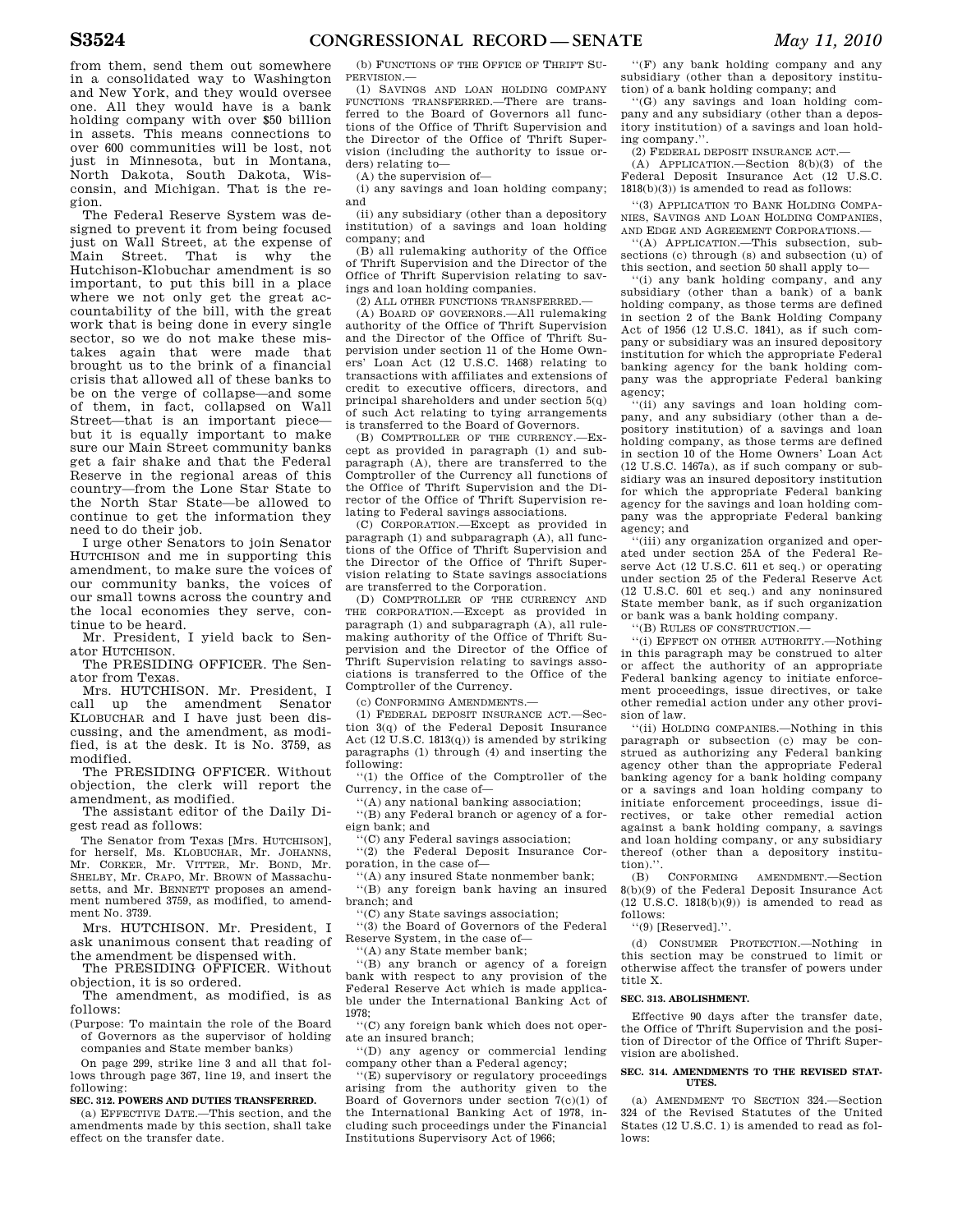### **''SEC. 324. COMPTROLLER OF THE CURRENCY.**

''(a) OFFICE OF THE COMPTROLLER OF THE CURRENCY ESTABLISHED.—There is established in the Department of the Treasury a bureau to be known as the 'Office of the Comptroller of the Currency' which is charged with assuring the safety and soundness of, and compliance with laws and regulations, fair access to financial services, and fair treatment of customers by, the institutions and other persons subject to its jurisdiction.

''(b) COMPTROLLER OF THE CURRENCY.—

''(1) IN GENERAL.—The chief officer of the Office of the Comptroller of the Currency shall be known as the Comptroller of the Currency. The Comptroller of the Currency shall perform the duties of the Comptroller of the Currency under the general direction of the Secretary of the Treasury. The Secretary of the Treasury may not delay or prevent the issuance of any rule or the promulgation of any regulation by the Comptroller of the Currency, and may not intervene in any matter or proceeding before the Comptroller of the Currency (including agency enforcement actions), unless otherwise specifically provided by law.

''(2) ADDITIONAL AUTHORITY.—The Comptroller of the Currency shall have the same authority with respect to functions transferred to the Comptroller of the Currency under the Enhancing Financial Institution Safety and Soundness Act of 2010 (including matters that were within the jurisdiction of the Director of the Office of Thrift Supervision or the Office of Thrift Supervision on the day before the transfer date under that Act) as was vested in the Director of the Office of Thrift Supervision on the transfer date under that Act.''.

(b) AMENDMENT TO SECTION 329.—Section 329 of the Revised Statutes of the United States (12 U.S.C. 11) is amended by inserting before the period at the end the following: 'or any Federal savings association".

(c) EFFECTIVE DATE.—This section, and the amendments made by this section, shall take effect on the transfer date.

### **SEC. 315. FEDERAL INFORMATION POLICY.**

Section 3502(5) of title 44, United States Code, is amended by inserting ''Office of the Comptroller of the Currency,'' after ''the Securities and Exchange Commission,''. **SEC. 316. SAVINGS PROVISIONS.** 

### (a) OFFICE OF THRIFT SUPERVISION.—

(1) EXISTING RIGHTS, DUTIES, AND OBLIGA-

TIONS NOT AFFECTED.—Sections 312(b) and 313 shall not affect the validity of any right, duty, or obligation of the United States, the Director of the Office of Thrift Supervision, the Office of Thrift Supervision, or any other person, that existed on the day before the transfer date.

(2) CONTINUATION OF SUITS.—This title shall not abate any action or proceeding commenced by or against the Director of the Office of Thrift Supervision or the Office of Thrift Supervision before the transfer date, except that, for any action or proceeding arising out of a function of the Director of the Office of Thrift Supervision or the Office of Thrift Supervision that is transferred to the Comptroller of the Currency, the Office of the Comptroller of the Currency, the Chairperson of the Corporation, the Corporation, the Chairman of the Board of Governors, or the Board of Governors by this subtitle, the Comptroller of the Currency, the Office of the Comptroller of the Currency, the Chairperson of the Corporation, the Corporation, the Chairman of the Board of Governors, or the Board of Governors shall be substituted for the Director of the Office of Thrift Supervision or the Office of Thrift Supervision, as appropriate, as a party to the action or proceeding as of the transfer date.

(b) CONTINUATION OF EXISTING ORDERS, RESOLUTIONS, DETERMINATIONS, AGREEMENTS, REGULATIONS, AND OTHER MATERIALS.—All orders, resolutions, determinations, agreements, regulations, interpretative rules, other interpretations, guidelines, procedures, and other advisory materials that have been issued, made, prescribed, or allowed to become effective by the Office of Thrift Supervision, or by a court of competent jurisdiction, in the performance of functions of the Office of Thrift Supervision that are transferred by this subtitle and that are in effect on the day before the transfer date, shall continue in effect according to the terms of those materials, and shall be enforceable by or against the Office of the Comptroller of the Currency, the Corporation, or the Board of Governors, as appropriate, until modified, terminated, set aside, or superseded in accordance with applicable law by the Office of the Comptroller of the Currency, the Corporation, or the Board of Governors, as appropriate, by any court of competent jurisdiction, or by operation of law.

(c) IDENTIFICATION OF REGULATIONS CONTIN-UED.—

(1) BY THE OFFICE OF THE COMPTROLLER OF THE CURRENCY.—Not later than the transfer date, the Office of the Comptroller of the Currency shall—

(A) in consultation with the Corporation, identify the regulations continued under subsection (b) that will be enforced by the Office of the Comptroller of the Currency; and

(B) publish a list of such regulations in the Federal Register.

(2) BY THE CORPORATION.—Not later than the transfer date, the Corporation shall—

(A) in consultation with the Office of the Comptroller of the Currency, identify the regulations continued under subsection (b) that will be enforced by the Corporation; and (B) publish a list of such regulations in the Federal Register.

(3) BY THE BOARD OF GOVERNORS.—Not later than the transfer date, the Board of Governors shall—

(A) in consultation with the Office of the Comptroller of the Currency and the Corporation, identify the regulations continued under subsection (b) that will be enforced by the Board of Governors; and

(B) publish a list of such regulations in the Federal Register.

(d) STATUS OF REGULATIONS PROPOSED OR NOT YET EFFECTIVE.—

(1) PROPOSED REGULATIONS.—Any proposed regulation of the Office of Thrift Supervision that the Office of Thrift Supervision, in performing functions transferred by this subtitle, has proposed before the transfer date, but has not published as a final regulation before that date, shall be deemed to be a proposed regulation of the Office of the Comptroller of the Currency or the Board of Governors, as appropriate, according to its terms.

(2) REGULATIONS NOT YET EFFECTIVE.—Any interim or final regulation of the Office of Thrift Supervision that the Office of Thrift Supervision, in performing functions transferred by this subtitle, has published before the transfer date, but which has not become effective before that date, shall become effective as a regulation of the Office of the Comptroller of the Currency or the Board of Governors, as appropriate, according to its terms.

#### **SEC. 317. REFERENCES IN FEDERAL LAW TO FED-ERAL BANKING AGENCIES.**

Except as provided in section  $312(d)(2)$ , on and after the transfer date, any reference in Federal law to the Director of the Office of Thrift Supervision or the Office of Thrift Supervision, in connection with any function of the Director of the Office of Thrift Supervision or the Office of Thrift Supervision transferred under section 312(b) or any other provision of this subtitle, shall be deemed to be a reference to the Comptroller of the Currency, the Office of the Comptroller of the Currency, the Chairperson of the Corporation, the Corporation, the Chairman of the Board of Governors, or the Board of Governors, as appropriate.

#### **SEC. 318. FUNDING.**

(a) FUNDING OF OFFICE OF THE COMP-TROLLER OF THE CURRENCY.—Chapter 4 of title LXII of the Revised Statutes is amended by inserting after section 5240 (12 U.S.C. 481, 482) the following:

''SEC. 5240A. The Comptroller of the Currency may collect an assessment, fee, or other charge from any entity described in section  $3(q)(1)$  of the Federal Deposit Insurance Act (12 U.S.C.  $1813(q)(1)$ ), as the Comptroller determines is necessary or appropriate to carry out the responsibilities of the Office of the Comptroller of the Currency. In establishing the amount of an assessment, fee, or charge collected from an entity under this section, the Comptroller of the Currency may take into account the funds transferred to the Office of the Comptroller of the Currency under this section, the nature and scope of the activities of the entity, the amount and type of assets that the entity holds, the financial and managerial condition of the entity, and any other factor, as the Comptroller of the Currency determines is appropriate. Funds derived from any assessment, fee, or charge collected or payment made pursuant to this section may be deposited by the Comptroller of the Currency in accordance with the provisions of section 5234. Such funds shall not be construed to be Government funds or appropriated monies, and shall not be subject to apportionment for purposes of chapter 15 of title 31, United States Code, or any other provision of law. The authority of the Comptroller of the Currency under this section shall be in addition to the authority under section 5240.

''The Comptroller of the Currency shall have sole authority to determine the manner in which the obligations of the Office of the Comptroller of the Currency shall be incurred and its disbursements and expenses allowed and paid, in accordance with this section."

(b) FUNDING OF BOARD OF GOVERNORS.—Section 11 of the Federal Reserve Act (12 U.S.C. 248) is amended by adding at the end the following:

''(s) ASSESSMENTS, FEES, AND OTHER CHARGES FOR CERTAIN COMPANIES.—

''(1) IN GENERAL.—The Board shall collect a total amount of assessments, fees, or other charges from the companies described in paragraph (2) that is equal to the total expenses the Board estimates are necessary or appropriate to carry out the responsibilities of the Board with respect to such companies. ''(2) COMPANIES.—The companies described

in this paragraph are— ''(A) all bank holding companies having

total consolidated assets of \$50,000,000,000 or more;

''(B) all savings and loan holding companies having total consolidated assets of \$50,000,000,000 or more; and

''(C) all nonbank financial companies supervised by the Board under section 113 of the Restoring American Financial Stability Act of 2010.''.

(c) CORPORATION EXAMINATION FEES.—Section 10(e) of the Federal Deposit Insurance Act (12 U.S.C. 1820(e)) is amended by striking paragraph (1) and inserting the following:

''(1) REGULAR AND SPECIAL EXAMINATIONS OF DEPOSITORY INSTITUTIONS.—The cost of conducting any regular examination or special examination of any depository institution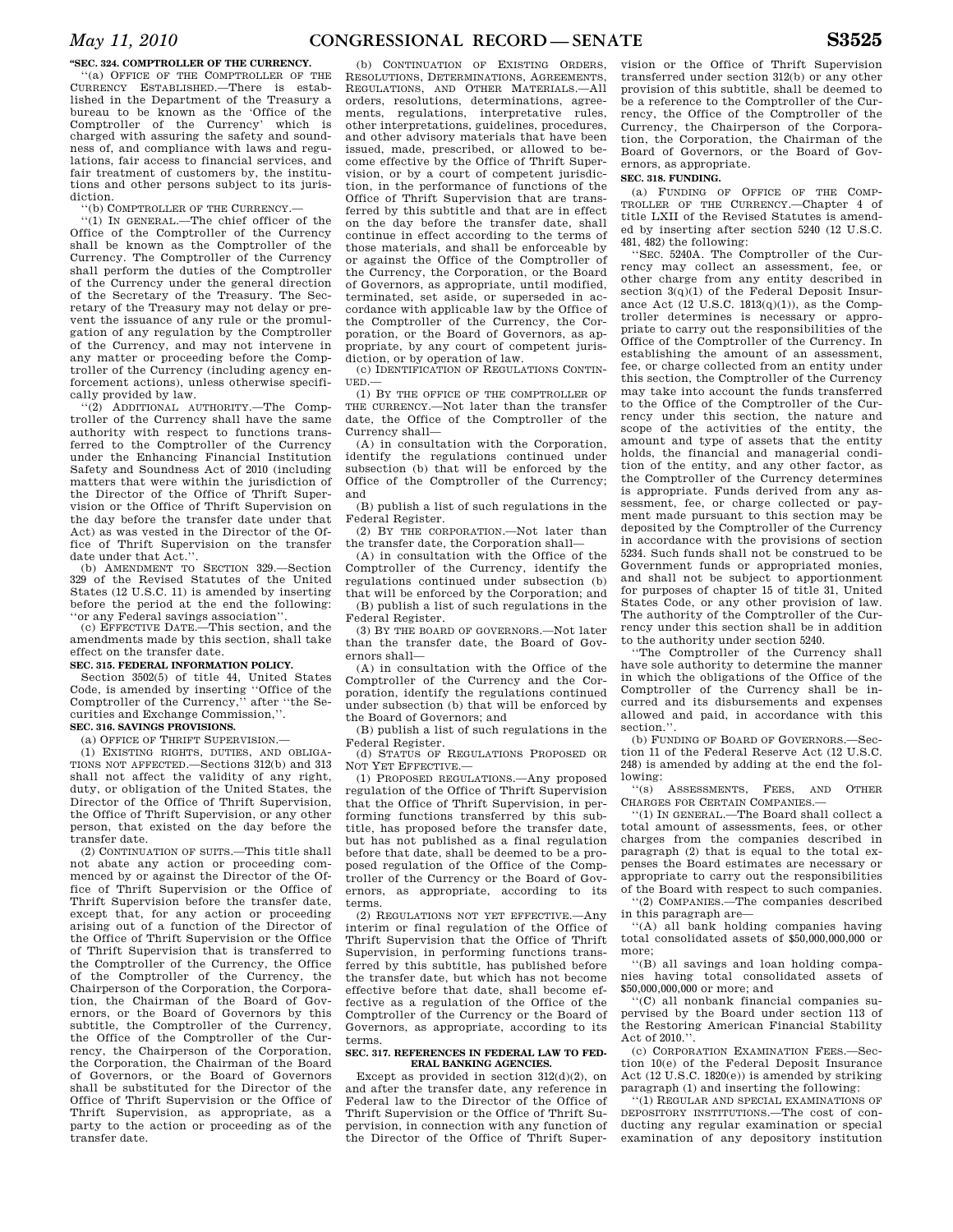under subsection  $(b)(2)$ ,  $(b)(3)$ , or  $(d)$  or of any entity described in section  $3(q)(2)$  may be assessed by the Corporation against the institution or entity to meet the expenses of the Corporation in carrying out such examinations, or as the Corporation determines is necessary or appropriate to carry out the responsibilities of the Corporation.

(d) EFFECTIVE DATE.—This section, and the amendments made by this section, shall take effect on the transfer date.

#### **SEC. 319. CONTRACTING AND LEASING AUTHOR-ITY.**

Notwithstanding the Federal Property and Administrative Services Act of 1949 (41 U.S.C. 251 et seq.) or any other provision of law, the Office of the Comptroller of the Currency may—

(1) enter into and perform contracts, execute instruments, and acquire, in any lawful manner, such goods and services, or personal or real property (or property interest) as the Comptroller deems necessary to carry out the duties and responsibilities of the Office of the Comptroller of the Currency; and

(2) hold, maintain, sell, lease, or otherwise dispose of the property (or property interest) acquired under paragraph (1).

### **Subtitle B—Transitional Provisions**

#### **SEC. 321. INTERIM USE OF FUNDS, PERSONNEL, AND PROPERTY OF THE OFFICE OF THRIFT SUPERVISION.**

(a) IN GENERAL.—Before the transfer date, the Office of the Comptroller of the Currency, the Corporation, and the Board of Governors shall—

(1) consult and cooperate with the Office of Thrift Supervision to facilitate the orderly transfer of functions to the Office of the Comptroller of the Currency, the Corporation, and the Board of Governors in accordance with this title;

(2) determine jointly, from time to time— (A) the amount of funds necessary to pay any expenses associated with the transfer of functions (including expenses for personnel, property, and administrative services) during the period beginning on the date of enactment of this Act and ending on the transfer date;

(B) which personnel are appropriate to facilitate the orderly transfer of functions by this title; and

(C) what property and administrative services are necessary to support the Office of the Comptroller of the Currency, the Corporation, and the Board of Governors during the period beginning on the date of enactment of this Act and ending on the transfer date; and

(3) take such actions as may be necessary to provide for the orderly implementation of this title.

(b) AGENCY CONSULTATION.—When requested jointly by the Office of the Comptroller of the Currency, the Corporation, and the Board of Governors to do so before the transfer date, the Office of Thrift Supervision shall—

(1) pay to the Office of the Comptroller of the Currency, the Corporation, or the Board of Governors, as applicable, from funds obtained by the Office of Thrift Supervision through assessments, fees, or other charges that the Office of Thrift Supervision is authorized by law to impose, such amounts as the Office of the Comptroller of the Currency, the Corporation, and the Board of Governors jointly determine to be necessary under subsection (a);

(2) detail to the Office of the Comptroller of the Currency, the Corporation, or the Board of Governors, as applicable, such personnel as the Office of the Comptroller of the Currency, the Corporation, and the Board of Governors jointly determine to be appropriate under subsection (a); and

(3) make available to the Office of the Comptroller of the Currency, the Corporation, or the Board of Governors, as applicable, such property and provide to the Office of the Comptroller of the Currency, the Corporation, or the Board of Governors, as applicable, such administrative services as the Office of the Comptroller of the Currency, the Corporation, and the Board of Governors jointly determine to be necessary under subsection (a).

(c) NOTICE REQUIRED.—The Office of the Comptroller of the Currency, the Corporation, and the Board of Governors shall jointly give the Office of Thrift Supervision reasonable prior notice of any request that the Office of the Comptroller of the Currency, the Corporation, and the Board of Governors jointly intend to make under subsection (b). **SEC. 322. TRANSFER OF EMPLOYEES.** 

### (a) IN GENERAL.—

(1) OFFICE OF THRIFT SUPERVISION EMPLOY-EES.—

(A) IN GENERAL.—All employees of the Office of Thrift Supervision shall be transferred to the Office of the Comptroller of the Currency or the Corporation for employment in accordance with this section.

(B) ALLOCATING EMPLOYEES FOR TRANSFER TO RECEIVING AGENCIES.—The Director of the Office of Thrift Supervision, the Comptroller of the Currency, and the Chairperson of the Corporation shall—

(i) jointly determine the number of employees of the Office of Thrift Supervision necessary to perform or support the functions that are transferred to the Office of the Comptroller of the Currency or the Corporation by this title; and

(ii) consistent with the determination under clause (i), jointly identify employees of the Office of Thrift Supervision for transfer to the Office of the Comptroller of the Currency or the Corporation.

(2) EMPLOYEES TRANSFERRED; SERVICE PERI-ODS CREDITED.—For purposes of this section, periods of service with a Federal home loan bank, a joint office of Federal home loan banks, or a Federal reserve bank shall be credited as periods of service with a Federal agency.

(3) APPOINTMENT AUTHORITY FOR EXCEPTED SERVICE TRANSFERRED.—

(A) IN GENERAL.—Except as provided in subparagraph (B), any appointment authority of the Office of Thrift Supervision under Federal law that relates to the functions transferred under section 312, including the regulations of the Office of Personnel Management, for filling the positions of employees in the excepted service shall be transferred to the Comptroller of the Currency or the Chairperson of the Corporation, as appropriate.

(B) DECLINING TRANSFERS ALLOWED.—The Office of the Comptroller of the Currency or the Chairperson of the Corporation may decline to accept a transfer of authority under subparagraph (A) (and the employees appointed under that authority) to the extent that such authority relates to positions excepted from the competitive service because of their confidential, policy-making, policydetermining, or policy-advocating character.

(4) ADDITIONAL APPOINTMENT AUTHORITY.— Notwithstanding any other provision of law, the Office of the Comptroller of the Currency and the Corporation may appoint transferred employees to positions in the Office of the Comptroller of the Currency or the Corporation, respectively. (b) TIMING OF TRANSFERS AND POSITION AS-

SIGNMENTS.—Each employee to be transferred under subsection (a)(1) shall—

(1) be transferred not later than 90 days after the transfer date; and

(2) receive notice of the position assignment of the employee not later than 120 days after the effective date of the transfer of the employee.

(c) TRANSFER OF FUNCTIONS.—

(1) IN GENERAL.—Notwithstanding any other provision of law, the transfer of employees under this subtitle shall be deemed a transfer of functions for the purpose of section 3503 of title 5, United States Code.

(2) PRIORITY.—If any provision of this subtitle conflicts with any protection provided to a transferred employee under section 3503 of title 5, United States Code, the provisions of this subtitle shall control.

(d) EMPLOYEE STATUS AND ELIGIBILITY.— The transfer of functions and employees under this subtitle, and the abolishment of the Office of Thrift Supervision under section 313, shall not affect the status of the transferred employees as employees of an agency of the United States under any provision of law.

(e) EQUAL STATUS AND TENURE POSITIONS.— (1) STATUS AND TENURE.—Each transferred employee from the Office of Thrift Supervision shall be placed in a position at the Office of the Comptroller of the Currency or the Corporation with the same status and tenure as the transferred employee held on the day before the date on which the employee was transferred.

(2) FUNCTIONS.—To the extent practicable, each transferred employee shall be placed in a position at the Office of the Comptroller of the Currency or the Corporation, as applicable, responsible for the same functions and duties as the transferred employee had on the day before the date on which the employee was transferred, in accordance with the expertise and preferences of the transferred employee.

(f) NO ADDITIONAL CERTIFICATION REQUIRE-MENTS.—An examiner who is a transferred employee shall not be subject to any additional certification requirements before being placed in a comparable position at the Office of the Comptroller of the Currency or the Corporation, if the examiner carries out examinations of the same type of institutions as an employee of the Office of the Comptroller of the Currency or the Corporation as the employee was responsible for carrying out before the date on which the employee was transferred.

(g) PERSONNEL ACTIONS LIMITED.—

(1) 2-YEAR PROTECTION.—Except as provided in paragraph (2), during the 2-year period beginning on the transfer date, an employee holding a permanent position on the day before the date on which the employee was transferred shall not be involuntarily separated or involuntarily reassigned outside the locality pay area (as defined by the Office of Personnel Management) of the employee.

(2) EXCEPTIONS.—The Comptroller of the Currency and the Chairperson of the Corporation, as applicable, may—

(A) separate a transferred employee for cause, including for unacceptable performance; or

(B) terminate an appointment to a position excepted from the competitive service because of its confidential policy-making, policy-determining, or policy-advocating character.

(h) PAY.—

(1) 2-YEAR PROTECTION.—Except as provided in paragraph (2), during the 2-year period beginning on the date on which the employee was transferred under this subtitle, a transferred employee shall be paid at a rate that is not less than the basic rate of pay, including any geographic differential, that the transferred employee received during the pay period immediately preceding the date on which the employee was transferred.

(2) EXCEPTIONS.—The Comptroller of the Currency or the Chairman of the Board of Governors may reduce the rate of basic pay of a transferred employee—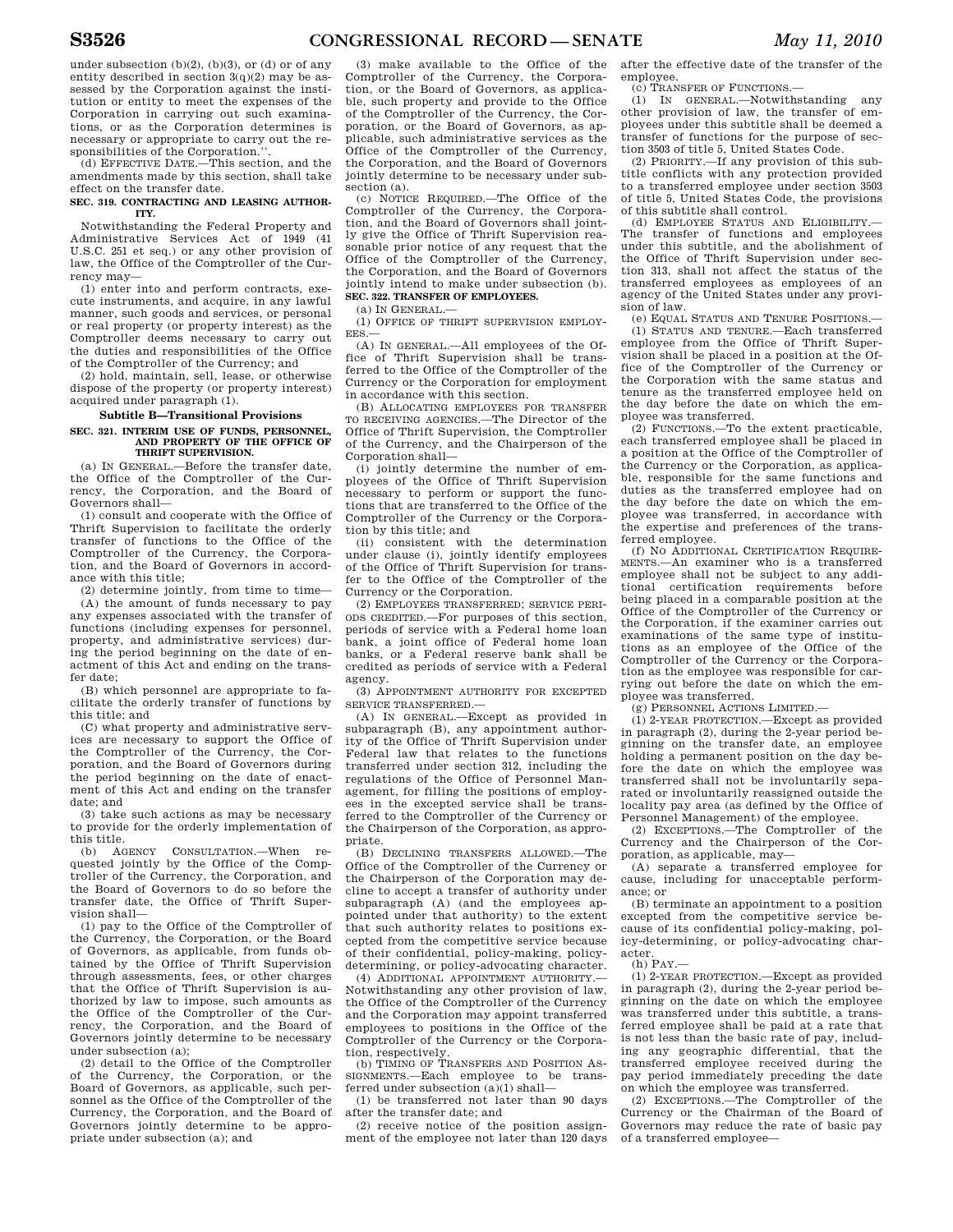(A) for cause, including for unacceptable performance; or

(B) with the consent of the transferred employee.

(3) PROTECTION ONLY WHILE EMPLOYED. This subsection shall apply to a transferred employee only during the period that the transferred employee remains employed by Office of the Comptroller of the Currency or the Corporation.

(4) PAY INCREASES PERMITTED.—Nothing in this subsection shall limit the authority of the Comptroller of the Currency or the Chairperson of the Corporation to increase the pay of a transferred employee.

(i) BENEFITS.—

(1) RETIREMENT BENEFITS FOR TRANSFERRED EMPLOYEES.—

(A) IN GENERAL.—

(i) CONTINUATION OF EXISTING RETIREMENT PLAN.—Each transferred employee shall remain enrolled in the retirement plan of the transferred employee, for as long as the transferred employee is employed by the Office of the Comptroller of the Currency or the Corporation.

(ii) EMPLOYER'S CONTRIBUTION.—The Comptroller of the Currency or the Chairperson of the Corporation, as appropriate, shall pay any employer contributions to the existing retirement plan of each transferred employee, as required under each such existing retirement plan.

(B) DEFINITION.—In this paragraph, the term ''existing retirement plan'' means, with respect to a transferred employee, the retirement plan (including the Financial Institutions Retirement Fund), and any associated thrift savings plan, of the agency from which the employee was transferred in which the employee was enrolled on the day before the date on which the employee was transferred. (2) BENEFITS OTHER THAN RETIREMENT BENE-

FITS.—

(A) DURING FIRST YEAR.—

(i) EXISTING PLANS CONTINUE.—During the 1-year period following the transfer date, each transferred employee may retain membership in any employee benefit program (other than a retirement benefit program) of the agency from which the employee was transferred under this title, including any dental, vision, long term care, or life insurance program to which the employee belonged on the day before the transfer date.

(ii) EMPLOYER'S CONTRIBUTION.—The Office of the Comptroller of the Currency or the Corporation, as appropriate, shall pay any employer cost required to extend coverage in the benefit program to the transferred employee as required under that program or negotiated agreements.

(B) DENTAL, VISION, OR LIFE INSURANCE AFTER FIRST YEAR.—If, after the 1-year period beginning on the transfer date, the Office of the Comptroller of the Currency or the Corporation determines that the Office of the Comptroller of the Currency or the Corporation, as the case may be, will not continue to participate in any dental, vision, or life insurance program of an agency from which an employee was transferred, a transferred employee who is a member of the program may, before the decision takes effect and without regard to any regularly scheduled open season, elect to enroll in—

(i) the enhanced dental benefits program established under chapter 89A of title 5, United States Code;

(ii) the enhanced vision benefits established under chapter 89B of title 5, United States Code; and

(iii) the Federal Employees' Group Life Insurance Program established under chapter 87 of title 5, United States Code, without regard to any requirement of insurability.

(C) LONG TERM CARE INSURANCE AFTER 1ST YEAR.—If, after the 1-year period beginning

on the transfer date, the Office of the Comptroller of the Currency or the Corporation determines that the Office of the Comptroller of the Currency or the Corporation, as appropriate, will not continue to participate in any long term care insurance program of an agency from which an employee transferred, a transferred employee who is a member of such a program may, before the decision takes effect, elect to apply for coverage under the Federal Long Term Care Insurance Program established under chapter 90 of title 5, United States Code, under the underwriting requirements applicable to a new active workforce member, as described in part 875 of title 5, Code of Federal Regulations (or any successor thereto).

(D) CONTRIBUTION OF TRANSFERRED EM-PLOYEE.—

(i) IN GENERAL.—Subject to clause (ii), a transferred employee who is enrolled in a plan under the Federal Employees Health Benefits Program shall pay any employee contribution required under the plan.

(ii) COST DIFFERENTIAL.—The Office of the Comptroller of the Currency or the Corporation, as applicable, shall pay any difference in cost between the employee contribution required under the plan provided to transferred employees by the agency from which the employee transferred on the date of enactment of this Act and the plan provided by the Office of the Comptroller of the Currency or the Corporation, as the case may be, under this section.

(iii) FUNDS TRANSFER.—The Office of the Comptroller of the Currency or the Corporation, as the case may be, shall transfer to the Employees Health Benefits Fund established under section 8909 of title 5, United States Code, an amount determined by the Director of the Office of Personnel Management, after consultation with the Comptroller of the Currency or the Chairperson of the Corporation, as the case may be, and the Office of Management and Budget, to be necessary to reimburse the Fund for the cost to the Fund of providing any benefits under this subparagraph that are not otherwise paid for by a transferred employee under clause (i).

(E) SPECIAL PROVISIONS TO ENSURE CONTINU-ATION OF LIFE INSURANCE BENEFITS.—

(i) IN GENERAL.—An annuitant, as defined in section 8901 of title 5, United States Code, who is enrolled in a life insurance plan administered by an agency from which employees are transferred under this title on the day before the transfer date shall be eligible for coverage by a life insurance plan under sections 8706(b), 8714a, 8714b, or 8714c of title 5, United States Code, or by a life insurance plan established by the Office of the Comptroller of the Currency or the Corporation, as applicable, without regard to any regularly scheduled open season or any requirement of insurability.

(ii) CONTRIBUTION OF TRANSFERRED EM-PLOYEE.—

(I) IN GENERAL.—Subject to subclause (II), a transferred employee enrolled in a life insurance plan under this subparagraph shall pay any employee contribution required by the plan.

(II) COST DIFFERENTIAL.—The Office of the Comptroller of the Currency or the Corporation, as the case may be, shall pay any difference in cost between the benefits provided by the agency from which the employee transferred on the date of enactment of this Act and the benefits provided under this section.

(III) FUNDS TRANSFER.—The Office of the Comptroller of the Currency or the Corporation, as the case may be, shall transfer to the Federal Employees' Group Life Insurance Fund established under section 8714 of title 5, United States Code, an amount determined

by the Director of the Office of Personnel Management, after consultation with the Comptroller of the Currency or the Chairperson of the Corporation, as the case may be, and the Office of Management and Budget, to be necessary to reimburse the Federal Employees' Group Life Insurance Fund for the cost to the Federal Employees' Group Life Insurance Fund of providing benefits under this subparagraph not otherwise paid for by a transferred employee under subclause (I).

(IV) CREDIT FOR TIME ENROLLED IN OTHER PLANS.—For any transferred employee, enrollment in a life insurance plan administered by the agency from which the employee transferred, immediately before enrollment in a life insurance plan under chapter 87 of title 5, United States Code, shall be considered as enrollment in a life insurance plan under that chapter for purposes of section  $8706(b)(1)(A)$  of title 5, United States Code.

(j) INCORPORATION INTO AGENCY PAY SYS-TEM.—Not later than 2 years after the transfer date, the Comptroller of the Currency and the Chairperson of the Corporation shall place each transferred employee into the established pay system and structure of the appropriate employing agency.

(k) EQUITABLE TREATMENT.—In administering the provisions of this section, the Comptroller of the Currency and the Chairperson of the Corporation—

(1) may not take any action that would unfairly disadvantage a transferred employee relative to any other employee of the Office of the Comptroller of the Currency or the Corporation on the basis of prior employment by the Office of Thrift Supervision; and

(2) may take such action as is appropriate in an individual case to ensure that a transferred employee receives equitable treatment, with respect to the status, tenure, pay, benefits (other than benefits under programs administered by the Office of Personnel Management), and accrued leave or vacation time for prior periods of service with any Federal agency of the transferred employee.

(l) REORGANIZATION.—

(1) IN GENERAL.—If the Comptroller of the Currency or the Chairperson of the Corporation determines, during the 2-year period beginning 1 year after the transfer date, that a reorganization of the staff of the Office of the Comptroller of the Currency or the Corporation, respectively, is required, the reorganization shall be deemed a ''major reorganization'' for purposes of affording affected employees retirement under section 8336(d)(2) or 8414(b)(1)(B) of title 5, United States Code.

(2) SERVICE CREDIT.—For purposes of this subsection, periods of service with a Federal home loan bank or a joint office of Federal home loan banks shall be credited as periods of service with a Federal agency.

### **SEC. 323. PROPERTY TRANSFERRED.**

(a) PROPERTY DEFINED.—For purposes of this section, the term ''property'' includes all real property (including leaseholds) and all personal property, including computers, furniture, fixtures, equipment, books, accounts, records, reports, files, memoranda, paper, reports of examination, work papers, and correspondence related to such reports, and any other information or materials.

(b) PROPERTY OF THE OFFICE OF THRIFT SU-PERVISION.—Not later than 90 days after the transfer date, all property of the Office of Thrift Supervision that the Comptroller of the Currency and the Chairperson of the Corporation jointly determine is used, on the day before the transfer date, to perform or support the functions of the Office of Thrift Supervision transferred to the Office of the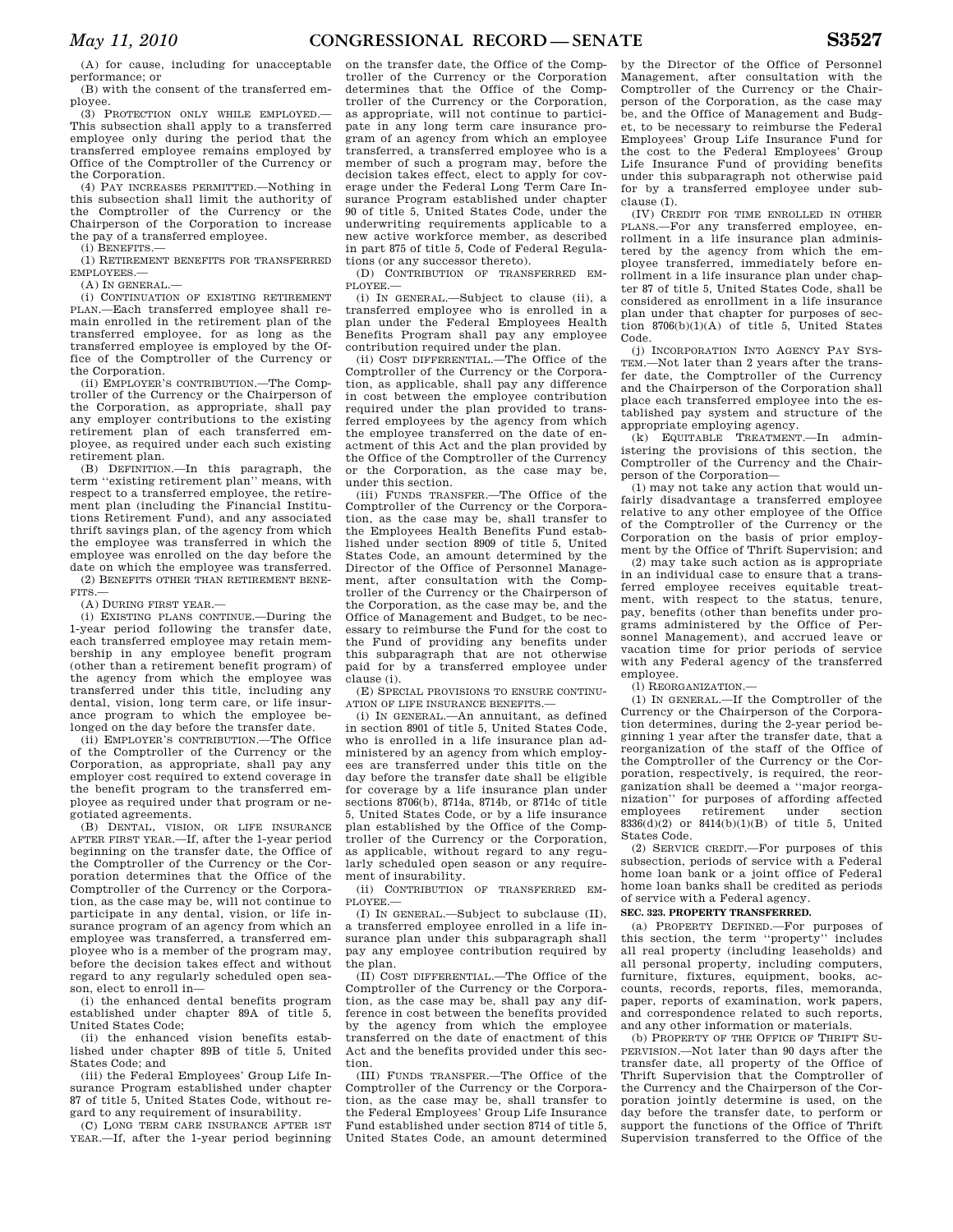Comptroller of the Currency or the Corporation under this title, shall be transferred to the Office of the Comptroller of the Currency or the Corporation in a manner consistent with the transfer of employees under this subtitle.

(c) CONTRACTS RELATED TO PROPERTY TRANSFERRED.—Each contract, agreement, lease, license, permit, and similar arrangement relating to property transferred to the Office of the Comptroller of the Currency or the Corporation by this section shall be transferred to the Office of the Comptroller of the Currency or the Corporation, as appropriate, together with the property to which it relates.

(d) PRESERVATION OF PROPERTY.—Property identified for transfer under this section shall not be altered, destroyed, or deleted before transfer under this section.

### **SEC. 324. FUNDS TRANSFERRED.**

The funds that, on the day before the transfer date, the Director of the Office of Thrift Supervision (in consultation with the Comptroller of the Currency, the Chairperson of the Corporation, and the Chairman of the Board of Governors) determines are not necessary to dispose of the affairs of the Office of Thrift Supervision under section 325 and are available to the Office of Thrift Supervision to pay the expenses of the Office of Thrift Supervision—

(1) relating to the functions of the Office of Thrift Supervision transferred under section 312(b)(1)(B), shall be transferred to the Office of the Comptroller of the Currency on the transfer date;

(2) relating to the functions of the Office of Thrift Supervision transferred under section  $312(b)(1)(C)$ , shall be transferred to the Corporation on the transfer date; and

(3) relating to the functions of the Office of Thrift Supervision transferred under section  $312(b)(1)(A)$ , shall be transferred to the Board of Governors on the transfer date.

### **SEC. 325. DISPOSITION OF AFFAIRS.**

(a) AUTHORITY OF DIRECTOR.—During the 90-day period beginning on the transfer date, the Director of the Office of Thrift Supervision—

(1) shall, solely for the purpose of winding up the affairs of the Office of Thrift Supervision relating to any function transferred to the Office of the Comptroller of the Currency, the Corporation, or the Board of Governors under this title—

(A) manage the employees of the Office of Thrift Supervision who have not yet been transferred and provide for the payment of the compensation and benefits of the employees that accrue before the date on which the employees are transferred under this title; and

(B) manage any property of the Office of Thrift Supervision, until the date on which the property is transferred under section 323; and

(2) may take any other action necessary to wind up the affairs of the Office of Thrift Supervision.

(b) STATUS OF DIRECTOR.—

(1) IN GENERAL.—Notwithstanding the transfer of functions under this subtitle, during the 90-day period beginning on the transfer date, the Director of the Office of Thrift Supervision shall retain and may exercise any authority vested in the Director of the Office of Thrift Supervision on the day before the transfer date, only to the extent necessary—

(A) to wind up the Office of Thrift Supervision; and

(B) to carry out the transfer under this subtitle during such 90-day period.

(2) OTHER PROVISIONS.—For purposes of paragraph (1), the Director of the Office of Thrift Supervision shall, during the 90-day

period beginning on the transfer date, continue to be—

(A) treated as an officer of the United States; and

(B) entitled to receive compensation at the same annual rate of basic pay that the Director of the Office of Thrift Supervision received on the day before the transfer date. **SEC. 326. CONTINUATION OF SERVICES.** 

### Any agency, department, or other instrumentality of the United States, and any successor to any such agency, department, or instrumentality, that was, before the transfer date, providing support services to the Office of Thrift Supervision in connection with functions transferred to the Office of the Comptroller of the Currency, the Cor-

poration or the Board of Governors under this title, shall— (1) continue to provide such services, subject to reimbursement by the Office of the Comptroller of the Currency, the Corporation, or the Board of Governors, until the transfer of functions under this title is complete; and

(2) consult with the Comptroller of the Currency, the Chairperson of the Corporation, or the Chairman of the Board of Governors, as appropriate, to coordinate and facilitate a prompt and orderly transition. On page 459, line 17, strike ''bank'' and in-

sert "nonmember bank, and the Board may, by order, exempt a transaction of a State member bank,''.

On page 1045, line 19, insert after "Cur-<br>rency" the following: ", the Board of Govthe following: ", the Board of Governors of the Federal Reserve System,''.

Mrs. HUTCHISON. Mr. President, we are restoring section 605 of the underlying bill. But I just think it is so important we take this action. Senator KLOBUCHAR made a great statement about what would happen with the Minnesota Fed going down to one bank. How are they going to have the input to talk to the Federal Reserve Board about monetary policy if their supervision is over one bank? In fact, I understood they might be closing some of the local offices of the Fed because there will be nothing to supervise, and there will be no input, there will be no knowledge of what is going on in some of the communities.

I think the Federal Reserve Bank of Dallas is in much the same situation. It would also go down to one from about over 400. I will get the numbers exactly by tomorrow. But that is just going to make a huge difference in the knowledge base of our Federal Reserve Board. It would be unthinkable to have monetary policy made without the input from all of our States that the regional banks give at this time.

The regional banks do a great job. I have dealt with many of the regional banks. They have great influence on monetary policy. The presidents of the regional banks rotate in the Open Market Committee that makes our Fed decisions, and it is a very good system. It was carefully put together so it would be a monetary system that represents our whole country. That is probably one of the reasons why our economy has remained so stable through the years since the Federal Reserve was created.

So I appreciate the support of the Senator from Minnesota. This is a truly bipartisan amendment. We have Republican cosponsors, Democratic cosponsors, and I am very hopeful we will have a vote early tomorrow in this mix because I think this will add a lot of support from our community banks to know they are not going to be shut out of access to the Federal Reserve, and that the Federal Reserve banks will not be shut out from the community banks that are so important for the knowledge base of our monetary policy that is made and, frankly, is the main stay of the stability of our economic system.

So I thank the distinguished chairman of the committee for staying and letting us talk tonight, and I look forward to having the vote tomorrow on our amendment.

The PRESIDING OFFICER. The Senator from Connecticut.

Mr. DODD. First of all, let me just say regarding the Merkley-Klobuchar amendment to the Corker—not amendment to it, but the side-by-side—I wish to thank Senator SCOTT BROWN of Massachusetts and OLYMPIA SNOWE of Maine for cosponsoring that amendment on the underwriting standards. I appreciate that very much.

Let me say to both of my colleagues, Senator HUTCHISON and Senator KLOBUCHAR, as my colleagues know, I started out many months ago with the idea of trying to come down to a single prudential regulator as one of the reforms in this bill. One of my concerns, as my colleagues know, was we had some nine agencies. It was an alphabet soup out there with a lot of overlap in terms of actually who is responsible, who is going to be accountable for things that occur. Obviously, we want to have a dual banking system, the State banks and so forth, that don't want to be drawn into a Federal system unnecessarily. So it began to break down from a single prudential regulator to maybe two.

I say this with great respect, but I would point out that the Federal Reserve Board, of course, never implemented the requirements on mortgage lending that passed in 1994. A lot of the major financial institutions were basically unregulated institutions. My concern has been that the Fed did not exactly live up to its reputation during this period of time and contributed in major ways to the problems we are in today.

So I have great respect for their monetary function, which is the core function; the payment system, which is their core function; their primarily monetary function, determining the credibility of our currency. We had an earlier debate today on that very issue. The system was established in 1914, 1917, almost 100 years ago.

At some point down the road we are going to need to think about the Federal Reserve System. We have two Federal Reserve regional banks in the State of Missouri. The next one is in San Francisco. So I think the idea of thinking through how to make it more relevant is a legitimate issue. Obviously, we are not going to deal with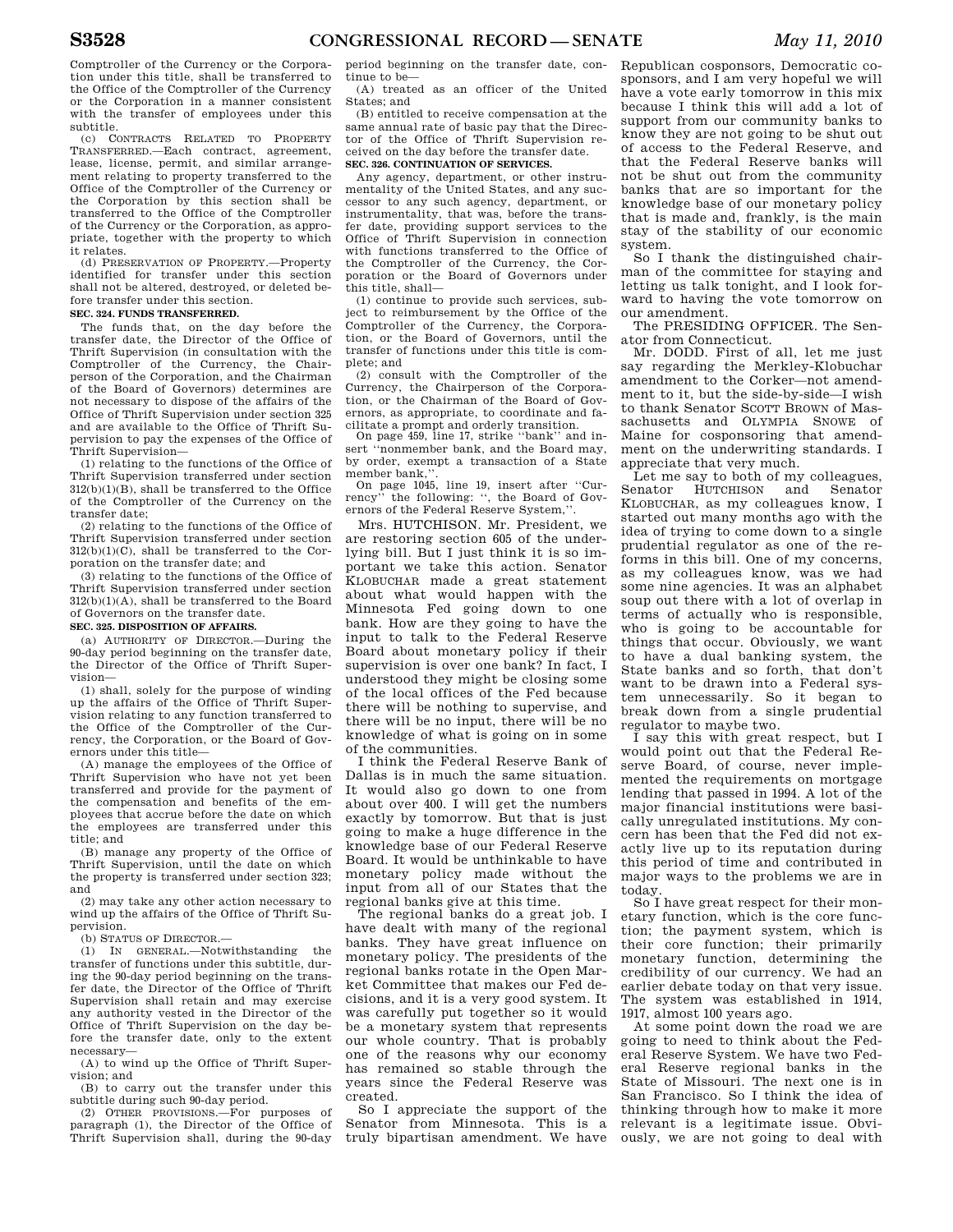that in this bill. We will leave that for a later Congress to work on those issues.

I appreciate what my colleagues are trying to do, and I recognize the importance at these regional levels that want to maintain some involvement in all of this for the reasons that Senator KLOBUCHAR and Senator HUTCHISON have identified. Again, I know how we have been talking about how to work on this a bit. Let me just make one plea. One of the major concerns that happened with this proliferation of regulators—it happened with AIG classically and in other cases; it happened back in the thrift crisis days as well is that industries go out and shop and they look for the regulator of least resistance, the ones they can get away the most with. That was one of the major problems that happened here.

So I want to avoid wherever possible this, what they call regulatory arbitrage; that is, the shopping that goes on: Let me find the regulator that will let me get away with the most. Of course, the Federal Reserve has a lot to demonstrate in the years ahead that they got the message, as they didn't do a very good job when they had the responsibility.

So coming Congresses will have to keep an eye on this to make sure they are going to not only want the job, but also to assume the responsibility in doing this so we don't end up with problems running haywire again. It is true, small banks didn't create a problem. Only about 800 out of the 8,000 are regulated by the Federal Reserve. The overwhelming majority, of course, are not regulated by the Federal Reserve. And, of course, they didn't do much in it because they didn't get involved in subprime lending. So it wasn't a problem. There was a reason they didn't get involved in subprime lending, which is for another day, but nonetheless I understand they got in trouble with commercial loans which was their major problem.

So I hope on the arbitrage issue that we try to create as much of a level playing field as possible so we don't find institutions shopping around because of assessment costs or other matters which can once again find this migration into an area, not because it is a right place to be but because it is where you would prefer to be. The decision by institutions as to where they want to be ought not be the criteria by which we determine regulation. We have to have a better set of rules than that or we end up back where we were before.

My colleagues have done a great job. They have been faithful in reaching out and trying to find accommodation where they can. So I am very grateful to both of my colleagues and their cosponsors. We look forward to tomorrow having a vote. In the meantime, I have made an appeal to work on a couple of pieces of this thing. We would not go into that right now. I thank them both and I thank my colleagues. It has been a long day. We covered a lot of ground today—some major amendments. We will vote tomorrow and move along.

Again, I make the point that this almost seems like a throwback. When I arrived some 30 years ago, this was the way we did things. We haven't had a single tabling motion. We haven't had a single filibuster. I would argue maybe this is one of the top two pieces of legislation to be considered in this Congress on regulatory reform. It is a major undertaking. The patience and the involvement of my colleagues has been terrific, and I wish to thank them as well.

The PRESIDING OFFICER. The Senator from Minnesota.

Ms. KLOBUCHAR. Mr. President, can I just commend Senator DODD and Senator SHELBY for setting this tone. There was an article this weekend about how we are working together on a major piece of legislation. As my colleagues can see from the amendment, Senator HUTCHISON and I have a bipartisan amendment, and I appreciate the chairman's openness to this amendment and his kind words. I thank him for his work.

Mr. DODD. I thank you both.

The PRESIDING OFFICER. The Senator from Texas.

Mrs. HUTCHISON. Mr. President, I would also say that this shouldn't be a political bill. This should be a bill that is hammered out on the floor and that does have bipartisan amendments because it is complicated. It does have to fit together a lot of different needs, different regulatory standards, different types of banks and financial institutions and nonbank financial institutions. I hope it is going to be a product that—regardless of how big the vote is—will make the system better. I think this process has been the best I have seen this year in accommodating different concerns that have been raised by both sides.

So I thank the chairman and the ranking member for that. I yield the floor.

The PRESIDING OFFICER. The Senator from Connecticut.

Mr. DODD. Mr. President, there is no more debate this evening.

Mr. LEVIN. Mr. President, I come to the Senate floor today to speak in support of a package of amendments to the financial reform bill that is a result of an investigation by the Permanent Subcommittee on Investigations, which I chair. I am submitting these amendments with the support of my colleague, Senator KAUFMAN, who is not only a member of the subcommittee but also sat with me through hours of subcommittee hearings over a period of 2 weeks to examine some of the causes and consequences of the crisis that nearly brought down our financial system, that necessitated billions of dollars in taxpayer money to arrest, and that was a principal cause of the worst recession in nearly a century.

We also are submitting the package as eight separate amendments to facilitate their consideration.

Over nearly a year and a half, our bipartisan investigation examined millions of pages of documents, conducted over 100 interviews, and culminated in four hearings during April, with over 2,500 pages of hearing exhibits and more than 30 hours of testimony. The American people, having suffered so much in this crisis and having had to pay so much of their hard-earned money to keep it from getting even worse, deserve to know what happened.

But more than establishing a record of what went wrong, we sought information to help keep us from repeating the same mistakes in the future. Like all of the subcommittee's investigations, our eye was on both establishing a factual record and on using that record to support legislation that would rebuild Main Street's defenses against the excesses of Wall Street.

The recklessness, lax oversight, and conflicts of interest our investigation has uncovered cry out for legislated reform. The hearings revealed that mortgage lenders such as Washington Mutual dumped hundreds of billions of dollars of high risk and sometimes fraudulent home loans into the U.S. financial system; banking regulators, such as the Office of Thrift Supervision, observed and understood the flaws and the risks, failed to stop them, and even impeded the examination efforts of the Federal Deposit Insurance Corporation; credit rating agencies, such as Moody's and Standard & Poor's, gave inflated ratings to risky structured finance products in an effort to keep market share and please their investment bank clients; and investment banks such as Goldman Sachs, assembled, marketed, and sold high risk mortgage-related products, while betting against the very products they created.

That is why I and Senator KAUFMAN have assembled a package of amendments to the financial regulatory reform bill now before the Senate. We believe these amendments would help stop the bad loans, misleading credit ratings, poor quality securitizations, and other problems we saw in our investigation, as well as slow down the existing revolving door for regulators. They are intended to strengthen an already strong bill that so many of our colleagues have worked so hard to bring to this point. Let me outline briefly what our amendments would accomplish.

Ban on Stated-Income and Negative Amortization Loans. First, in response to the hundreds of billions of dollars in high-risk mortgage loans that began this crisis and that were featured in our first hearing, our amendment would sharply limit two of the most dubious practices: stated-income loans and negatively amortizing loans. Stated-income loans, also known as ''liar loans,'' are ones in which lenders allow borrowers simply to state their income on the loan applications without any confirmation of the borrower's income or assets. Negative amortization loans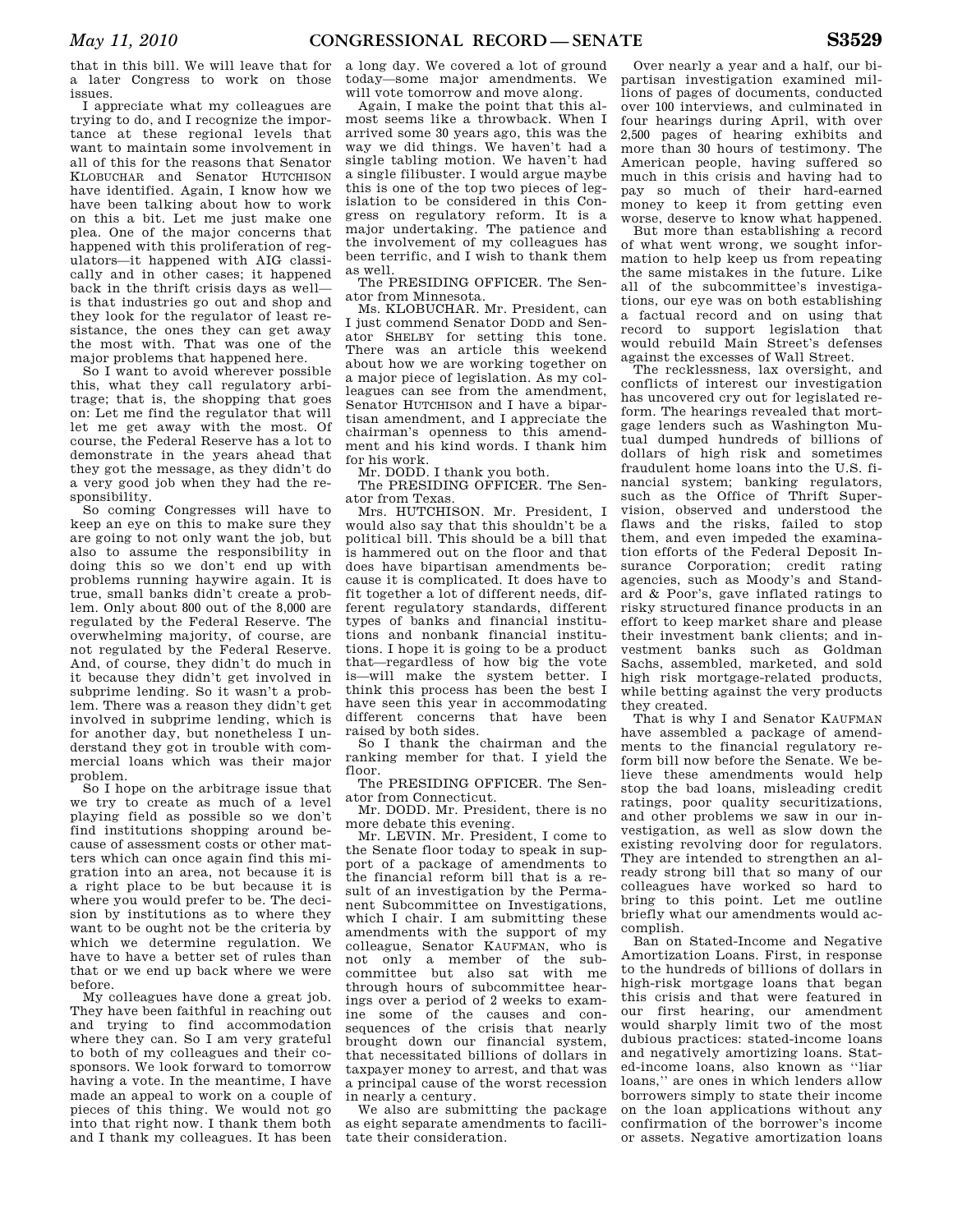are loans in which lenders allow the borrowers, for a specified period of time, to pay less than the monthly amount needed to cover the interest, resulting in loan balances that increase rather than decrease over time, and then impose a much higher loan payment to make up for the earlier low payments. That leads to payment shock and loan defaults by a large number of borrowers.

Washington Mutual, which was the case history in our first hearing, used stated-income and negative amortization loans with disastrous results, leading to the largest bank failure in U.S. history. Stated-income loans made up 90 percent of its home equity loans, for example, and 70 percent of its option ARMs, adjustable-rate mortgages, which often are negatively amortizing. Because both types of loans default at much higher rates than traditional 30 year fixed rate mortgages, lenders such as Washington Mutual quickly sold them to remove the risk from their books. But those high-risk loans did not disappear; they were packaged into securities and sold to investors, spreading risk throughout the financial system. Eventually, when housing prices stopped rising and borrowers could not refinance their mortgages, the loans defaulted in record numbers, the securities plummeted in value, and the securitization market crashed. Our amendment would ensure that statedincome and negative amortization loans could not again be used to foist high-risk, poor quality loans off on investors in securitizations.

Skin in the Game Securitizations. Second, our amendment would strengthen an existing provision in the bill that requires financial firms to retain some of the risk of the mortgagebacked securities they assemble. Too often, lenders such as Washington Mutual and investment banks such as Goldman Sachs were in the business of packaging high-risk mortgages into structured financial instruments, slicing and dicing them in new ways, obtaining credit ratings indicating that portions of these instruments carried no more risk than Treasury securities but significantly higher returns, and then passing the risk to others, selling them to investors without retaining any risk on their books. In many cases, as our hearings showed, these financial institutions knew the products they had assembled were of dubious quality but were happy to sell them so long as they made a fee and knew that none of the risk could come back to harm them. This short-term pursuit of profits, with no concern for customers or for the toxic securities polluting the financial system, so damaged the securitization markets that they are still struggling to recover.

Our amendment would help stop these short-sighted and dangerous securitization practices by requiring financial institutions that securitize mortgages to keep some of their own skin in the game. It would build on an

existing provision in the Dodd bill by requiring that securitizers keep an ownership interest in the securities they create. While the existing provision would require securitizers to keep<br>a 5 percent interest in the percent interest in the securitization as a whole, it does not specify whether that 5 percent interest could be concentrated in a single portion, or tranche, of securities, such as the low-risk, supersenior tranche at the top or the high-risk equity tranche at the bottom, which is often what happened during the crisis. Our amendment would make it clear that the ownership interest would have to be distributed throughout the capital structure—not just in a single tranche—so that the securitizer's interests would be aligned with the interests of all levels of investors buying the securities and would give the securitizer a stake in the success of all of the tranches, not just one.

In addition, our amendment would make it clear that regulators could allow lenders to go below the 5 percent requirement only if they are including high-quality, low-risk assets in their securities, such as 30-year fixed rate mortgages. Inclusion of this low-risk standard in the provision allowing lenders to avoid the 5 percent requirement would create an enormous incentive for securitizers to use low-risk loans in their securitizations.

Gustafson Fix. Third, we would address the effects of a 1995 Supreme Court ruling in the Gustafson case that has left investors in private securities offerings without protection from material misstatements or omissions in the security's prospectus. The Gustafson ruling interpreted the securities laws as depriving purchasers in private offerings of the same protections against material misstatements or omissions that apply to public offerings. Our amendment would restore congressional intent and close that loophole.

FDIC Examination Authority. Fourth, we would strengthen protections for the Federal deposit insurance fund and against the need for taxpayer bailouts by enhancing the FDIC's authority to initiate bank exams and enforcement actions. Under our amendment, the FDIC's chairperson would have the authority to initiate an exam, authority that now rests solely with the FDIC's board, which is cumbersome and includes other regulators that can prevent FDIC from acting quickly. During the subcommittee's second hearing, documents and testimony showed how the Office of Thrift Supervision thwarted FDIC efforts to participate in examinations of Washington Mutual and take enforcement action to reduce the bank's unsustainable highrisk lending. The Federal agency charged with protecting the deposit insurance fund should not have to jump through hoops to look at bank records or stop unsafe or unsound practices. Our amendment would make it clear that the FDIC can act decisively and

quickly to deal with endangered financial institutions before their failure threatens the FDIC insurance fund or the safety of the financial system.

Credit Rating Agencies. Fifth, our amendment would strengthen a host of provisions in the Dodd bill dealing with credit rating agencies. Credit rating agencies did not originate the bad loans or risky securities that led to the crisis. But their disastrously inaccurate ratings made those loans and securities easy to sell and helped spread risk throughout the financial system.

The subcommittee's third hearing showed a clear conflict of interest inherent in the credit rating agencies' business model: They are dependent for revenue upon the same financial firms whose products they are supposed to impartially rate. Our amendment would eliminate that conflict by requiring rating agencies to receive their fees through an intermediary to be established or designated by the SEC.

In addition, the amendment would strike the existing statutory ban that prohibits direct SEC oversight of the credit rating models, methodologies, and criteria that failed so catastrophically in this crisis, and would explicitly direct the SEC to oversee them. We would also require the agencies to rate as more risky products that, for example, lack past performance data; that are provided by an issuer with a history of issuing poorly performing instruments; that receive prior credit ratings already subject to downgrade; that consist of synthetic instruments in which no income is being contributed by actual assets; or that consist of instruments whose complexity or novelty make it difficult to reliably predict their performance. We would also build upon a Dodd provision requiring that certain information be provided about each credit rating issued by an agency, including a requirement that ratings come with an ''expiration date'' indicating whether they are intended to be effective for more or less than a year. We would also bar credit rating agencies from relying on due diligence reviews of financial products when the agencies have reason to believe that the due diligence is inadequate. Together, these provisions would help ensure that the SEC has the authority it needs to conduct vigorous and meaningful oversight of credit rating agencies, instead of the current system that provides for SEC oversight in theory but denies it in practice.

Restriction on Synthetic Asset-Backed Securities. Sixth, we would rein in the pernicious effects of synthetic asset-backed securities on the financial system. These securities contain no real assets. Their value is tied to the assets that they reference, but the securitizer and the investors need not, and often do not, have any economic interest in those assets. Too often, these instruments have amounted to nothing more than bets on whether a security or other asset would go up or down in value. Such transactions,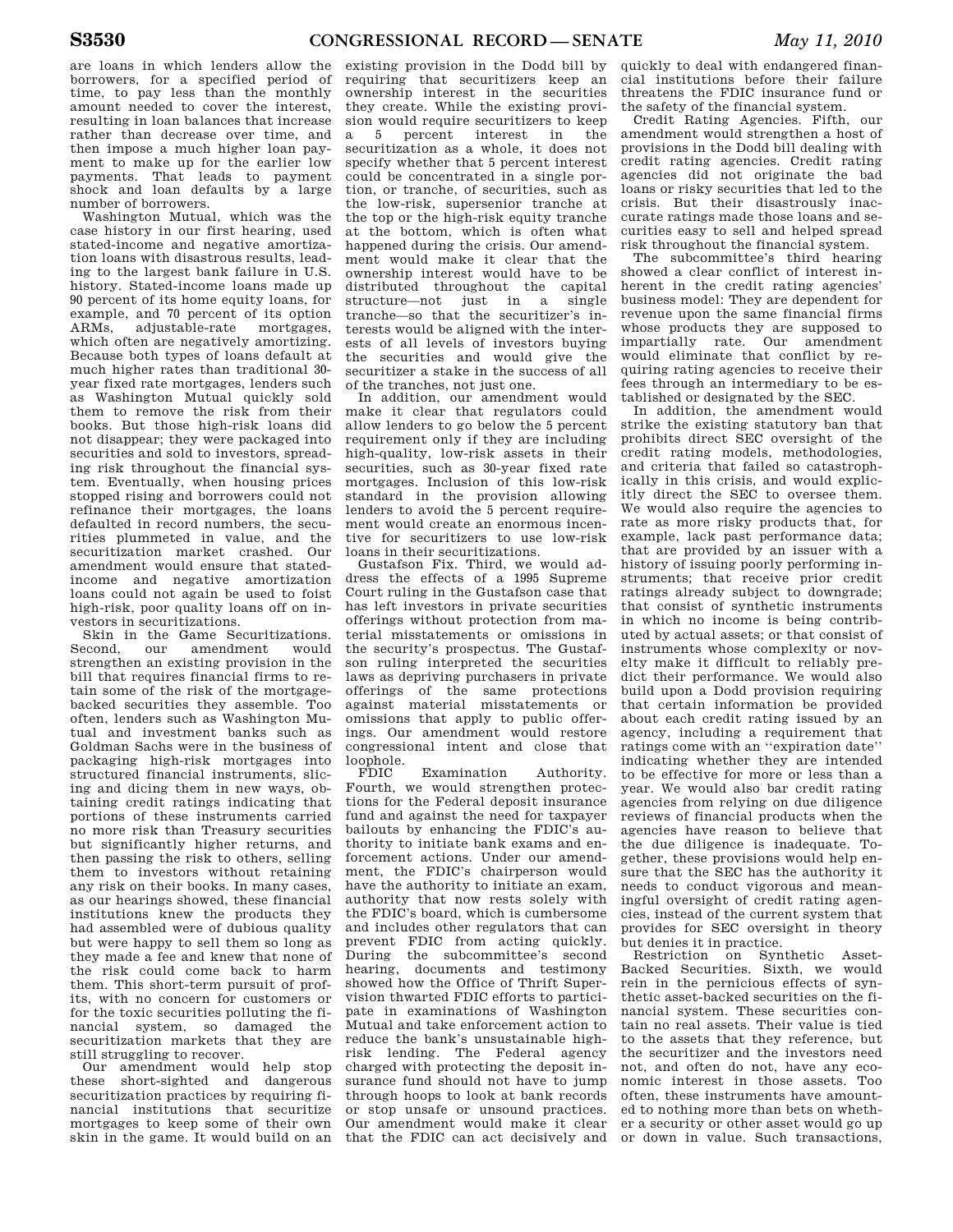usually embodied in collateralized debt obligations, or CDOs, greatly magnified the damage that resulted when poor quality mortgage-backed securities defaulted and helped bring down storied financial firms such as Lehman Brothers and Bear Stearns.

Under our amendment, synthetic asset-backed securities that lack any substantial or material economic purpose other than speculation on the value or condition of referenced assets could no longer be sold. Wall Street firms that claim a synthetic assetbacked security has a substantial economic benefit apart from wagering on asset values will have an opportunity to prove those claims to the SEC. We must end the pollution of the U.S. financial system with these dangerous financial instruments that spread risk without adding anything of substance to the real economy.

Slowing the Revolving Door. Seventh, we would seek to slow down the revolving door between financial regulatory agencies and the financial sector by requiring a 1-year ''cooling off'' period before a Federal financial regulator could work for a financial institution he or she regulated. In 2005, we enacted a 1-year cooling off period for bank examiners, after Riggs Bank hired the bank examiner who used to oversee its operations and who took some questionable regulatory actions before switching his employment. That law has been on the books for 5 years, providing a healthy deterrent to bank examiners that get too close to the banks they regulate. Our amendment would expand this approach to all Federal financial regulators, from the Federal Reserve to the SEC to the CFTC to the new Consumer Financial Protection Bureau. It would prevent a regulator who participated personally and substantially in the regulation or oversight of a particular financial institution or took an enforcement action against a specific financial institution from taking a job with the same institution for at least a year.

Foreign Bank Anti-Tax Evasion Remedy. Finally, based upon a number of previous subcommittee investigations showing how some foreign banks have been deliberately assisting U.S. clients to evade U.S. taxes, our amendment would give the Treasury Department discretionary authority to take measures against foreign financial institutions or foreign jurisdictions that impede U.S. tax enforcement. Those measures include such actions as imposing additional recordkeeping requirements, refusing to honor credit cards issued by a foreign bank or, in the most extreme cases, prohibiting U.S. financial institutions from doing business with the offending foreign financial institution or jurisdiction. This provision would build upon a Patriot Act provision that has proven highly effective in stopping foreign banks from engaging in money laundering activities and would take the same approach in discouraging foreign

banks from aiding or abetting tax evasion.

We offer this amendment in the hope of improving what is already a strong bill, either as a package or divided into its separate elements. It is not all that needs to be done—for example, I have joined with Senator MERKLEY in an amendment submitted to limit proprietary trading and conflicts of interest by financial institutions—additional problems examined during the subcommittee hearings. It is clear that the evidence revealed by the subcommittee's lengthy investigation and four hearings requires Congress to act now to protect Main Street from financial abuses that have so damaged our economy and American families.

Mrs. FEINSTEIN. Mr. President, I rise to speak in support of an amendment I am offering to the Wall Street reform bill.

The Dodd-Lincoln bill, as currently drafted, takes major steps to reform the \$900 trillion derivative markets. It would require every trade to be reported in real time to the CFTC; require all cleared contracts to be traded on an exchange or on a swap execution facility; require speculative position limits set in ''aggregate'' for each commodity, instead of contract by contract; and require foreign boards of trade to adhere to minimum standards comparable to those in the United States, including reporting requirements—this provision is designed to address the underlying problem of the so-called London Loophole.

I very much support these provisions. However, I am concerned that the bill doesn't go far enough to address the London loophole. This loophole has allowed for the trading of U.S. energy commodities—such as crude oil—on foreign exchanges without strong oversight from U.S. regulators.

This means that there is no cop on the beat to shield U.S. oil prices from manipulation or excessive speculation when they are traded in foreign markets, like commodities exchanges in London or Shanghai.

The amendment I am proposing would allow CFTC to require foreign boards of trade to register with CFTC, which would give CFTC the enforcement authority it needs. This provision was in President Obama's original proposed financial reform bill, and it is strongly supported by CFTC Chairman Gensler.

First, let me explain what has become known as the London loophole.

As Congress has taken steps to improve regulatory oversight of domestic commodity trading markets, Wall Street traders have increasingly turned to offshore markets to electronically trade U.S. energy futures—in order to evade American market oversight and speculation limits.

This new regulatory loophole earned its nickname—the London loophole because America's most important crude oil contract—known as West Texas Intermediate—is today traded on

the Intercontinental Exchange in London. This contract has what is called a price discovery impact because it is commonly referenced as the standard market price of oil.

The practical implication of this is that U.S. traders can use electronic exchanges based overseas to artificially drive up the prices of U.S. commodities—without any consequences from our Nation's market regulators. This is a major problem.

A 2008 CFTC report found that traders using this London exchange to trade U.S. crude oil futures held positions far larger than would be allowed by American regulators. In fact, from 2006 to 2008 at least one trader position exceeded U.S. speculation limits every single week on the London exchange, and British regulators had done nothing about it.

The good news is that some steps have been taken administratively to address this loophole.

In 2008, the CFTC negotiated an agreement with British regulators to bring greater oversight to American commodities contracts traded in London. The agreement called for speculation limits for the electronic trading of U.S. energy commodities—like crude oil—on foreign exchanges, and required recording-keeping and an audit trail. But CFTC has limited legal authority to enforce this agreement.

Bottom Line: We need to make sure the CFTC can oversee trading of American commodities, whether it happens through a computer server located on Wall Street or in Shanghai.

The Dodd-Lincoln bill currently before us does include some important provisions to help close the London loophole. As drafted, the bill will require foreign boards of trade that provide access to American traders to comply with comparable rules enforced by a foreign regulator, publish trading information daily, supply data to CFTC, and enforce position limits.

However, CFTC may be unable to force a Foreign Board of Trade to comply with these requirements.

This is because the CFTC's current method of overseeing foreign exchanges has tenuous legal underpinnings, due to a Commodity Exchange Act provision forbidding CFTC from ''regulating'' foreign boards of trade.

In many instances, the CFTC can take action against a U.S. trader on a foreign exchange to prevent manipulation or excessive speculation only with the cooperation and consent of the foreign regulator. The other, more controversial option is for the CFTC to completely ban the foreign exchange from all U.S. operations. Not surprisingly, the CFTC often shies away from enforcement, in the face of these regulatory obstacles.

That is why I am offering a proposal to allow CFTC to require foreign boards of trade to register with CFTC, which would give CFTC the enforcement authority it needs.